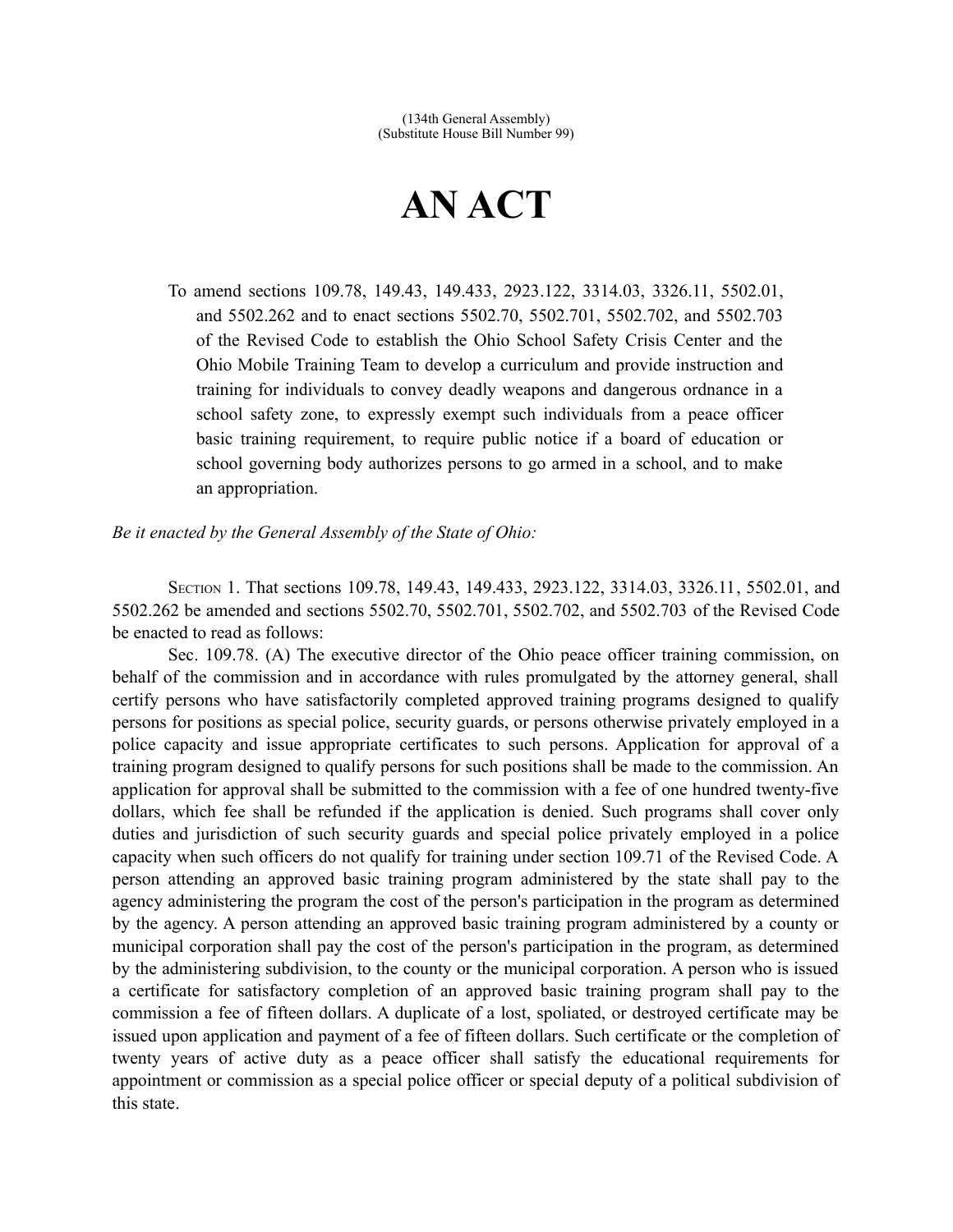(B)(1) The executive director of the Ohio peace officer training commission, on behalf of the commission and in accordance with rules promulgated by the attorney general, shall certify basic firearms training programs, and shall issue certificates to class A, B, or C licensees or prospective class A, B, or C licensees under Chapter 4749. of the Revised Code and to registered or prospective employees of such class A, B, or C licensees who have satisfactorily completed a basic firearms training program of the type described in division (A)(1) of section 4749.10 of the Revised Code.

Application for approval of a basic firearms training program shall be made to the commission. An application shall be submitted to the commission with a fee of one hundred dollars, which fee shall be refunded if the application is denied.

A person who is issued a certificate for satisfactory completion of an approved basic firearms training program shall pay a fee of ten dollars to the commission. A duplicate of a lost, spoliated, or destroyed certificate may be issued upon application and payment of a fee of five dollars.

(2) The executive director, on behalf of the commission and in accordance with rules promulgated by the attorney general, also shall certify firearms requalification training programs and instructors for the annual requalification of class A, B, or C licensees under Chapter 4749. of the Revised Code and registered or prospective employees of such class A, B, or C licensees who are authorized to carry a firearm under section 4749.10 of the Revised Code. Application for approval of a training program or instructor for such purpose shall be made to the commission. Such an application shall be submitted to the commission with a fee of fifty dollars, which fee shall be refunded if the application is denied.

(3) The executive director, upon request, also shall review firearms training received within three years prior to November 23, 1985, by any class A, B, or C licensee or prospective class A, B, or C licensee, or by any registered or prospective employee of any class A, B, or C licensee under Chapter 4749. of the Revised Code to determine if the training received is equivalent to a basic firearms training program that includes twenty hours of handgun training and five hours of training in the use of other firearms, if any other firearm is to be used. If the executive director determines the training was received within the three-year period and that it is equivalent to such a program, the executive director shall issue written evidence of approval of the equivalency training to the licensee or employee.

(C) There is hereby established in the state treasury the peace officer private security fund, which shall be used by the Ohio peace officer training commission to administer the training program to qualify persons for positions as special police, security guards, or other private employment in a police capacity, as described in division (A) of this section, and the training program in basic firearms and the training program for firearms requalification, both as described in division (B) of this section. All fees paid to the commission by applicants for approval of a training program designed to qualify persons for such private police positions, basic firearms training program, or a firearms requalification training program or instructor, as required by division (A) or (B) of this section, by persons who satisfactorily complete a private police training program or a basic firearms training program, as required by division (A) or (B) of this section, or by persons who satisfactorily requalify in firearms use, as required by division (B)(2) of section 4749.10 of the Revised Code, shall be transmitted to the treasurer of state for deposit in the fund. The fund shall be used only for the purpose set forth in this division.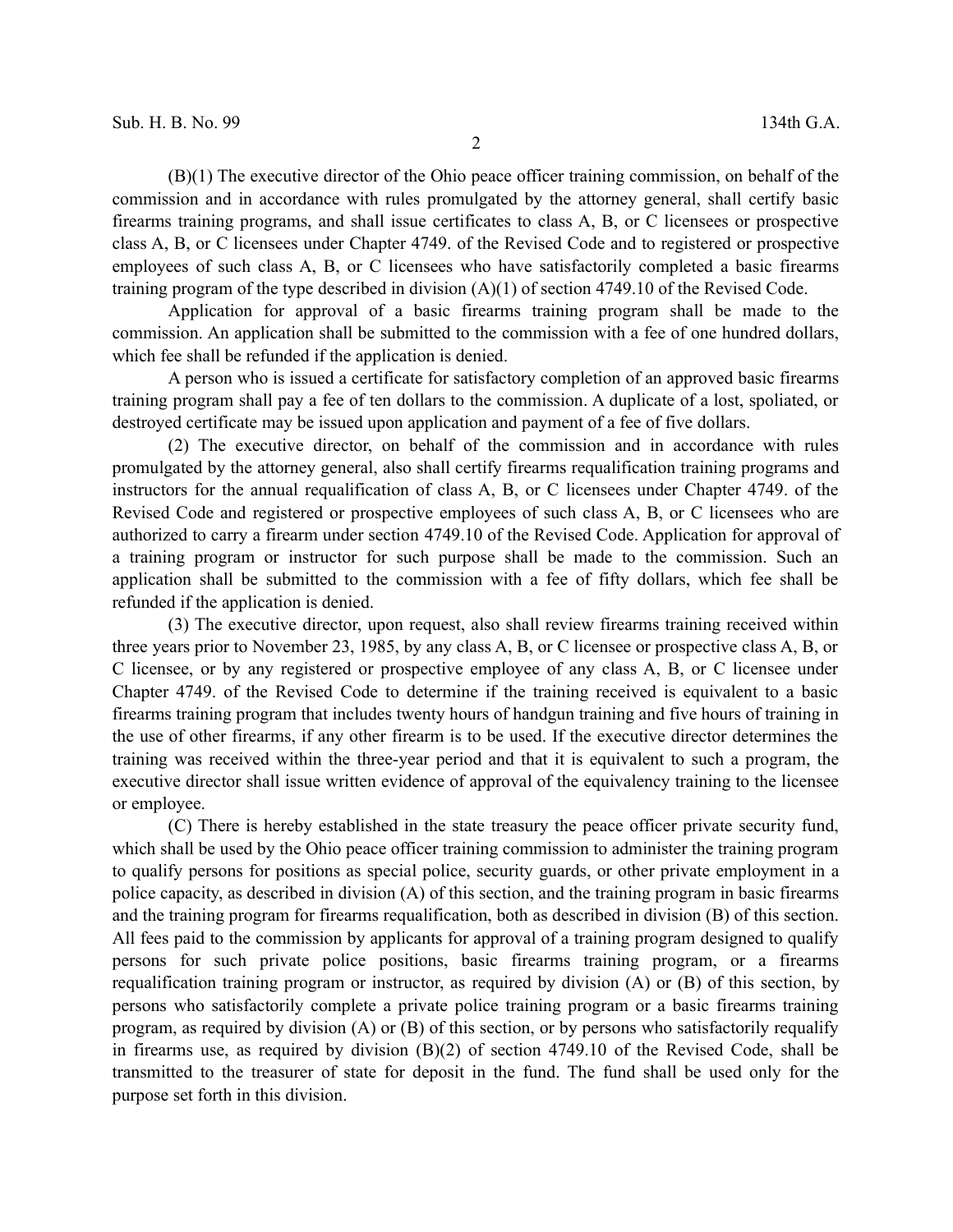$(D)$  No (D)(1) Subject to division (D)(2) of this section, no public or private educational institution or superintendent of the state highway patrol shall employ a person as a special police officer, as a security guard, or other for a similar law enforcement or security position in which such person goes armed while on duty, who has not received a certificate of having satisfactorily completed an approved basic peace officer training program, unless the person has completed twenty years of active duty as a peace officer.

(2) Division (D)(1) of this section does not apply to a person who is employed by a school district board of education or governing body of a community school established under Chapter 3314. of the Revised Code, STEM school established under Chapter 3326. of the Revised Code, or chartered nonpublic school and who has been authorized by a board or governing body to voluntarily go armed within a school safety zone within which the board or governing body has authority, if both of the following apply with respect to the employment and person:

(a) The person is within the category of persons authorized to go armed within a school safety zone specified under division (D)(1)(d) of section 2923.122 of the Revised Code.

(b) The person is not being employed as a special police officer or security officer.

(E) The general assembly, in amending division (D) of this section pursuant to H.B. 99 of the 134th general assembly, hereby declares that the purpose of those amendments is to expressly overrule the decision of the Ohio Supreme Court in the case *Gabbard v. Madison Local School Dist. Bd. of Edn., Slip Opinion No. 2021-Ohio-2067.*

Sec. 149.43. (A) As used in this section:

(1) "Public record" means records kept by any public office, including, but not limited to, state, county, city, village, township, and school district units, and records pertaining to the delivery of educational services by an alternative school in this state kept by the nonprofit or for-profit entity operating the alternative school pursuant to section 3313.533 of the Revised Code. "Public record" does not mean any of the following:

(a) Medical records;

(b) Records pertaining to probation and parole proceedings, to proceedings related to the imposition of community control sanctions and post-release control sanctions, or to proceedings related to determinations under section 2967.271 of the Revised Code regarding the release or maintained incarceration of an offender to whom that section applies;

(c) Records pertaining to actions under section 2151.85 and division (C) of section 2919.121 of the Revised Code and to appeals of actions arising under those sections;

(d) Records pertaining to adoption proceedings, including the contents of an adoption file maintained by the department of health under sections 3705.12 to 3705.124 of the Revised Code;

(e) Information in a record contained in the putative father registry established by section 3107.062 of the Revised Code, regardless of whether the information is held by the department of job and family services or, pursuant to section 3111.69 of the Revised Code, the office of child support in the department or a child support enforcement agency;

(f) Records specified in division (A) of section 3107.52 of the Revised Code;

(g) Trial preparation records;

(h) Confidential law enforcement investigatory records;

(i) Records containing information that is confidential under section 2710.03 or 4112.05 of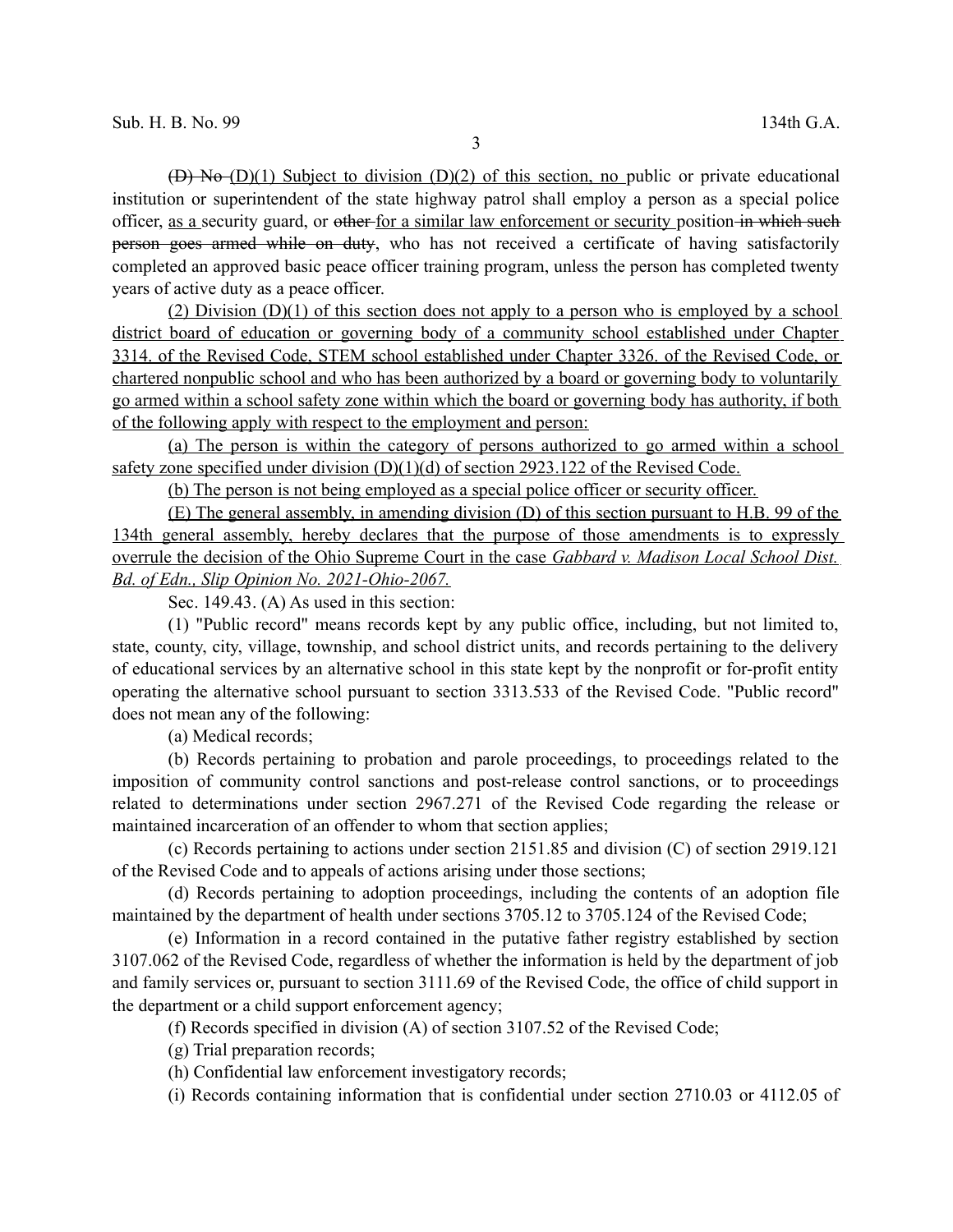the Revised Code;

(j) DNA records stored in the DNA database pursuant to section 109.573 of the Revised Code;

(k) Inmate records released by the department of rehabilitation and correction to the department of youth services or a court of record pursuant to division (E) of section 5120.21 of the Revised Code;

(l) Records maintained by the department of youth services pertaining to children in its custody released by the department of youth services to the department of rehabilitation and correction pursuant to section 5139.05 of the Revised Code;

(m) Intellectual property records;

(n) Donor profile records;

(o) Records maintained by the department of job and family services pursuant to section 3121.894 of the Revised Code;

(p) Designated public service worker residential and familial information;

(q) In the case of a county hospital operated pursuant to Chapter 339. of the Revised Code or a municipal hospital operated pursuant to Chapter 749. of the Revised Code, information that constitutes a trade secret, as defined in section 1333.61 of the Revised Code;

(r) Information pertaining to the recreational activities of a person under the age of eighteen;

(s) In the case of a child fatality review board acting under sections 307.621 to 307.629 of the Revised Code or a review conducted pursuant to guidelines established by the director of health under section 3701.70 of the Revised Code, records provided to the board or director, statements made by board members during meetings of the board or by persons participating in the director's review, and all work products of the board or director, and in the case of a child fatality review board, child fatality review data submitted by the board to the department of health or a national child death review database, other than the report prepared pursuant to division (A) of section 307.626 of the Revised Code;

(t) Records provided to and statements made by the executive director of a public children services agency or a prosecuting attorney acting pursuant to section 5153.171 of the Revised Code other than the information released under that section;

(u) Test materials, examinations, or evaluation tools used in an examination for licensure as a nursing home administrator that the board of executives of long-term services and supports administers under section 4751.15 of the Revised Code or contracts under that section with a private or government entity to administer;

(v) Records the release of which is prohibited by state or federal law;

(w) Proprietary information of or relating to any person that is submitted to or compiled by the Ohio venture capital authority created under section 150.01 of the Revised Code;

(x) Financial statements and data any person submits for any purpose to the Ohio housing finance agency or the controlling board in connection with applying for, receiving, or accounting for financial assistance from the agency, and information that identifies any individual who benefits directly or indirectly from financial assistance from the agency;

(y) Records listed in section 5101.29 of the Revised Code;

(z) Discharges recorded with a county recorder under section 317.24 of the Revised Code, as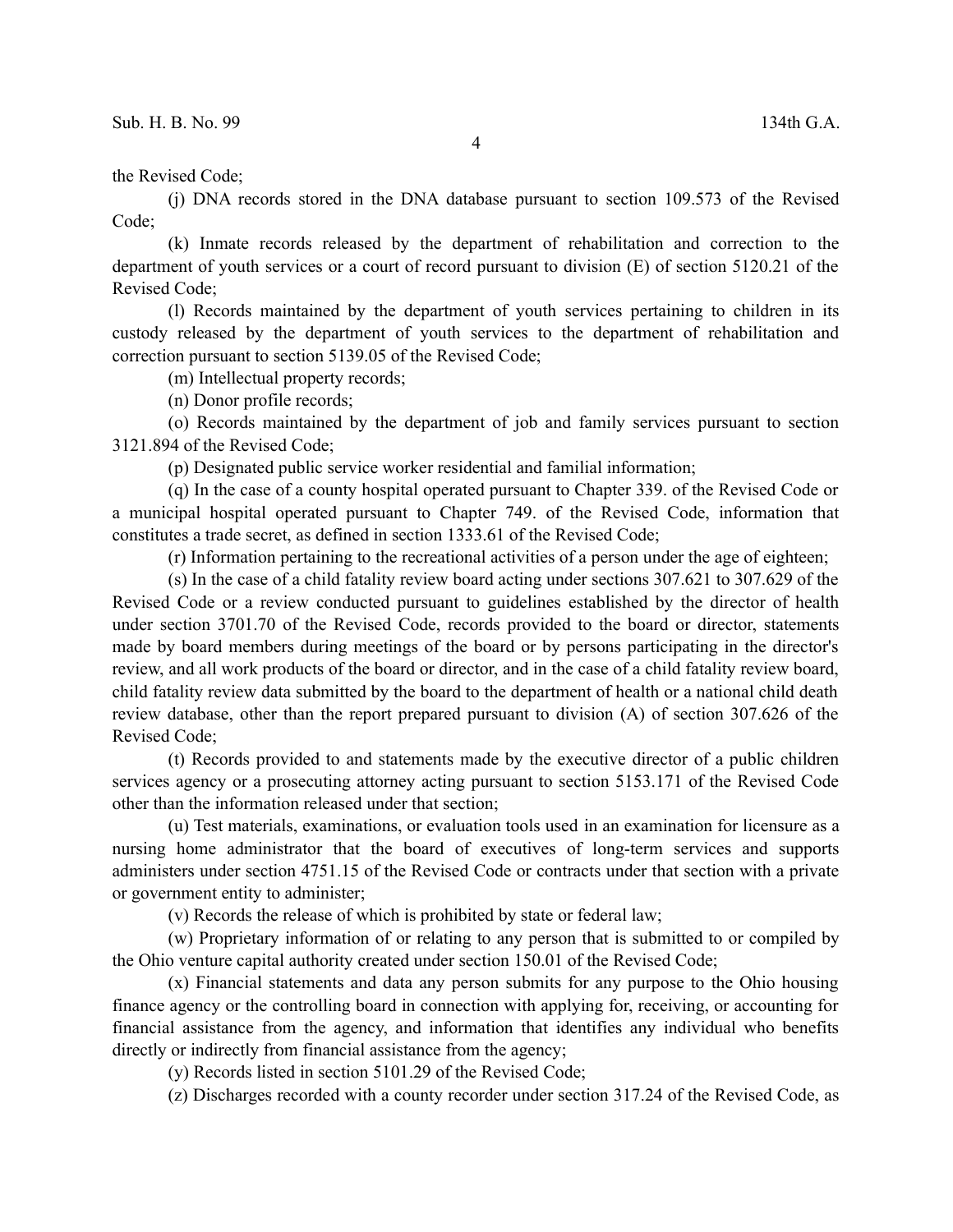specified in division (B)(2) of that section;

(aa) Usage information including names and addresses of specific residential and commercial customers of a municipally owned or operated public utility;

(bb) Records described in division (C) of section 187.04 of the Revised Code that are not designated to be made available to the public as provided in that division;

(cc) Information and records that are made confidential, privileged, and not subject to disclosure under divisions (B) and (C) of section 2949.221 of the Revised Code;

(dd) Personal information, as defined in section 149.45 of the Revised Code;

(ee) The confidential name, address, and other personally identifiable information of a program participant in the address confidentiality program established under sections 111.41 to 111.47 of the Revised Code, including the contents of any application for absent voter's ballots, absent voter's ballot identification envelope statement of voter, or provisional ballot affirmation completed by a program participant who has a confidential voter registration record; records or portions of records pertaining to that program that identify the number of program participants that reside within a precinct, ward, township, municipal corporation, county, or any other geographic area smaller than the state; and any real property confidentiality notice filed under section 111.431 of the Revised Code and the information described in division (C) of that section. As used in this division, "confidential address" and "program participant" have the meaning defined in section 111.41 of the Revised Code.

(ff) Orders for active military service of an individual serving or with previous service in the armed forces of the United States, including a reserve component, or the Ohio organized militia, except that, such order becomes a public record on the day that is fifteen years after the published date or effective date of the call to order;

(gg) The name, address, contact information, or other personal information of an individual who is less than eighteen years of age that is included in any record related to a traffic accident involving a school vehicle in which the individual was an occupant at the time of the accident;

(hh) Protected health information, as defined in 45 C.F.R. 160.103, that is in a claim for payment for a health care product, service, or procedure, as well as any other health claims data in another document that reveals the identity of an individual who is the subject of the data or could be used to reveal that individual's identity;

(ii) Any depiction by photograph, film, videotape, or printed or digital image under either of the following circumstances:

(i) The depiction is that of a victim of an offense the release of which would be, to a reasonable person of ordinary sensibilities, an offensive and objectionable intrusion into the victim's expectation of bodily privacy and integrity.

(ii) The depiction captures or depicts the victim of a sexually oriented offense, as defined in section 2950.01 of the Revised Code, at the actual occurrence of that offense.

(jj) Restricted portions of a body-worn camera or dashboard camera recording;

(kk) In the case of a fetal-infant mortality review board acting under sections 3707.70 to 3707.77 of the Revised Code, records, documents, reports, or other information presented to the board or a person abstracting such materials on the board's behalf, statements made by review board members during board meetings, all work products of the board, and data submitted by the board to

5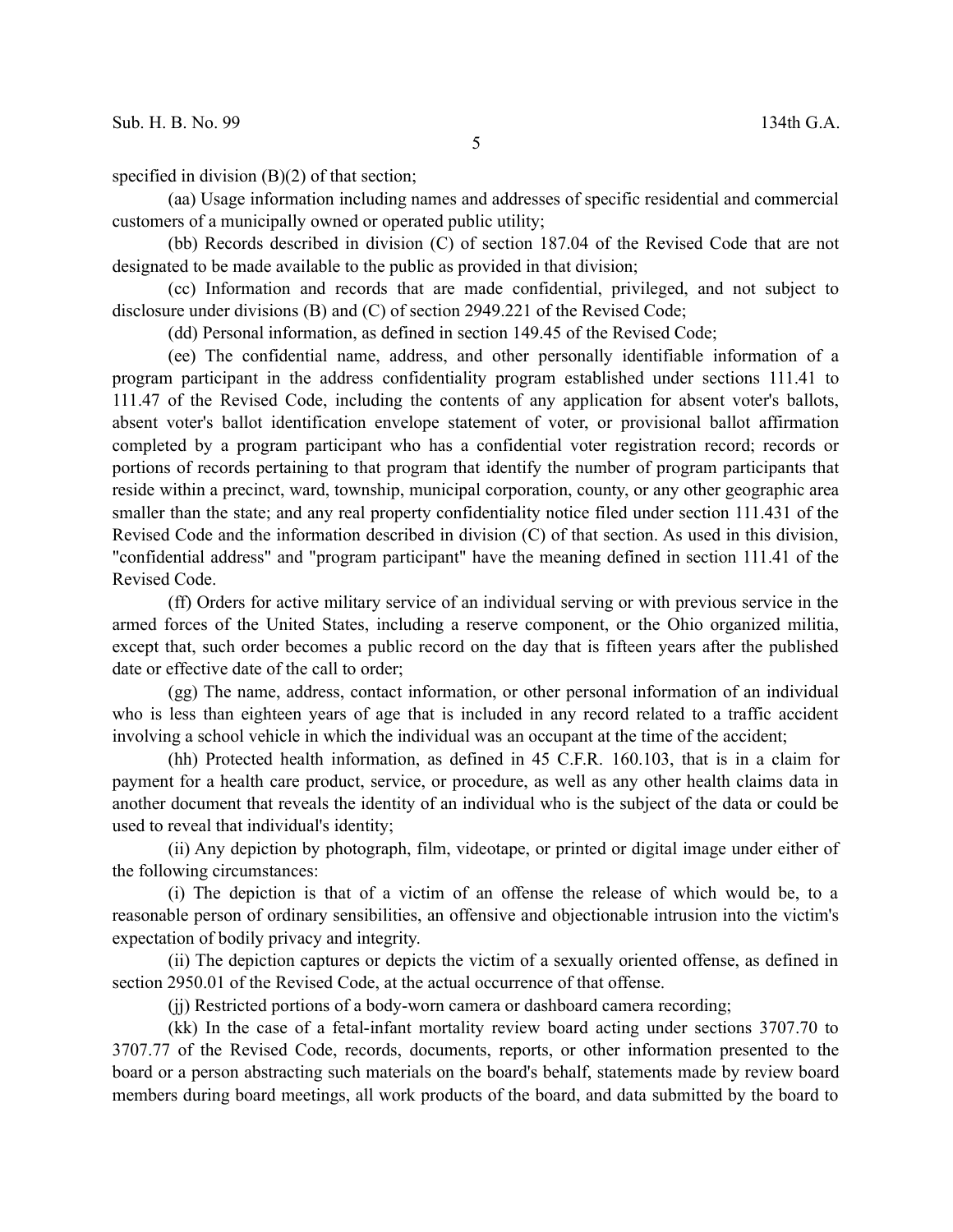the department of health or a national infant death review database, other than the report prepared pursuant to section 3707.77 of the Revised Code.

(ll) Records, documents, reports, or other information presented to the pregnancy-associated mortality review board established under section 3738.01 of the Revised Code, statements made by board members during board meetings, all work products of the board, and data submitted by the board to the department of health, other than the biennial reports prepared under section 3738.08 of the Revised Code;

(mm) Except as otherwise provided in division  $(A)(1)(oo)$  of this section, telephone numbers for a victim, as defined in section 2930.01 of the Revised Code or a witness to a crime that are listed on any law enforcement record or report.

(nn) A preneed funeral contract, as defined in section 4717.01 of the Revised Code, and contract terms and personally identifying information of a preneed funeral contract, that is contained in a report submitted by or for a funeral home to the board of embalmers and funeral directors under division (C) of section 4717.13, division (J) of section 4717.31, or section 4717.41 of the Revised Code.

(oo) Telephone numbers for a party to a motor vehicle accident subject to the requirements of section 5502.11 of the Revised Code that are listed on any law enforcement record or report, except that the telephone numbers described in this division are not excluded from the definition of "public record" under this division on and after the thirtieth day after the occurrence of the motor vehicle accident.

(pp) Records pertaining to individuals who complete training under section 5502.703 of the Revised Code to be permitted by a school district board of education or governing body of a community school established under Chapter 3314. of the Revised Code, a STEM school established under Chapter 3326. of the Revised Code, or a chartered nonpublic school to convey deadly weapons or dangerous ordnance into a school safety zone.

A record that is not a public record under division (A)(1) of this section and that, under law, is permanently retained becomes a public record on the day that is seventy-five years after the day on which the record was created, except for any record protected by the attorney-client privilege, a trial preparation record as defined in this section, a statement prohibiting the release of identifying information signed under section 3107.083 of the Revised Code, a denial of release form filed pursuant to section 3107.46 of the Revised Code, or any record that is exempt from release or disclosure under section 149.433 of the Revised Code. If the record is a birth certificate and a biological parent's name redaction request form has been accepted under section 3107.391 of the Revised Code, the name of that parent shall be redacted from the birth certificate before it is released under this paragraph. If any other section of the Revised Code establishes a time period for disclosure of a record that conflicts with the time period specified in this section, the time period in the other section prevails.

(2) "Confidential law enforcement investigatory record" means any record that pertains to a law enforcement matter of a criminal, quasi-criminal, civil, or administrative nature, but only to the extent that the release of the record would create a high probability of disclosure of any of the following:

(a) The identity of a suspect who has not been charged with the offense to which the record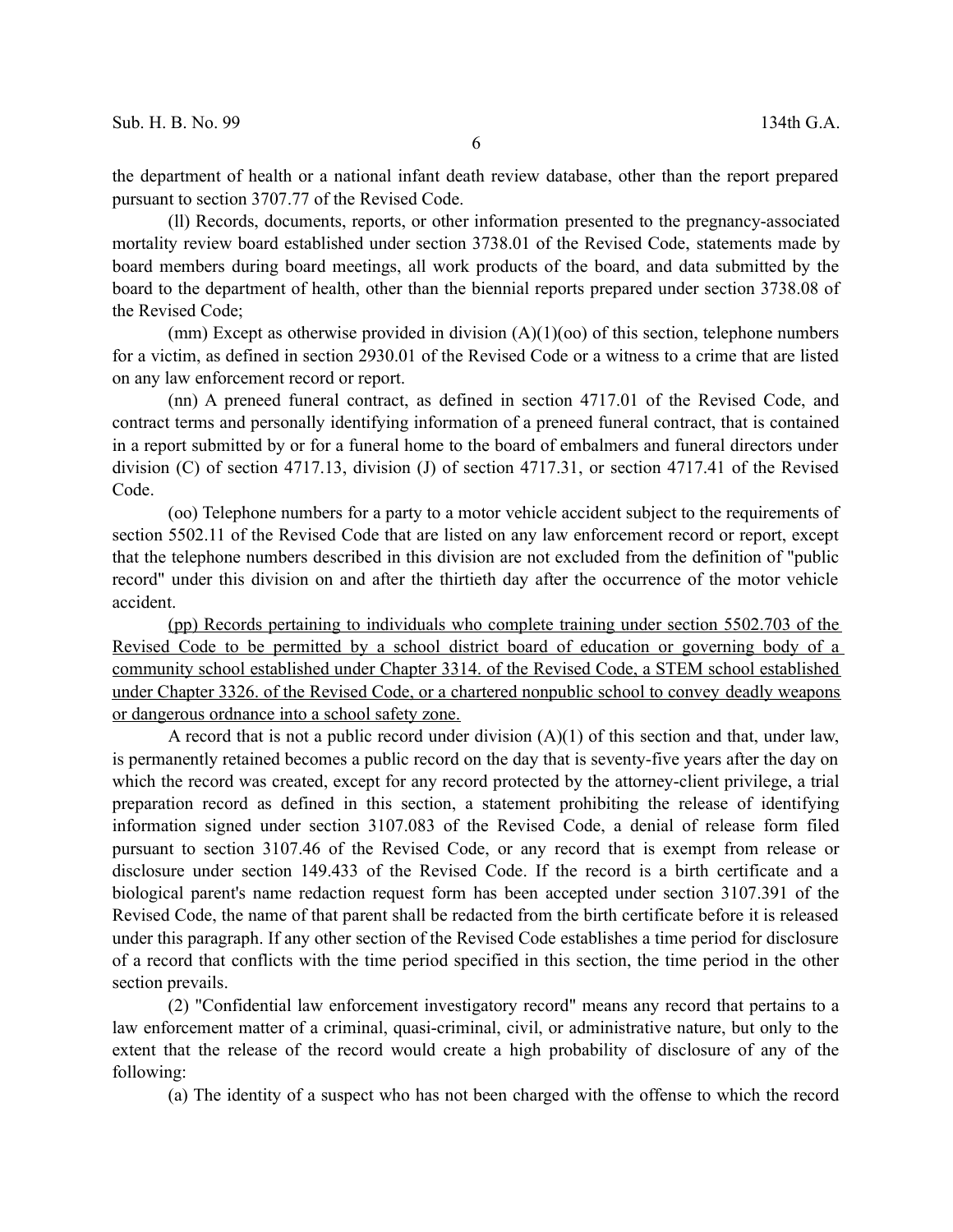pertains, or of an information source or witness to whom confidentiality has been reasonably promised;

(b) Information provided by an information source or witness to whom confidentiality has been reasonably promised, which information would reasonably tend to disclose the source's or witness's identity;

(c) Specific confidential investigatory techniques or procedures or specific investigatory work product;

(d) Information that would endanger the life or physical safety of law enforcement personnel, a crime victim, a witness, or a confidential information source.

(3) "Medical record" means any document or combination of documents, except births, deaths, and the fact of admission to or discharge from a hospital, that pertains to the medical history, diagnosis, prognosis, or medical condition of a patient and that is generated and maintained in the process of medical treatment.

(4) "Trial preparation record" means any record that contains information that is specifically compiled in reasonable anticipation of, or in defense of, a civil or criminal action or proceeding, including the independent thought processes and personal trial preparation of an attorney.

(5) "Intellectual property record" means a record, other than a financial or administrative record, that is produced or collected by or for faculty or staff of a state institution of higher learning in the conduct of or as a result of study or research on an educational, commercial, scientific, artistic, technical, or scholarly issue, regardless of whether the study or research was sponsored by the institution alone or in conjunction with a governmental body or private concern, and that has not been publicly released, published, or patented.

(6) "Donor profile record" means all records about donors or potential donors to a public institution of higher education except the names and reported addresses of the actual donors and the date, amount, and conditions of the actual donation.

(7) "Designated public service worker" means a peace officer, parole officer, probation officer, bailiff, prosecuting attorney, assistant prosecuting attorney, correctional employee, county or multicounty corrections officer, community-based correctional facility employee, designated Ohio national guard member, protective services worker, youth services employee, firefighter, EMT, medical director or member of a cooperating physician advisory board of an emergency medical service organization, state board of pharmacy employee, investigator of the bureau of criminal identification and investigation, emergency service telecommunicator, forensic mental health provider, mental health evaluation provider, regional psychiatric hospital employee, judge, magistrate, or federal law enforcement officer.

(8) "Designated public service worker residential and familial information" means any information that discloses any of the following about a designated public service worker:

(a) The address of the actual personal residence of a designated public service worker, except for the following information:

(i) The address of the actual personal residence of a prosecuting attorney or judge; and

(ii) The state or political subdivision in which a designated public service worker resides.

(b) Information compiled from referral to or participation in an employee assistance program;

(c) The social security number, the residential telephone number, any bank account, debit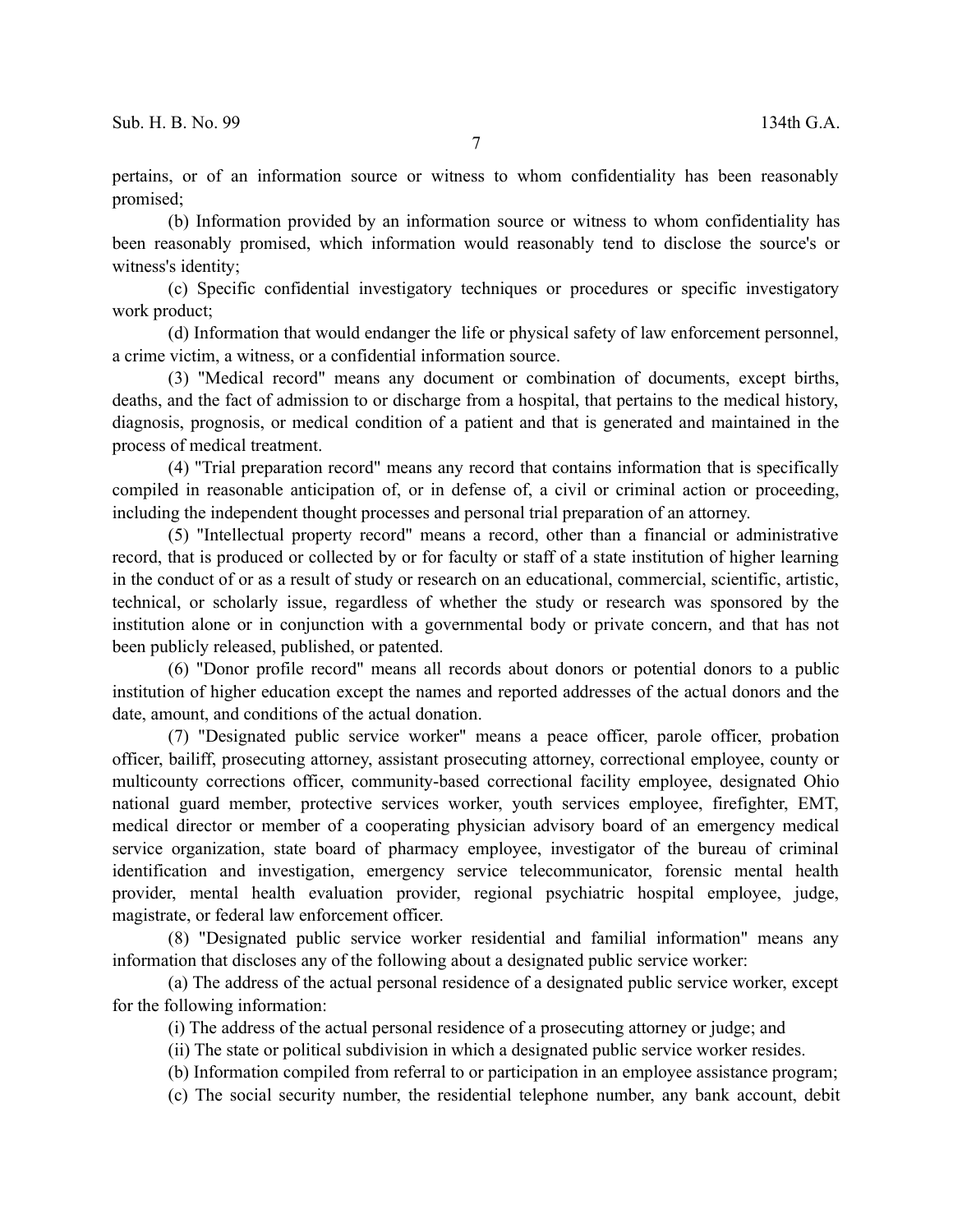card, charge card, or credit card number, or the emergency telephone number of, or any medical information pertaining to, a designated public service worker;

(d) The name of any beneficiary of employment benefits, including, but not limited to, life insurance benefits, provided to a designated public service worker by the designated public service worker's employer;

(e) The identity and amount of any charitable or employment benefit deduction made by the designated public service worker's employer from the designated public service worker's compensation, unless the amount of the deduction is required by state or federal law;

(f) The name, the residential address, the name of the employer, the address of the employer, the social security number, the residential telephone number, any bank account, debit card, charge card, or credit card number, or the emergency telephone number of the spouse, a former spouse, or any child of a designated public service worker;

(g) A photograph of a peace officer who holds a position or has an assignment that may include undercover or plain clothes positions or assignments as determined by the peace officer's appointing authority.

(9) As used in divisions  $(A)(7)$  and  $(15)$  to  $(17)$  of this section:

"Peace officer" has the meaning defined in section 109.71 of the Revised Code and also includes the superintendent and troopers of the state highway patrol; it does not include the sheriff of a county or a supervisory employee who, in the absence of the sheriff, is authorized to stand in for, exercise the authority of, and perform the duties of the sheriff.

"Correctional employee" means any employee of the department of rehabilitation and correction who in the course of performing the employee's job duties has or has had contact with inmates and persons under supervision.

"County or multicounty corrections officer" means any corrections officer employed by any county or multicounty correctional facility.

"Designated Ohio national guard member" means a member of the Ohio national guard who is participating in duties related to remotely piloted aircraft, including, but not limited to, pilots, sensor operators, and mission intelligence personnel, duties related to special forces operations, or duties related to cybersecurity, and is designated by the adjutant general as a designated public service worker for those purposes.

"Protective services worker" means any employee of a county agency who is responsible for child protective services, child support services, or adult protective services.

"Youth services employee" means any employee of the department of youth services who in the course of performing the employee's job duties has or has had contact with children committed to the custody of the department of youth services.

"Firefighter" means any regular, paid or volunteer, member of a lawfully constituted fire department of a municipal corporation, township, fire district, or village.

"EMT" means EMTs-basic, EMTs-I, and paramedics that provide emergency medical services for a public emergency medical service organization. "Emergency medical service organization," "EMT-basic," "EMT-I," and "paramedic" have the meanings defined in section 4765.01 of the Revised Code.

"Investigator of the bureau of criminal identification and investigation" has the meaning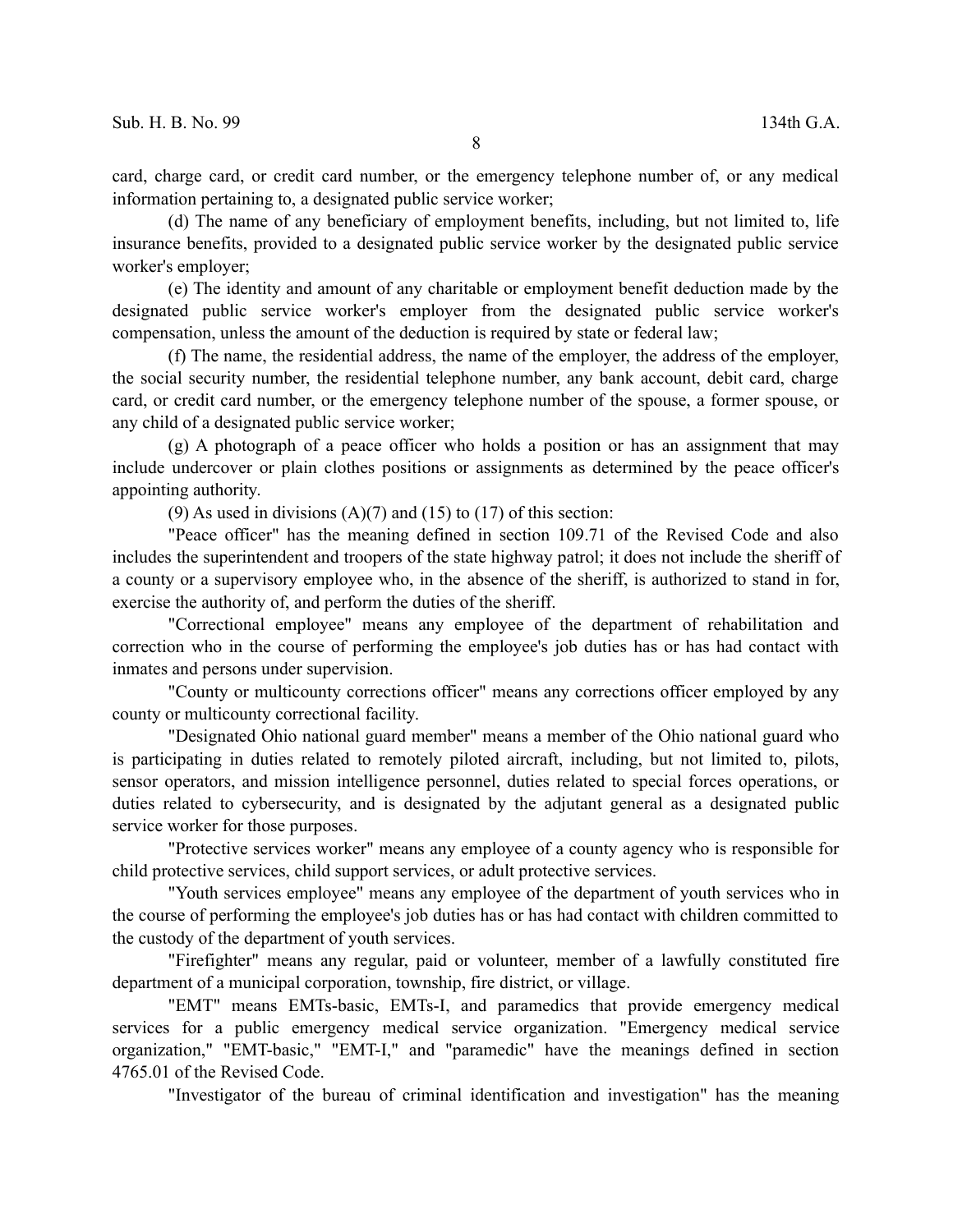defined in section 2903.11 of the Revised Code.

"Emergency service telecommunicator" has the meaning defined in section 4742.01 of the Revised Code.

"Forensic mental health provider" means any employee of a community mental health service provider or local alcohol, drug addiction, and mental health services board who, in the course of the employee's duties, has contact with persons committed to a local alcohol, drug addiction, and mental health services board by a court order pursuant to section 2945.38, 2945.39, 2945.40, or 2945.402 of the Revised Code.

"Mental health evaluation provider" means an individual who, under Chapter 5122. of the Revised Code, examines a respondent who is alleged to be a mentally ill person subject to court order, as defined in section 5122.01 of the Revised Code, and reports to the probate court the respondent's mental condition.

"Regional psychiatric hospital employee" means any employee of the department of mental health and addiction services who, in the course of performing the employee's duties, has contact with patients committed to the department of mental health and addiction services by a court order pursuant to section 2945.38, 2945.39, 2945.40, or 2945.402 of the Revised Code.

"Federal law enforcement officer" has the meaning defined in section 9.88 of the Revised Code.

(10) "Information pertaining to the recreational activities of a person under the age of eighteen" means information that is kept in the ordinary course of business by a public office, that pertains to the recreational activities of a person under the age of eighteen years, and that discloses any of the following:

(a) The address or telephone number of a person under the age of eighteen or the address or telephone number of that person's parent, guardian, custodian, or emergency contact person;

(b) The social security number, birth date, or photographic image of a person under the age of eighteen;

(c) Any medical record, history, or information pertaining to a person under the age of eighteen;

(d) Any additional information sought or required about a person under the age of eighteen for the purpose of allowing that person to participate in any recreational activity conducted or sponsored by a public office or to use or obtain admission privileges to any recreational facility owned or operated by a public office.

(11) "Community control sanction" has the meaning defined in section 2929.01 of the Revised Code.

(12) "Post-release control sanction" has the meaning defined in section 2967.01 of the Revised Code.

(13) "Redaction" means obscuring or deleting any information that is exempt from the duty to permit public inspection or copying from an item that otherwise meets the definition of a "record" in section 149.011 of the Revised Code.

(14) "Designee," "elected official," and "future official" have the meanings defined in section 109.43 of the Revised Code.

(15) "Body-worn camera" means a visual and audio recording device worn on the person of a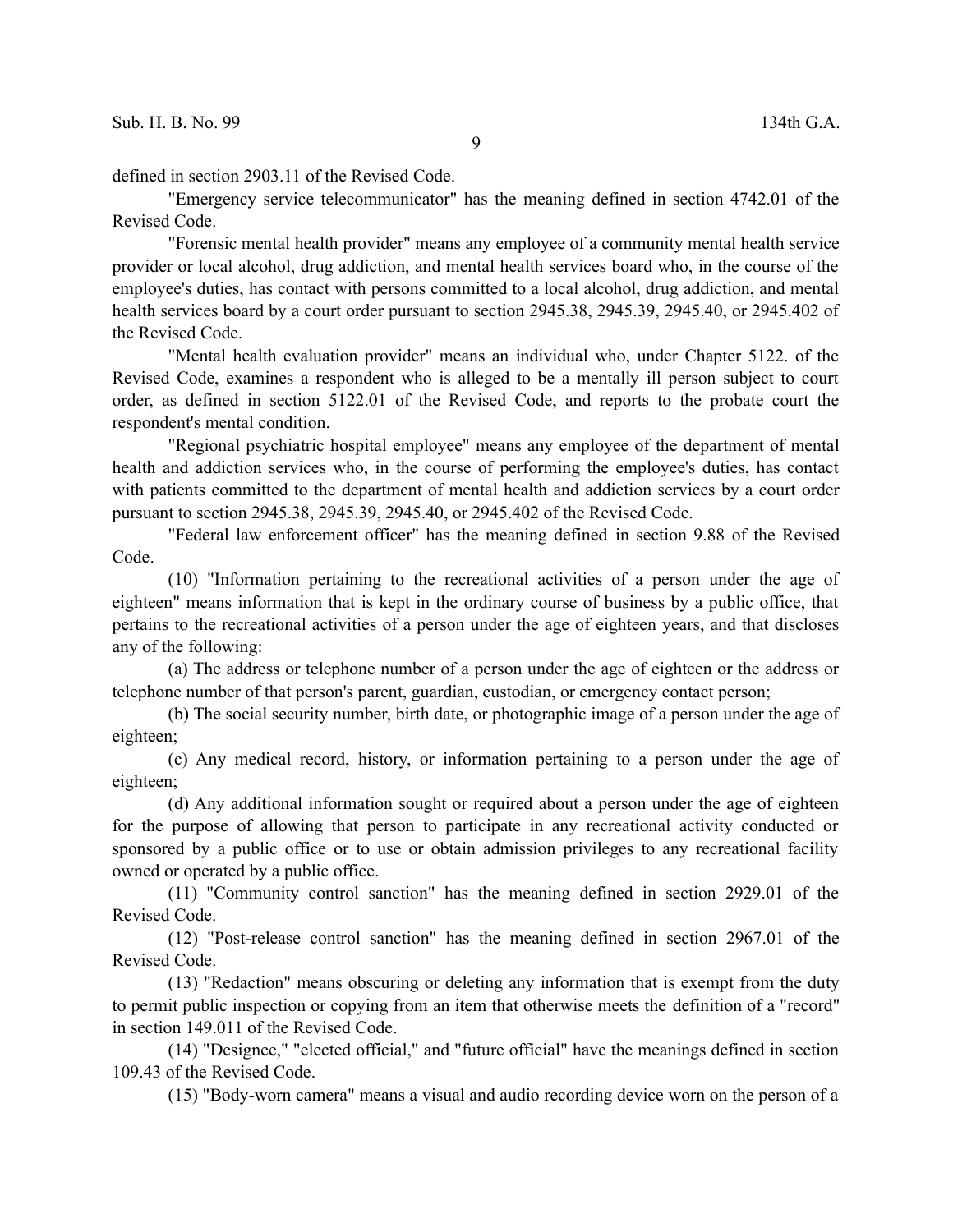peace officer while the peace officer is engaged in the performance of the peace officer's duties.

(16) "Dashboard camera" means a visual and audio recording device mounted on a peace officer's vehicle or vessel that is used while the peace officer is engaged in the performance of the peace officer's duties.

(17) "Restricted portions of a body-worn camera or dashboard camera recording" means any visual or audio portion of a body-worn camera or dashboard camera recording that shows, communicates, or discloses any of the following:

(a) The image or identity of a child or information that could lead to the identification of a child who is a primary subject of the recording when the law enforcement agency knows or has reason to know the person is a child based on the law enforcement agency's records or the content of the recording;

(b) The death of a person or a deceased person's body, unless the death was caused by a peace officer or, subject to division (H)(1) of this section, the consent of the decedent's executor or administrator has been obtained;

(c) The death of a peace officer, firefighter, paramedic, or other first responder, occurring while the decedent was engaged in the performance of official duties, unless, subject to division (H) (1) of this section, the consent of the decedent's executor or administrator has been obtained;

(d) Grievous bodily harm, unless the injury was effected by a peace officer or, subject to division (H)(1) of this section, the consent of the injured person or the injured person's guardian has been obtained;

(e) An act of severe violence against a person that results in serious physical harm to the person, unless the act and injury was effected by a peace officer or, subject to division (H)(1) of this section, the consent of the injured person or the injured person's guardian has been obtained;

(f) Grievous bodily harm to a peace officer, firefighter, paramedic, or other first responder, occurring while the injured person was engaged in the performance of official duties, unless, subject to division (H)(1) of this section, the consent of the injured person or the injured person's guardian has been obtained;

(g) An act of severe violence resulting in serious physical harm against a peace officer, firefighter, paramedic, or other first responder, occurring while the injured person was engaged in the performance of official duties, unless, subject to division (H)(1) of this section, the consent of the injured person or the injured person's guardian has been obtained;

(h) A person's nude body, unless, subject to division (H)(1) of this section, the person's consent has been obtained;

(i) Protected health information, the identity of a person in a health care facility who is not the subject of a law enforcement encounter, or any other information in a health care facility that could identify a person who is not the subject of a law enforcement encounter;

(j) Information that could identify the alleged victim of a sex offense, menacing by stalking, or domestic violence;

(k) Information, that does not constitute a confidential law enforcement investigatory record, that could identify a person who provides sensitive or confidential information to a law enforcement agency when the disclosure of the person's identity or the information provided could reasonably be expected to threaten or endanger the safety or property of the person or another person;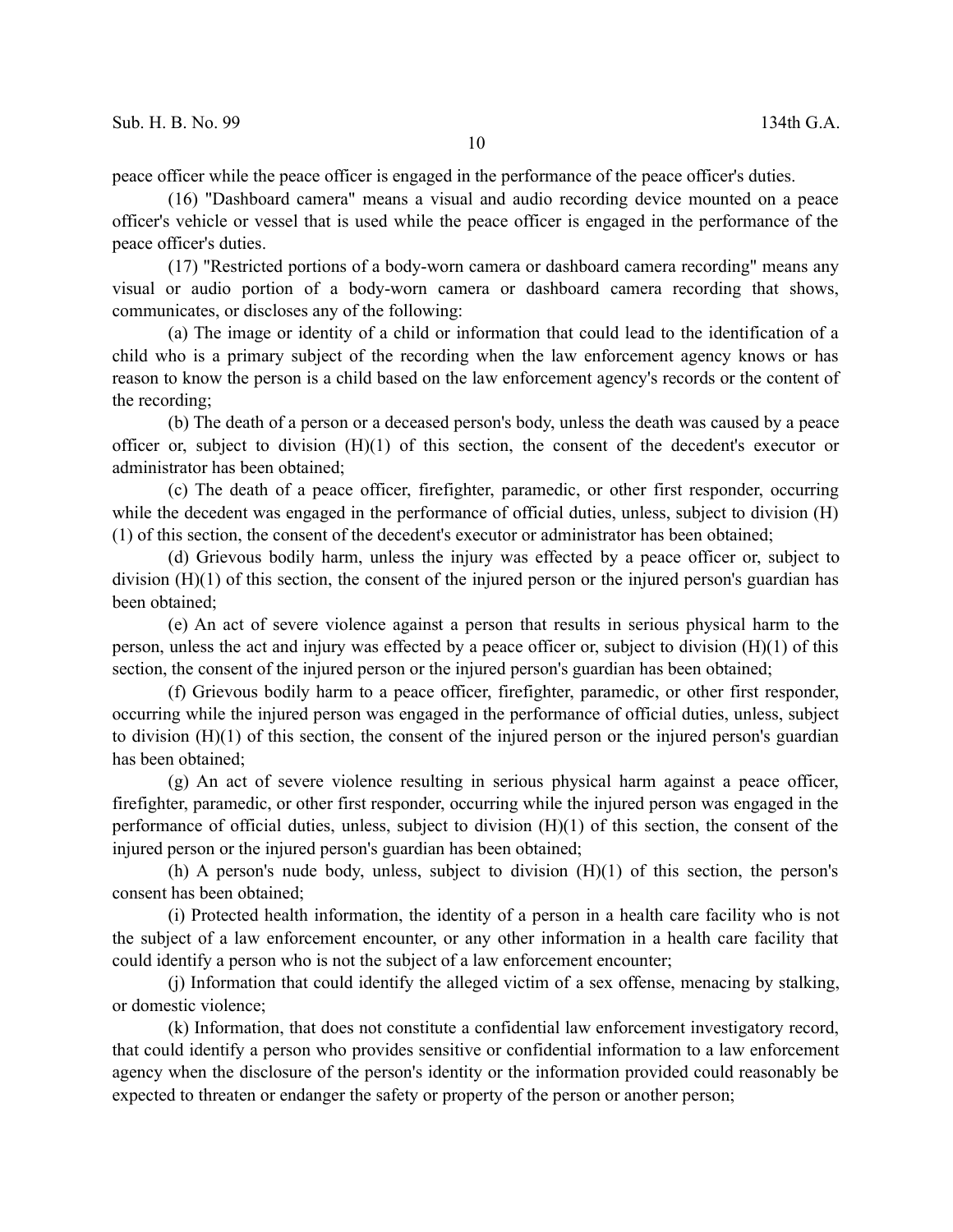(l) Personal information of a person who is not arrested, cited, charged, or issued a written warning by a peace officer;

(m) Proprietary police contingency plans or tactics that are intended to prevent crime and maintain public order and safety;

(n) A personal conversation unrelated to work between peace officers or between a peace officer and an employee of a law enforcement agency;

(o) A conversation between a peace officer and a member of the public that does not concern law enforcement activities;

(p) The interior of a residence, unless the interior of a residence is the location of an adversarial encounter with, or a use of force by, a peace officer;

(q) Any portion of the interior of a private business that is not open to the public, unless an adversarial encounter with, or a use of force by, a peace officer occurs in that location.

As used in division  $(A)(17)$  of this section:

"Grievous bodily harm" has the same meaning as in section 5924.120 of the Revised Code.

"Health care facility" has the same meaning as in section 1337.11 of the Revised Code.

"Protected health information" has the same meaning as in 45 C.F.R. 160.103.

"Law enforcement agency" has the same meaning as in section 2925.61 of the Revised Code.

"Personal information" means any government-issued identification number, date of birth, address, financial information, or criminal justice information from the law enforcement automated data system or similar databases.

"Sex offense" has the same meaning as in section 2907.10 of the Revised Code.

"Firefighter," "paramedic," and "first responder" have the same meanings as in section 4765.01 of the Revised Code.

(B)(1) Upon request by any person and subject to division (B)(8) of this section, all public records responsive to the request shall be promptly prepared and made available for inspection to the requester at all reasonable times during regular business hours. Subject to division (B)(8) of this section, upon request by any person, a public office or person responsible for public records shall make copies of the requested public record available to the requester at cost and within a reasonable period of time. If a public record contains information that is exempt from the duty to permit public inspection or to copy the public record, the public office or the person responsible for the public record shall make available all of the information within the public record that is not exempt. When making that public record available for public inspection or copying that public record, the public office or the person responsible for the public record shall notify the requester of any redaction or make the redaction plainly visible. A redaction shall be deemed a denial of a request to inspect or copy the redacted information, except if federal or state law authorizes or requires a public office to make the redaction.

(2) To facilitate broader access to public records, a public office or the person responsible for public records shall organize and maintain public records in a manner that they can be made available for inspection or copying in accordance with division (B) of this section. A public office also shall have available a copy of its current records retention schedule at a location readily available to the public. If a requester makes an ambiguous or overly broad request or has difficulty in making a request for copies or inspection of public records under this section such that the public office or the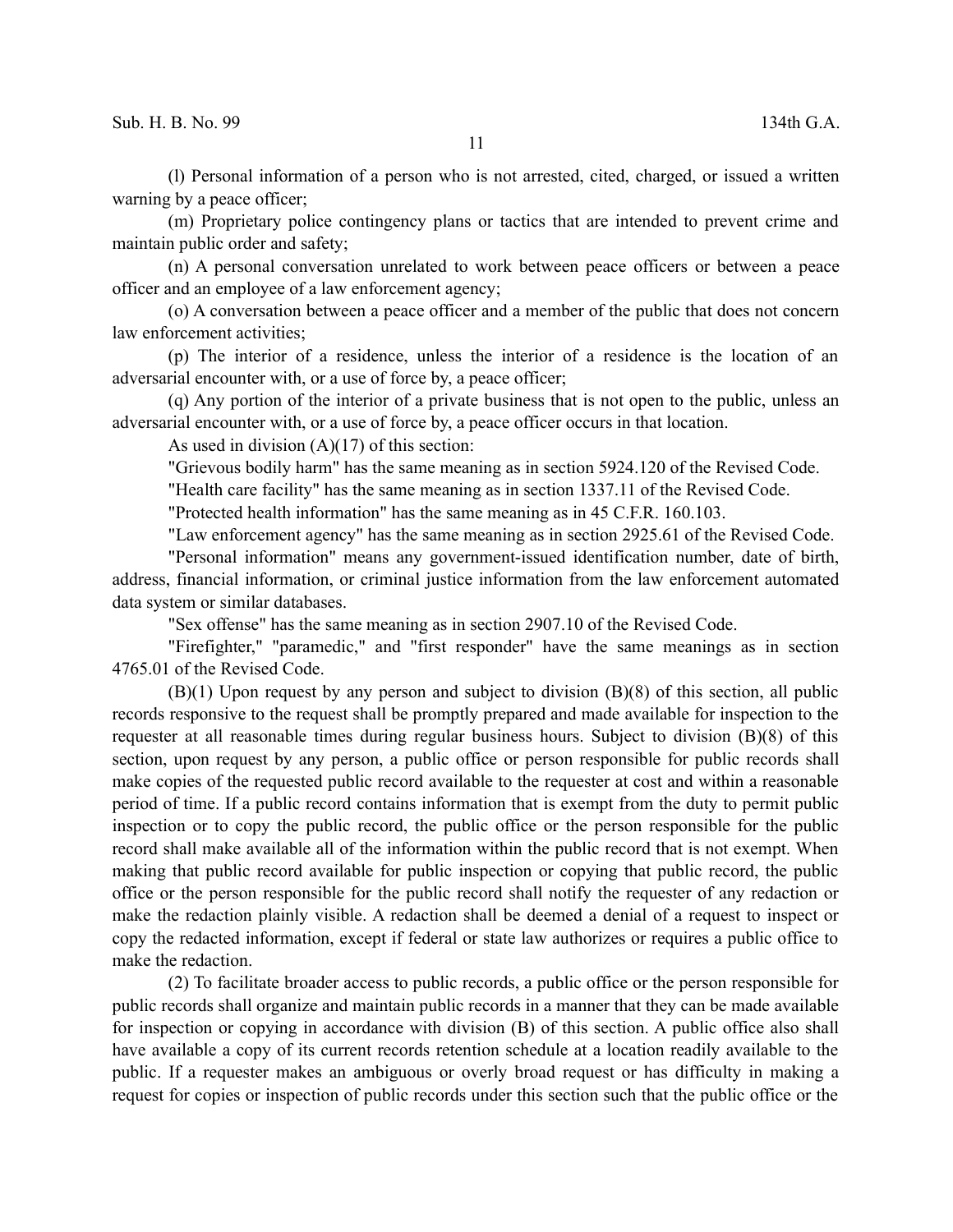person responsible for the requested public record cannot reasonably identify what public records are being requested, the public office or the person responsible for the requested public record may deny the request but shall provide the requester with an opportunity to revise the request by informing the requester of the manner in which records are maintained by the public office and accessed in the ordinary course of the public office's or person's duties.

(3) If a request is ultimately denied, in part or in whole, the public office or the person responsible for the requested public record shall provide the requester with an explanation, including legal authority, setting forth why the request was denied. If the initial request was provided in writing, the explanation also shall be provided to the requester in writing. The explanation shall not preclude the public office or the person responsible for the requested public record from relying upon additional reasons or legal authority in defending an action commenced under division (C) of this section.

(4) Unless specifically required or authorized by state or federal law or in accordance with division (B) of this section, no public office or person responsible for public records may limit or condition the availability of public records by requiring disclosure of the requester's identity or the intended use of the requested public record. Any requirement that the requester disclose the requester's identity or the intended use of the requested public record constitutes a denial of the request.

(5) A public office or person responsible for public records may ask a requester to make the request in writing, may ask for the requester's identity, and may inquire about the intended use of the information requested, but may do so only after disclosing to the requester that a written request is not mandatory, that the requester may decline to reveal the requester's identity or the intended use, and when a written request or disclosure of the identity or intended use would benefit the requester by enhancing the ability of the public office or person responsible for public records to identify, locate, or deliver the public records sought by the requester.

(6) If any person requests a copy of a public record in accordance with division (B) of this section, the public office or person responsible for the public record may require the requester to pay in advance the cost involved in providing the copy of the public record in accordance with the choice made by the requester under this division. The public office or the person responsible for the public record shall permit the requester to choose to have the public record duplicated upon paper, upon the same medium upon which the public office or person responsible for the public record keeps it, or upon any other medium upon which the public office or person responsible for the public record determines that it reasonably can be duplicated as an integral part of the normal operations of the public office or person responsible for the public record. When the requester makes a choice under this division, the public office or person responsible for the public record shall provide a copy of it in accordance with the choice made by the requester. Nothing in this section requires a public office or person responsible for the public record to allow the requester of a copy of the public record to make the copies of the public record.

(7)(a) Upon a request made in accordance with division (B) of this section and subject to division (B)(6) of this section, a public office or person responsible for public records shall transmit a copy of a public record to any person by United States mail or by any other means of delivery or transmission within a reasonable period of time after receiving the request for the copy. The public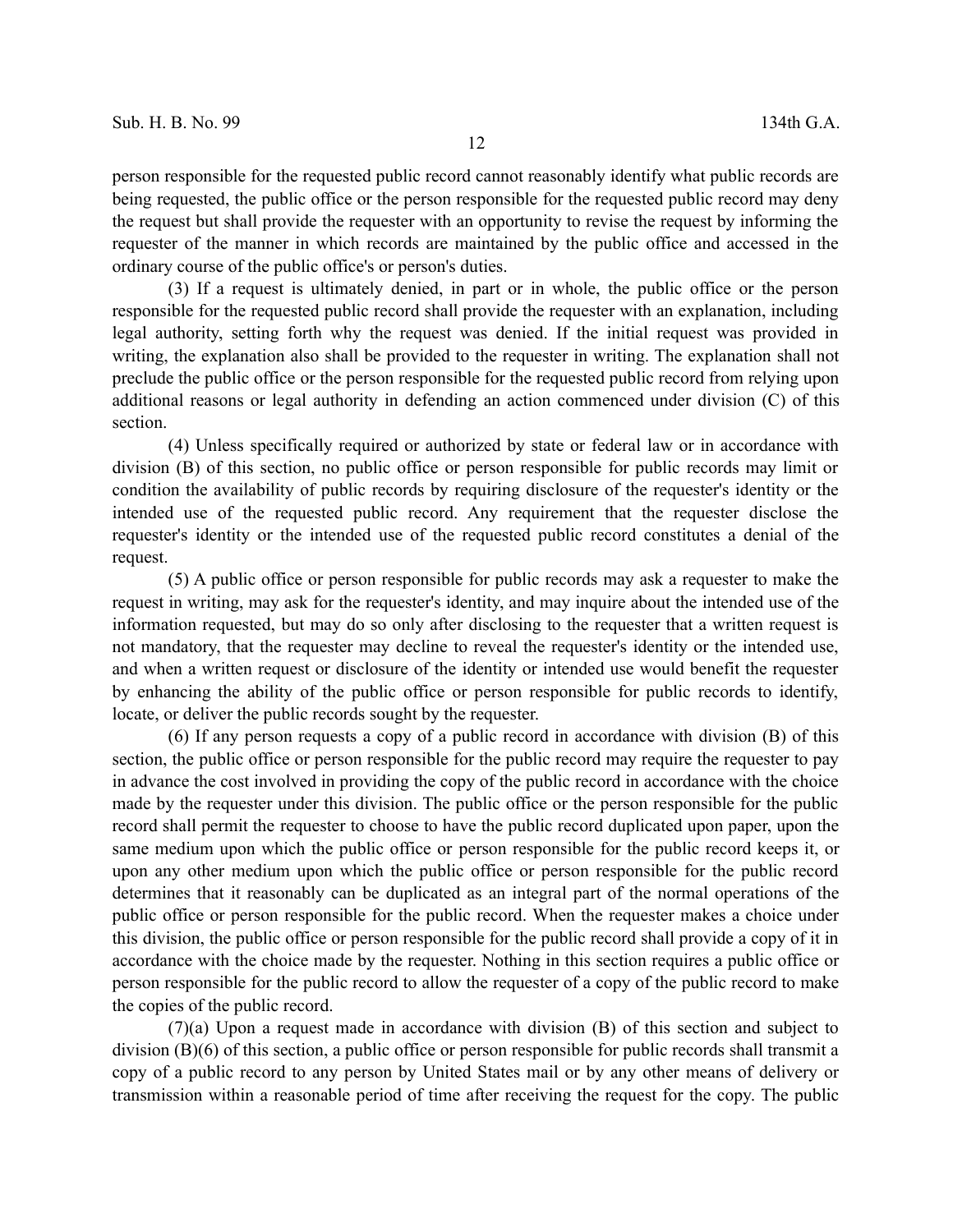office or person responsible for the public record may require the person making the request to pay in advance the cost of postage if the copy is transmitted by United States mail or the cost of delivery if the copy is transmitted other than by United States mail, and to pay in advance the costs incurred for other supplies used in the mailing, delivery, or transmission.

(b) Any public office may adopt a policy and procedures that it will follow in transmitting, within a reasonable period of time after receiving a request, copies of public records by United States mail or by any other means of delivery or transmission pursuant to division (B)(7) of this section. A public office that adopts a policy and procedures under division (B)(7) of this section shall comply with them in performing its duties under that division.

(c) In any policy and procedures adopted under division (B)(7) of this section:

(i) A public office may limit the number of records requested by a person that the office will physically deliver by United States mail or by another delivery service to ten per month, unless the person certifies to the office in writing that the person does not intend to use or forward the requested records, or the information contained in them, for commercial purposes;

(ii) A public office that chooses to provide some or all of its public records on a web site that is fully accessible to and searchable by members of the public at all times, other than during acts of God outside the public office's control or maintenance, and that charges no fee to search, access, download, or otherwise receive records provided on the web site, may limit to ten per month the number of records requested by a person that the office will deliver in a digital format, unless the requested records are not provided on the web site and unless the person certifies to the office in writing that the person does not intend to use or forward the requested records, or the information contained in them, for commercial purposes.

(iii) For purposes of division (B)(7) of this section, "commercial" shall be narrowly construed and does not include reporting or gathering news, reporting or gathering information to assist citizen oversight or understanding of the operation or activities of government, or nonprofit educational research.

(8) A public office or person responsible for public records is not required to permit a person who is incarcerated pursuant to a criminal conviction or a juvenile adjudication to inspect or to obtain a copy of any public record concerning a criminal investigation or prosecution or concerning what would be a criminal investigation or prosecution if the subject of the investigation or prosecution were an adult, unless the request to inspect or to obtain a copy of the record is for the purpose of acquiring information that is subject to release as a public record under this section and the judge who imposed the sentence or made the adjudication with respect to the person, or the judge's successor in office, finds that the information sought in the public record is necessary to support what appears to be a justiciable claim of the person.

(9)(a) Upon written request made and signed by a journalist, a public office, or person responsible for public records, having custody of the records of the agency employing a specified designated public service worker shall disclose to the journalist the address of the actual personal residence of the designated public service worker and, if the designated public service worker's spouse, former spouse, or child is employed by a public office, the name and address of the employer of the designated public service worker's spouse, former spouse, or child. The request shall include the journalist's name and title and the name and address of the journalist's employer and shall state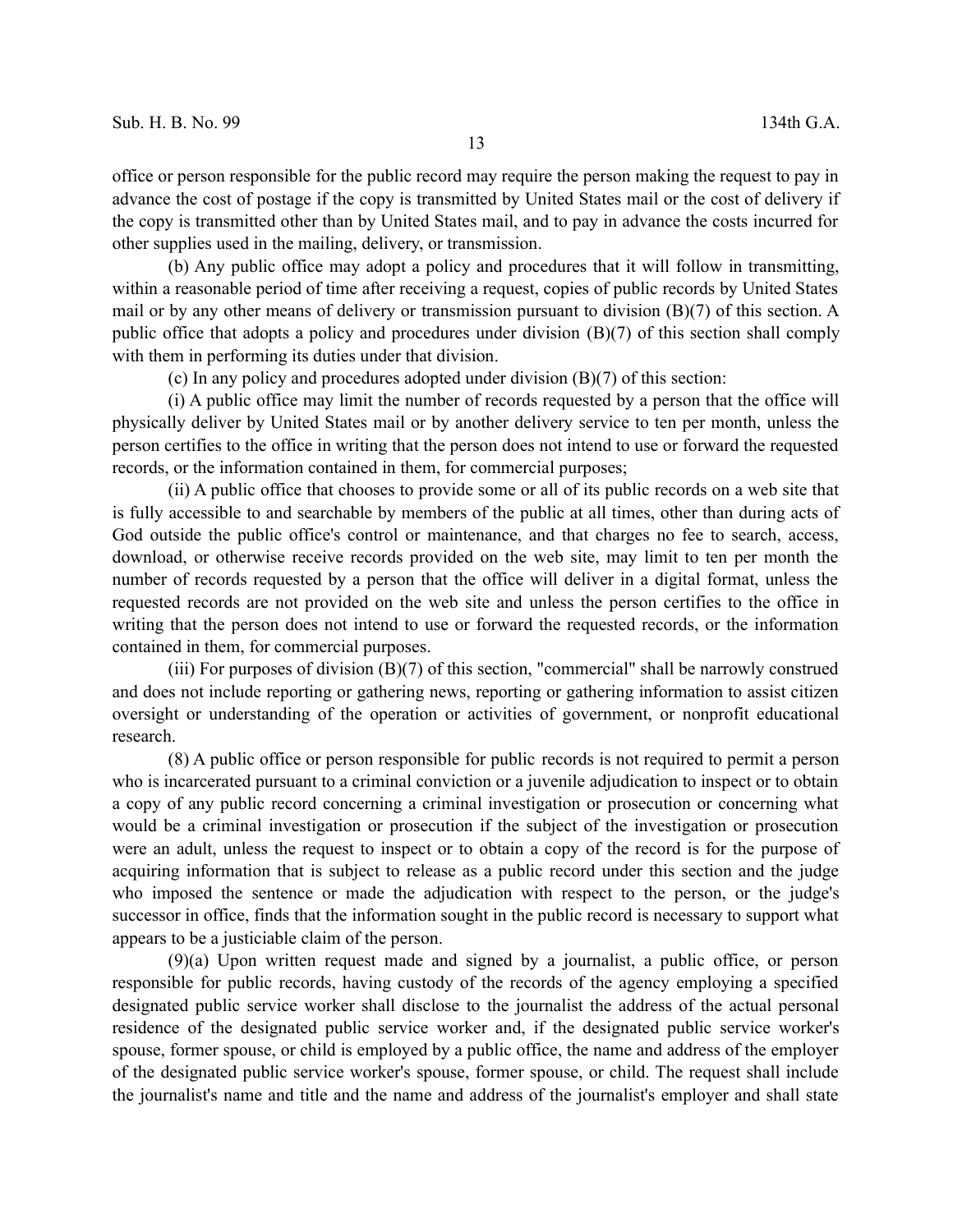that disclosure of the information sought would be in the public interest.

(b) Division (B)(9)(a) of this section also applies to journalist requests for:

(i) Customer information maintained by a municipally owned or operated public utility, other than social security numbers and any private financial information such as credit reports, payment methods, credit card numbers, and bank account information;

(ii) Information about minors involved in a school vehicle accident as provided in division  $(A)(1)(gg)$  of this section, other than personal information as defined in section 149.45 of the Revised Code.

(c) As used in division (B)(9) of this section, "journalist" means a person engaged in, connected with, or employed by any news medium, including a newspaper, magazine, press association, news agency, or wire service, a radio or television station, or a similar medium, for the purpose of gathering, processing, transmitting, compiling, editing, or disseminating information for the general public.

(10) Upon a request made by a victim, victim's attorney, or victim's representative, as that term is used in section 2930.02 of the Revised Code, a public office or person responsible for public records shall transmit a copy of a depiction of the victim as described in division (A)(1)(ii) of this section to the victim, victim's attorney, or victim's representative.

(C)(1) If a person allegedly is aggrieved by the failure of a public office or the person responsible for public records to promptly prepare a public record and to make it available to the person for inspection in accordance with division (B) of this section or by any other failure of a public office or the person responsible for public records to comply with an obligation in accordance with division (B) of this section, the person allegedly aggrieved may do only one of the following, and not both:

(a) File a complaint with the clerk of the court of claims or the clerk of the court of common pleas under section 2743.75 of the Revised Code;

(b) Commence a mandamus action to obtain a judgment that orders the public office or the person responsible for the public record to comply with division (B) of this section, that awards court costs and reasonable attorney's fees to the person that instituted the mandamus action, and, if applicable, that includes an order fixing statutory damages under division (C)(2) of this section. The mandamus action may be commenced in the court of common pleas of the county in which division (B) of this section allegedly was not complied with, in the supreme court pursuant to its original jurisdiction under Section 2 of Article IV, Ohio Constitution, or in the court of appeals for the appellate district in which division (B) of this section allegedly was not complied with pursuant to its original jurisdiction under Section 3 of Article IV, Ohio Constitution.

(2) If a requester transmits a written request by hand delivery, electronic submission, or certified mail to inspect or receive copies of any public record in a manner that fairly describes the public record or class of public records to the public office or person responsible for the requested public records, except as otherwise provided in this section, the requester shall be entitled to recover the amount of statutory damages set forth in this division if a court determines that the public office or the person responsible for public records failed to comply with an obligation in accordance with division (B) of this section.

The amount of statutory damages shall be fixed at one hundred dollars for each business day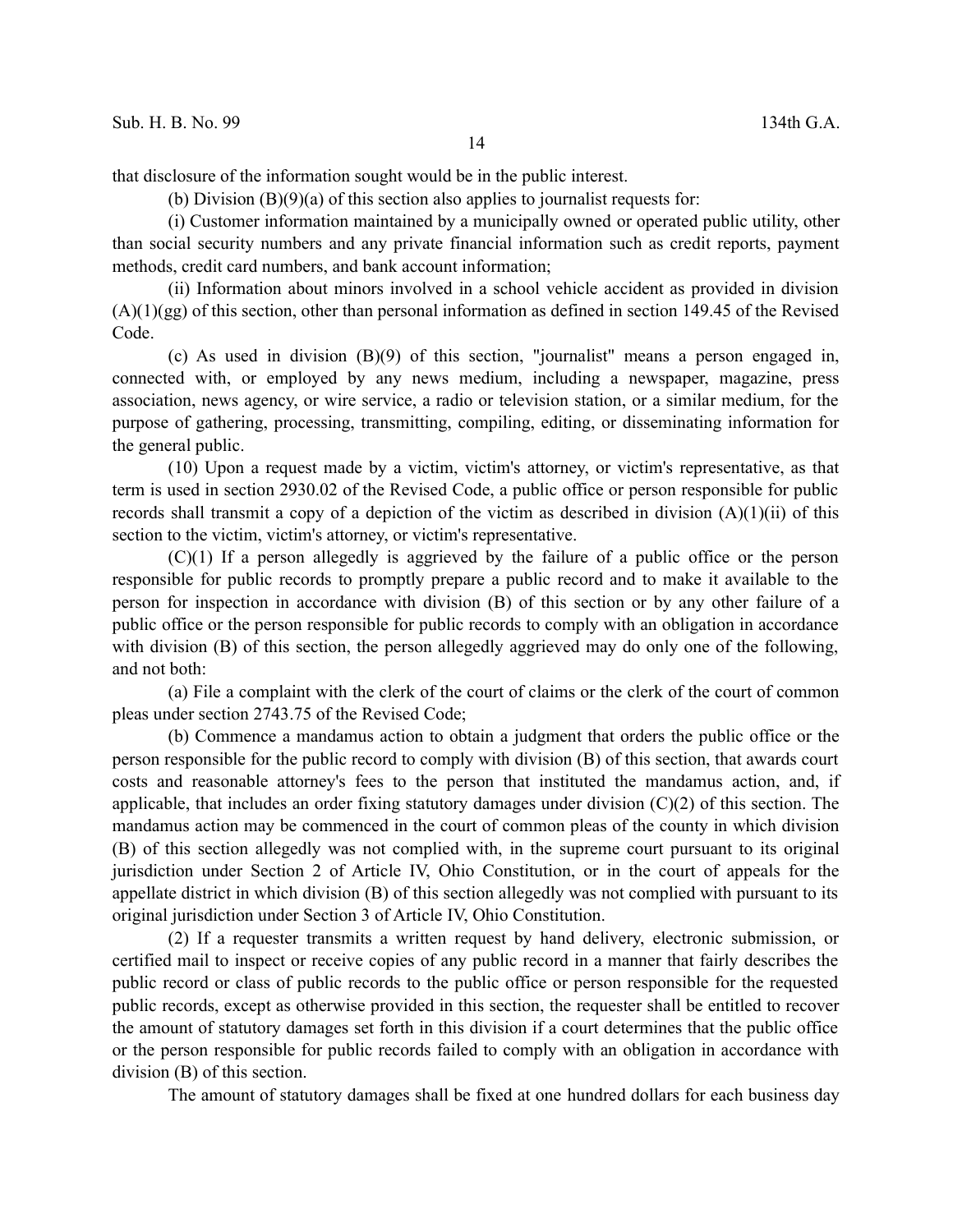during which the public office or person responsible for the requested public records failed to comply with an obligation in accordance with division (B) of this section, beginning with the day on which the requester files a mandamus action to recover statutory damages, up to a maximum of one thousand dollars. The award of statutory damages shall not be construed as a penalty, but as compensation for injury arising from lost use of the requested information. The existence of this injury shall be conclusively presumed. The award of statutory damages shall be in addition to all other remedies authorized by this section.

The court may reduce an award of statutory damages or not award statutory damages if the court determines both of the following:

(a) That, based on the ordinary application of statutory law and case law as it existed at the time of the conduct or threatened conduct of the public office or person responsible for the requested public records that allegedly constitutes a failure to comply with an obligation in accordance with division (B) of this section and that was the basis of the mandamus action, a well-informed public office or person responsible for the requested public records reasonably would believe that the conduct or threatened conduct of the public office or person responsible for the requested public records did not constitute a failure to comply with an obligation in accordance with division (B) of this section;

(b) That a well-informed public office or person responsible for the requested public records reasonably would believe that the conduct or threatened conduct of the public office or person responsible for the requested public records would serve the public policy that underlies the authority that is asserted as permitting that conduct or threatened conduct.

(3) In a mandamus action filed under division  $(C)(1)$  of this section, the following apply:

(a)(i) If the court orders the public office or the person responsible for the public record to comply with division (B) of this section, the court shall determine and award to the relator all court costs, which shall be construed as remedial and not punitive.

(ii) If the court makes a determination described in division  $(C)(3)(b)(iii)$  of this section, the court shall determine and award to the relator all court costs, which shall be construed as remedial and not punitive.

(b) If the court renders a judgment that orders the public office or the person responsible for the public record to comply with division (B) of this section or if the court determines any of the following, the court may award reasonable attorney's fees to the relator, subject to division (C)(4) of this section:

(i) The public office or the person responsible for the public records failed to respond affirmatively or negatively to the public records request in accordance with the time allowed under division (B) of this section.

(ii) The public office or the person responsible for the public records promised to permit the relator to inspect or receive copies of the public records requested within a specified period of time but failed to fulfill that promise within that specified period of time.

(iii) The public office or the person responsible for the public records acted in bad faith when the office or person voluntarily made the public records available to the relator for the first time after the relator commenced the mandamus action, but before the court issued any order concluding whether or not the public office or person was required to comply with division (B) of this section.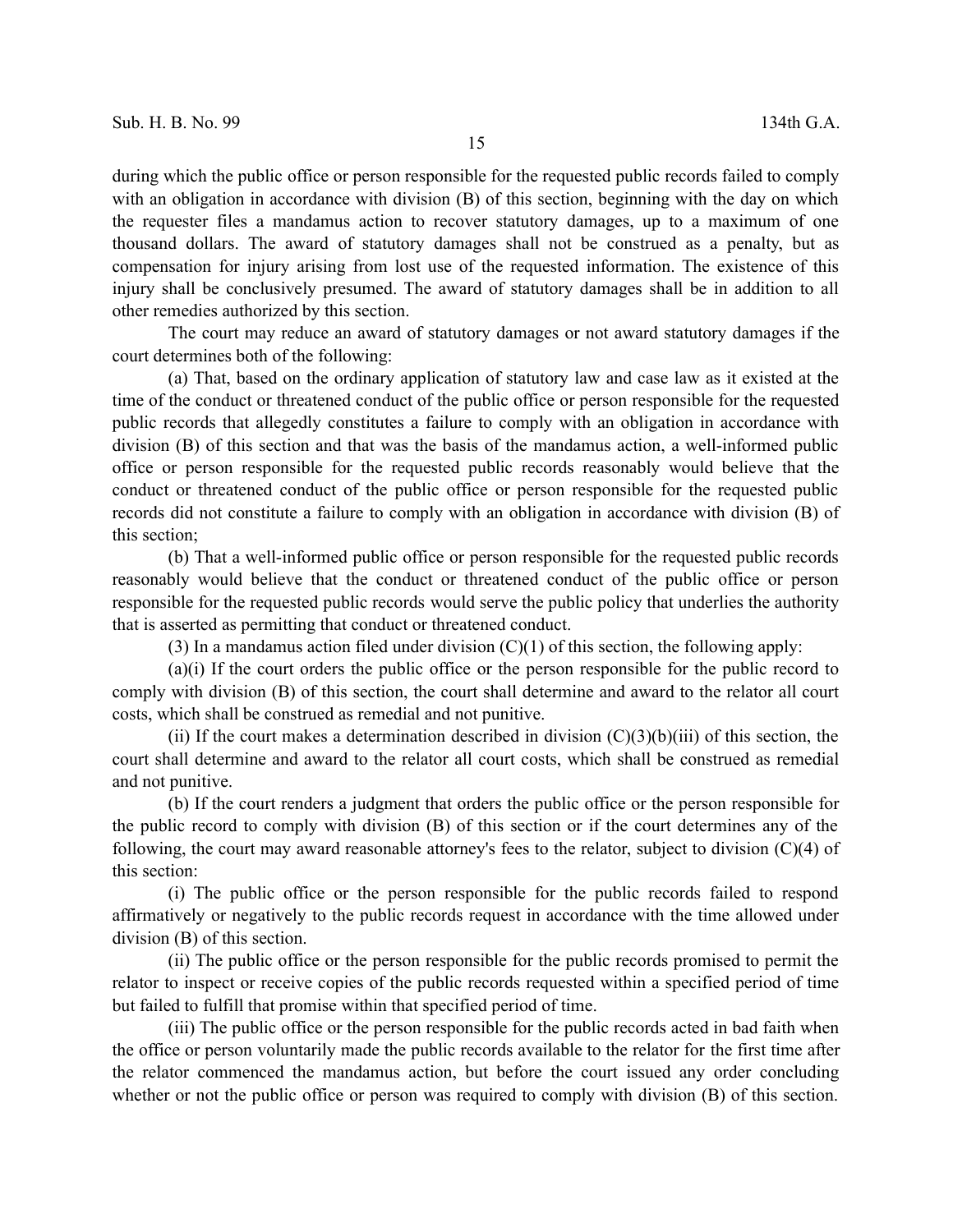No discovery may be conducted on the issue of the alleged bad faith of the public office or person responsible for the public records. This division shall not be construed as creating a presumption that the public office or the person responsible for the public records acted in bad faith when the office or person voluntarily made the public records available to the relator for the first time after the relator commenced the mandamus action, but before the court issued any order described in this division.

(c) The court shall not award attorney's fees to the relator if the court determines both of the following:

(i) That, based on the ordinary application of statutory law and case law as it existed at the time of the conduct or threatened conduct of the public office or person responsible for the requested public records that allegedly constitutes a failure to comply with an obligation in accordance with division (B) of this section and that was the basis of the mandamus action, a well-informed public office or person responsible for the requested public records reasonably would believe that the conduct or threatened conduct of the public office or person responsible for the requested public records did not constitute a failure to comply with an obligation in accordance with division (B) of this section;

(ii) That a well-informed public office or person responsible for the requested public records reasonably would believe that the conduct or threatened conduct of the public office or person responsible for the requested public records would serve the public policy that underlies the authority that is asserted as permitting that conduct or threatened conduct.

(4) All of the following apply to any award of reasonable attorney's fees awarded under division  $(C)(3)(b)$  of this section:

(a) The fees shall be construed as remedial and not punitive.

(b) The fees awarded shall not exceed the total of the reasonable attorney's fees incurred before the public record was made available to the relator and the fees described in division  $(C)(4)(c)$ of this section.

(c) Reasonable attorney's fees shall include reasonable fees incurred to produce proof of the reasonableness and amount of the fees and to otherwise litigate entitlement to the fees.

(d) The court may reduce the amount of fees awarded if the court determines that, given the factual circumstances involved with the specific public records request, an alternative means should have been pursued to more effectively and efficiently resolve the dispute that was subject to the mandamus action filed under division (C)(1) of this section.

(5) If the court does not issue a writ of mandamus under division (C) of this section and the court determines at that time that the bringing of the mandamus action was frivolous conduct as defined in division (A) of section 2323.51 of the Revised Code, the court may award to the public office all court costs, expenses, and reasonable attorney's fees, as determined by the court.

(D) Chapter 1347. of the Revised Code does not limit the provisions of this section.

(E)(1) To ensure that all employees of public offices are appropriately educated about a public office's obligations under division (B) of this section, all elected officials or their appropriate designees shall attend training approved by the attorney general as provided in section 109.43 of the Revised Code. A future official may satisfy the requirements of this division by attending the training before taking office, provided that the future official may not send a designee in the future official's place.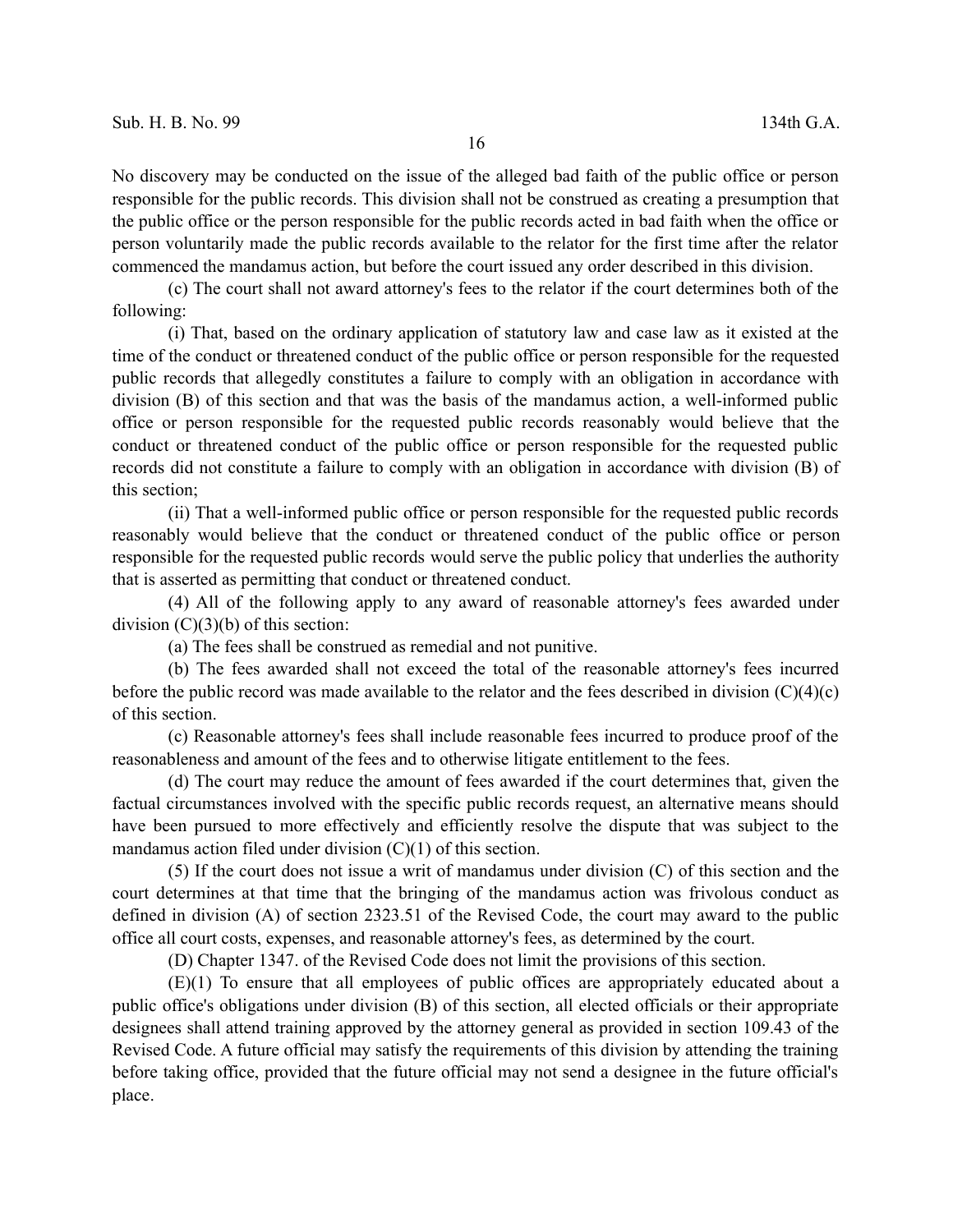(2) All public offices shall adopt a public records policy in compliance with this section for responding to public records requests. In adopting a public records policy under this division, a public office may obtain guidance from the model public records policy developed and provided to the public office by the attorney general under section 109.43 of the Revised Code. Except as otherwise provided in this section, the policy may not limit the number of public records that the public office will make available to a single person, may not limit the number of public records that it will make available during a fixed period of time, and may not establish a fixed period of time before it will respond to a request for inspection or copying of public records, unless that period is less than eight hours.

The public office shall distribute the public records policy adopted by the public office under this division to the employee of the public office who is the records custodian or records manager or otherwise has custody of the records of that office. The public office shall require that employee to acknowledge receipt of the copy of the public records policy. The public office shall create a poster that describes its public records policy and shall post the poster in a conspicuous place in the public office and in all locations where the public office has branch offices. The public office may post its public records policy on the internet web site of the public office if the public office maintains an internet web site. A public office that has established a manual or handbook of its general policies and procedures for all employees of the public office shall include the public records policy of the public office in the manual or handbook.

(F)(1) The bureau of motor vehicles may adopt rules pursuant to Chapter 119. of the Revised Code to reasonably limit the number of bulk commercial special extraction requests made by a person for the same records or for updated records during a calendar year. The rules may include provisions for charges to be made for bulk commercial special extraction requests for the actual cost of the bureau, plus special extraction costs, plus ten per cent. The bureau may charge for expenses for redacting information, the release of which is prohibited by law.

(2) As used in division  $(F)(1)$  of this section:

(a) "Actual cost" means the cost of depleted supplies, records storage media costs, actual mailing and alternative delivery costs, or other transmitting costs, and any direct equipment operating and maintenance costs, including actual costs paid to private contractors for copying services.

(b) "Bulk commercial special extraction request" means a request for copies of a record for information in a format other than the format already available, or information that cannot be extracted without examination of all items in a records series, class of records, or database by a person who intends to use or forward the copies for surveys, marketing, solicitation, or resale for commercial purposes. "Bulk commercial special extraction request" does not include a request by a person who gives assurance to the bureau that the person making the request does not intend to use or forward the requested copies for surveys, marketing, solicitation, or resale for commercial purposes.

(c) "Commercial" means profit-seeking production, buying, or selling of any good, service, or other product.

(d) "Special extraction costs" means the cost of the time spent by the lowest paid employee competent to perform the task, the actual amount paid to outside private contractors employed by the bureau, or the actual cost incurred to create computer programs to make the special extraction. "Special extraction costs" include any charges paid to a public agency for computer or records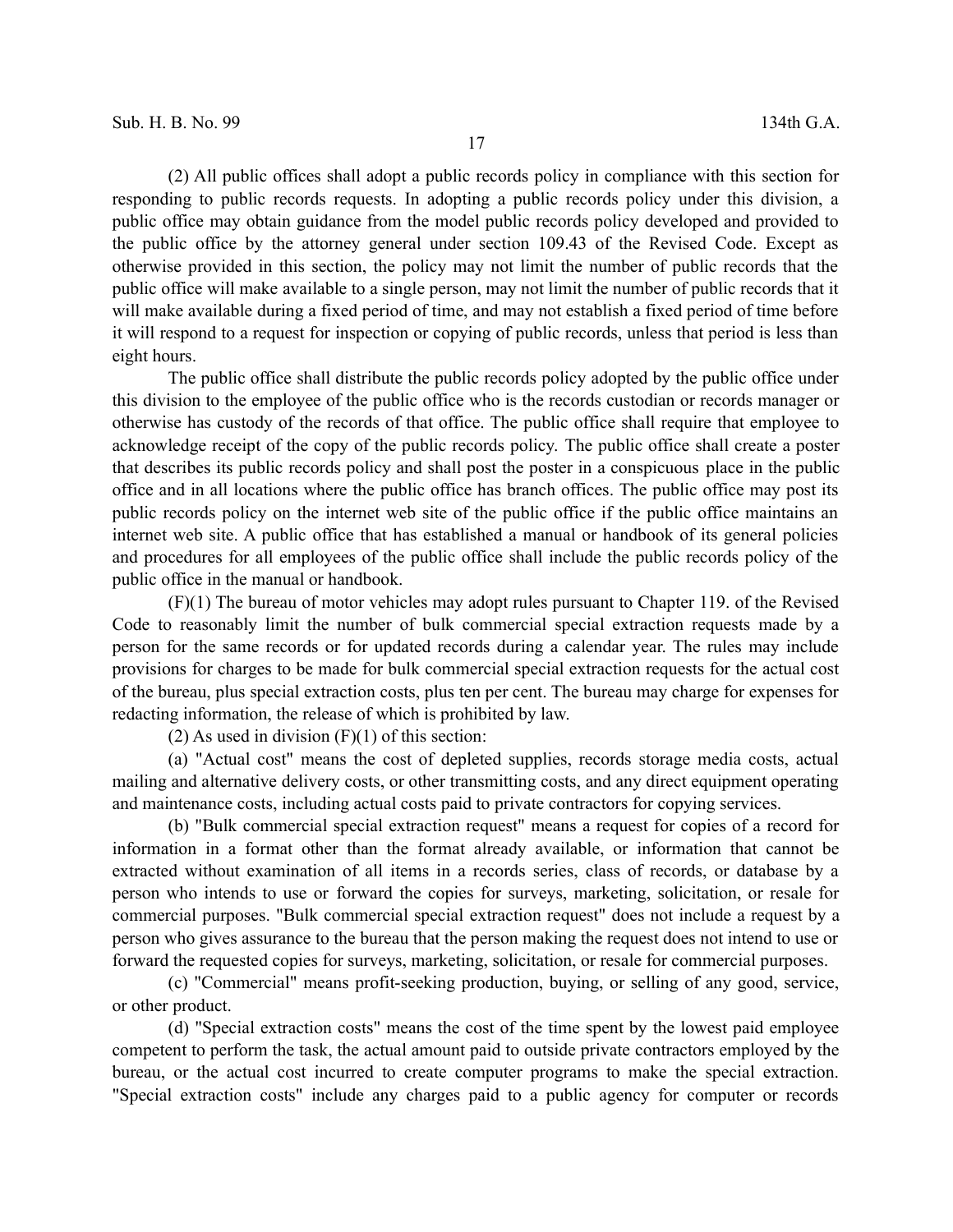## services.

(3) For purposes of divisions (F)(1) and (2) of this section, "surveys, marketing, solicitation, or resale for commercial purposes" shall be narrowly construed and does not include reporting or gathering news, reporting or gathering information to assist citizen oversight or understanding of the operation or activities of government, or nonprofit educational research.

(G) A request by a defendant, counsel of a defendant, or any agent of a defendant in a criminal action that public records related to that action be made available under this section shall be considered a demand for discovery pursuant to the Criminal Rules, except to the extent that the Criminal Rules plainly indicate a contrary intent. The defendant, counsel of the defendant, or agent of the defendant making a request under this division shall serve a copy of the request on the prosecuting attorney, director of law, or other chief legal officer responsible for prosecuting the action.

(H)(1) Any portion of a body-worn camera or dashboard camera recording described in divisions  $(A)(17)(b)$  to (h) of this section may be released by consent of the subject of the recording or a representative of that person, as specified in those divisions, only if either of the following applies:

(a) The recording will not be used in connection with any probable or pending criminal proceedings;

(b) The recording has been used in connection with a criminal proceeding that was dismissed or for which a judgment has been entered pursuant to Rule 32 of the Rules of Criminal Procedure, and will not be used again in connection with any probable or pending criminal proceedings.

(2) If a public office denies a request to release a restricted portion of a body-worn camera or dashboard camera recording, as defined in division  $(A)(17)$  of this section, any person may file a mandamus action pursuant to this section or a complaint with the clerk of the court of claims pursuant to section 2743.75 of the Revised Code, requesting the court to order the release of all or portions of the recording. If the court considering the request determines that the filing articulates by clear and convincing evidence that the public interest in the recording substantially outweighs privacy interests and other interests asserted to deny release, the court shall order the public office to release the recording.

Sec. 149.433. (A) As used in this section:

"Act of terrorism" has the same meaning as in section 2909.21 of the Revised Code.

"Express statement" means a written statement substantially similar to the following: "This information is voluntarily submitted to a public office in expectation of protection from disclosure as provided by section 149.433 of the Revised Code."

"Infrastructure record" means any record that discloses the configuration of critical systems including, but not limited to, communication, computer, electrical, mechanical, ventilation, water, and plumbing systems, security codes, or the infrastructure or structural configuration of a building.

"Infrastructure record" includes a risk assessment of infrastructure performed by a state or local law enforcement agency at the request of a property owner or manager.

"Infrastructure record" does not mean a simple floor plan that discloses only the spatial relationship of components of the building.

"Security record" means any of the following: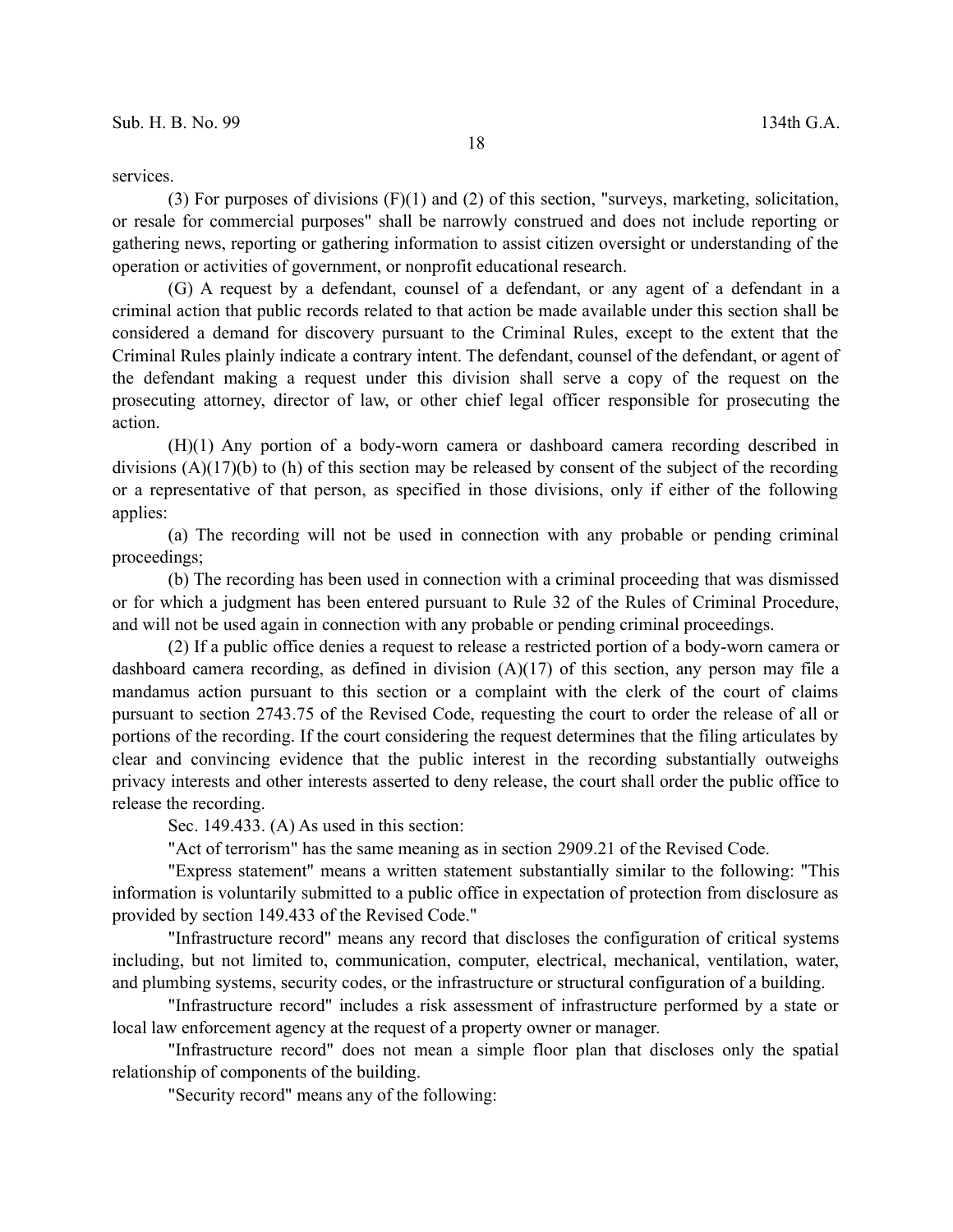(1) Any record that contains information directly used for protecting or maintaining the security of a public office against attack, interference, or sabotage;

(2) Any record assembled, prepared, or maintained by a public office or public body to prevent, mitigate, or respond to acts of terrorism, including any of the following:

(a) Those portions of records containing specific and unique vulnerability assessments or specific and unique response plans either of which is intended to prevent or mitigate acts of terrorism, and communication codes or deployment plans of law enforcement or emergency response personnel;

(b) Specific intelligence information and specific investigative records shared by federal and international law enforcement agencies with state and local law enforcement and public safety agencies;

(c) National security records classified under federal executive order and not subject to public disclosure under federal law that are shared by federal agencies, and other records related to national security briefings to assist state and local government with domestic preparedness for acts of terrorism.

(3) An emergency management plan adopted pursuant to section 5502.262 of the Revised Code.

 $(B)(1)$  A-Except as otherwise provided in division  $(B)(4)$  of this section, a record kept by a public office that is a security record is not a public record under section 149.43 of the Revised Code and is not subject to mandatory release or disclosure under that section.

(2)  $A$ -Except as otherwise provided in division (B)(4) of this section, a record kept by a public office that is an infrastructure record of a public office, public school, or a chartered nonpublic school is not a public record under section 149.43 of the Revised Code and is not subject to mandatory release or disclosure under that section.

(3) A record kept by a public office that is an infrastructure record of a private entity may be exempted from release or disclosure under division (C) of this section.

(4) Divisions (B)(1) and (2) of this section do not apply to a record that is a public notification required to be provided under division  $(D)(1)(d)$  of section 2923.122 of the Revised Code. A record that is such a public notification is a public record to the extent that it is required to be provided under division (D)(1)(d) of section 2923.122 of the Revised Code.

(C) A record prepared by, submitted to, or kept by a public office that is an infrastructure record of a private entity, which is submitted to the public office for use by the public office, when accompanied by an express statement, is exempt from release or disclosure under section 149.43 of the Revised Code for a period of twenty-five years after its creation if it is retained by the public office for that length of time.

(D) Notwithstanding any other section of the Revised Code, disclosure by a public office, public employee, chartered nonpublic school, or chartered nonpublic school employee of a security record or infrastructure record that is necessary for construction, renovation, or remodeling work on any public building or project or chartered nonpublic school does not constitute public disclosure for purposes of waiving division (B) of this section and does not result in that record becoming a public record for purposes of section 149.43 of the Revised Code.

Sec. 2923.122. (A) No person shall knowingly convey, or attempt to convey, a deadly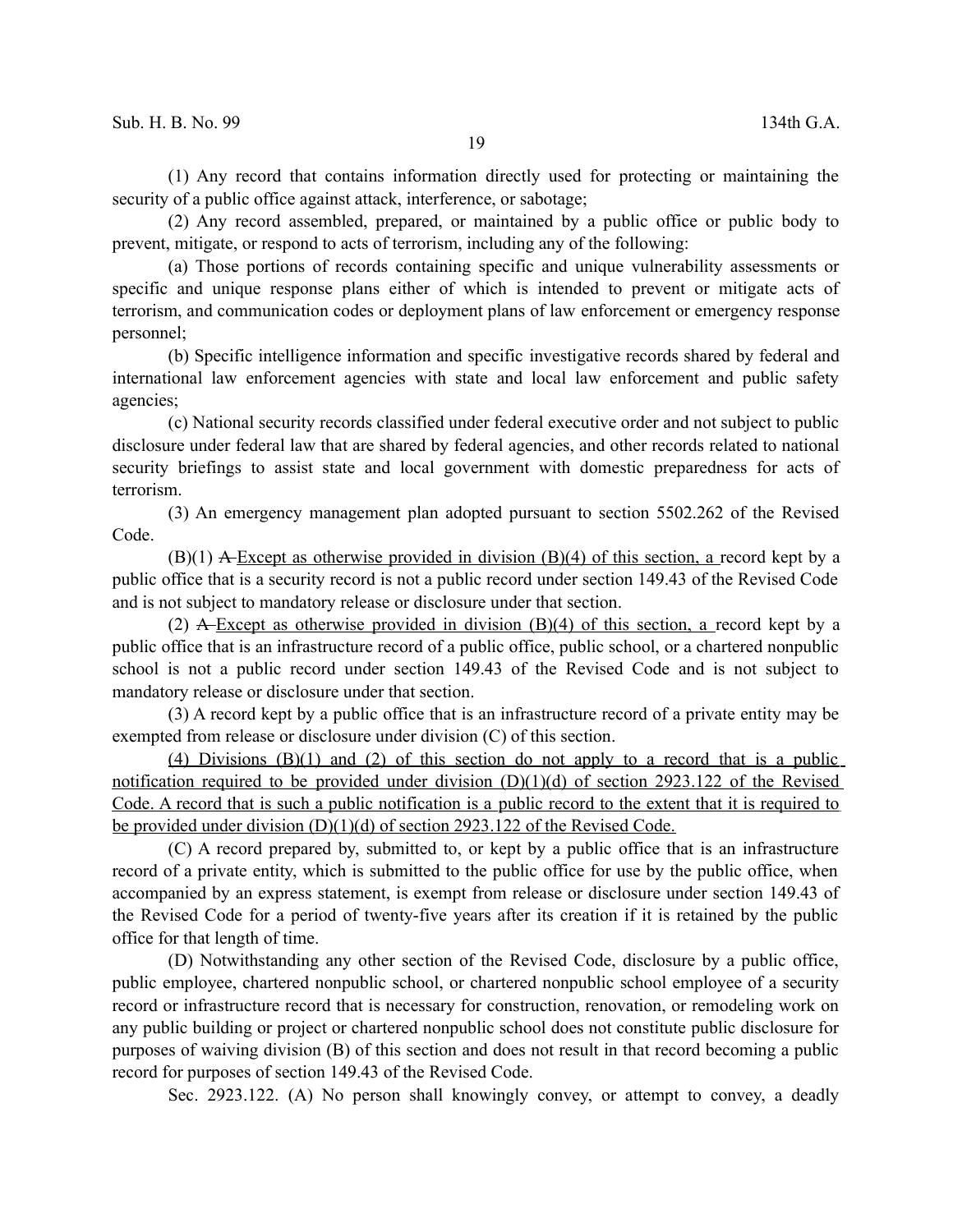weapon or dangerous ordnance into a school safety zone.

(B) No person shall knowingly possess a deadly weapon or dangerous ordnance in a school safety zone.

(C) No person shall knowingly possess an object in a school safety zone if both of the following apply:

(1) The object is indistinguishable from a firearm, whether or not the object is capable of being fired.

(2) The person indicates that the person possesses the object and that it is a firearm, or the person knowingly displays or brandishes the object and indicates that it is a firearm.

 $(D)(1)$  This section does not apply to any of the following:

(a) An officer, agent, or employee of this or any other state or the United States who is authorized to carry deadly weapons or dangerous ordnance and is acting within the scope of the officer's, agent's, or employee's duties,  $a_{\alpha}$ ;

(b) A law enforcement officer who is authorized to carry deadly weapons or dangerous ordnance, a:

(c) A security officer employed by a board of education or governing body of a school during the time that the security officer is on duty pursuant to that contract of employment<del>, or any other</del>;

(d) Any person not described in divisions  $(D)(1)(a)$  to (c) of this section who has written authorization from the board of education or governing body of a school to convey deadly weapons or dangerous ordnance into a school safety zone or to possess a deadly weapon or dangerous ordnance in a school safety zone and who conveys or possesses the deadly weapon or dangerous ordnance in accordance with that authorization, provided both of the following apply:

 (i) Either the person has successfully completed the curriculum, instruction, and training established under section 5502.703 of the Revised Code, or the person has received a certificate of having satisfactorily completed an approved basic peace officer training program or is a law enforcement officer;

(b) (ii) The board or governing body has notified the public, by whatever means the affected school regularly communicates with the public, that the board or governing body has authorized one or more persons to go armed within a school operated by the board or governing authority.

A district board or school governing body that authorizes a person under division  $(D)(1)(d)$  of this section shall require that person to submit to an annual criminal records check conducted in the same manner as section 3319.39 or 3319.391 of the Revised Code.

(e) Any person who is employed in this state, who is authorized to carry deadly weapons or dangerous ordnance, and who is subject to and in compliance with the requirements of section 109.801 of the Revised Code, unless the appointing authority of the person has expressly specified that the exemption provided in division  $(D)(1)(b)$   $(D)(1)(e)$  of this section does not apply to the person.

(2) Division (C) of this section does not apply to premises upon which home schooling is conducted. Division (C) of this section also does not apply to a school administrator, teacher, or employee who possesses an object that is indistinguishable from a firearm for legitimate school purposes during the course of employment, a student who uses an object that is indistinguishable from a firearm under the direction of a school administrator, teacher, or employee, or any other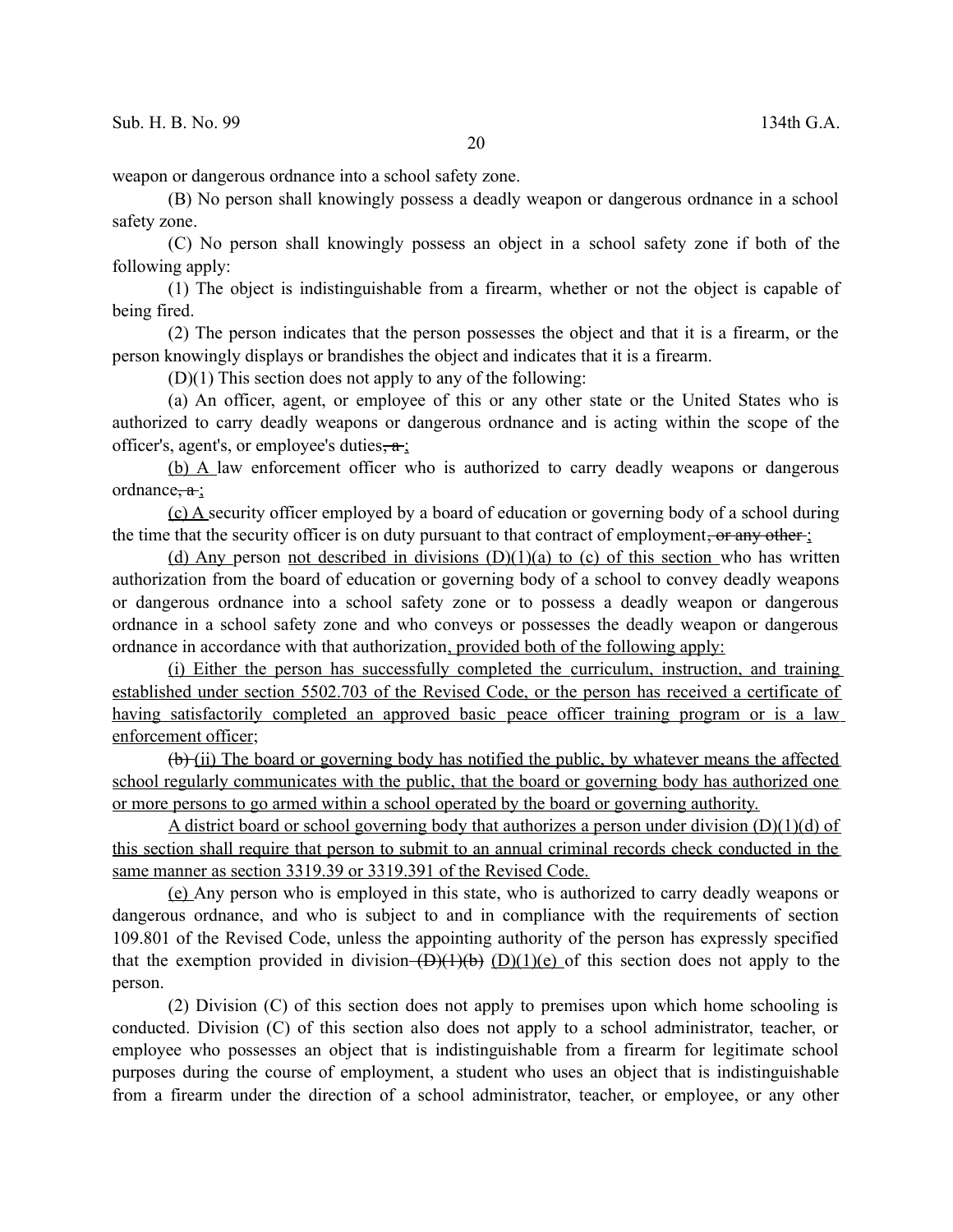person who with the express prior approval of a school administrator possesses an object that is indistinguishable from a firearm for a legitimate purpose, including the use of the object in a ceremonial activity, a play, reenactment, or other dramatic presentation, school safety training, or a ROTC activity or another similar use of the object.

(3) This section does not apply to a person who conveys or attempts to convey a handgun into, or possesses a handgun in, a school safety zone if, at the time of that conveyance, attempted conveyance, or possession of the handgun, all of the following apply:

(a) The person does not enter into a school building or onto school premises and is not at a school activity.

(b) The person has been issued a concealed handgun license that is valid at the time of the conveyance, attempted conveyance, or possession or the person is an active duty member of the armed forces of the United States and is carrying a valid military identification card and documentation of successful completion of firearms training that meets or exceeds the training requirements described in division (G)(1) of section 2923.125 of the Revised Code.

(c) The person is in the school safety zone in accordance with 18 U.S.C.  $922(q)(2)(B)$ .

(d) The person is not knowingly in a place described in division  $(B)(1)$  or  $(B)(3)$  to  $(8)$  of section 2923.126 of the Revised Code.

(4) This section does not apply to a person who conveys or attempts to convey a handgun into, or possesses a handgun in, a school safety zone if at the time of that conveyance, attempted conveyance, or possession of the handgun all of the following apply:

(a) The person has been issued a concealed handgun license that is valid at the time of the conveyance, attempted conveyance, or possession or the person is an active duty member of the armed forces of the United States and is carrying a valid military identification card and documentation of successful completion of firearms training that meets or exceeds the training requirements described in division (G)(1) of section 2923.125 of the Revised Code.

(b) The person leaves the handgun in a motor vehicle.

(c) The handgun does not leave the motor vehicle.

(d) If the person exits the motor vehicle, the person locks the motor vehicle.

(E)(1) Whoever violates division (A) or (B) of this section is guilty of illegal conveyance or possession of a deadly weapon or dangerous ordnance in a school safety zone. Except as otherwise provided in this division, illegal conveyance or possession of a deadly weapon or dangerous ordnance in a school safety zone is a felony of the fifth degree. If the offender previously has been convicted of a violation of this section, illegal conveyance or possession of a deadly weapon or dangerous ordnance in a school safety zone is a felony of the fourth degree.

(2) Whoever violates division (C) of this section is guilty of illegal possession of an object indistinguishable from a firearm in a school safety zone. Except as otherwise provided in this division, illegal possession of an object indistinguishable from a firearm in a school safety zone is a misdemeanor of the first degree. If the offender previously has been convicted of a violation of this section, illegal possession of an object indistinguishable from a firearm in a school safety zone is a felony of the fifth degree.

(F)(1) In addition to any other penalty imposed upon a person who is convicted of or pleads guilty to a violation of this section and subject to division (F)(2) of this section, if the offender has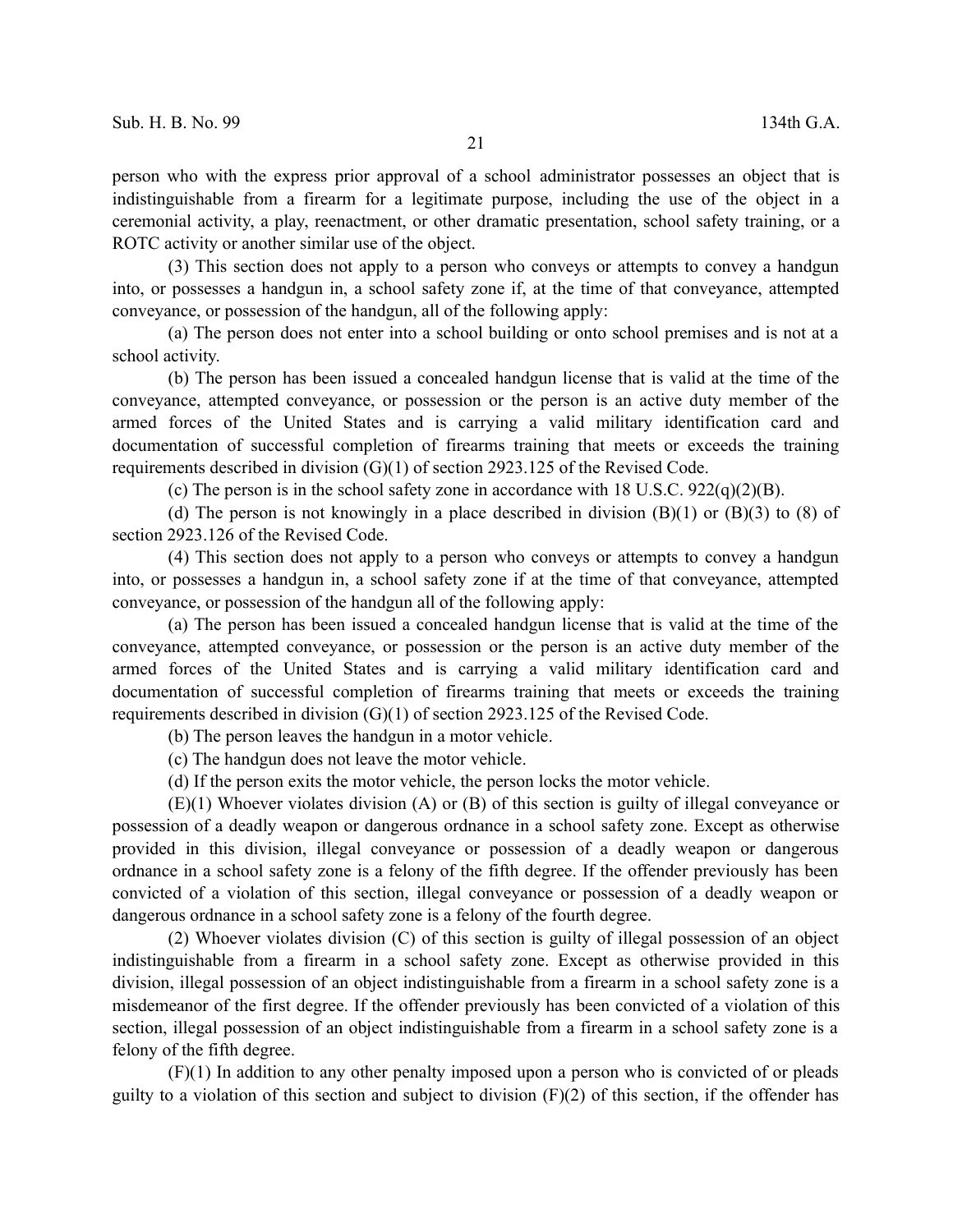not attained nineteen years of age, regardless of whether the offender is attending or is enrolled in a school operated by a board of education or for which the state board of education prescribes minimum standards under section 3301.07 of the Revised Code, the court shall impose upon the offender a class four suspension of the offender's probationary driver's license, restricted license, driver's license, commercial driver's license, temporary instruction permit, or probationary commercial driver's license that then is in effect from the range specified in division (A)(4) of section 4510.02 of the Revised Code and shall deny the offender the issuance of any permit or license of that type during the period of the suspension.

If the offender is not a resident of this state, the court shall impose a class four suspension of the nonresident operating privilege of the offender from the range specified in division (A)(4) of section 4510.02 of the Revised Code.

(2) If the offender shows good cause why the court should not suspend one of the types of licenses, permits, or privileges specified in division (F)(1) of this section or deny the issuance of one of the temporary instruction permits specified in that division, the court in its discretion may choose not to impose the suspension, revocation, or denial required in that division, but the court, in its discretion, instead may require the offender to perform community service for a number of hours determined by the court.

(G) As used in this section, "object that is indistinguishable from a firearm" means an object made, constructed, or altered so that, to a reasonable person without specialized training in firearms, the object appears to be a firearm.

Sec. 3314.03. A copy of every contract entered into under this section shall be filed with the superintendent of public instruction. The department of education shall make available on its web site a copy of every approved, executed contract filed with the superintendent under this section.

(A) Each contract entered into between a sponsor and the governing authority of a community school shall specify the following:

(1) That the school shall be established as either of the following:

(a) A nonprofit corporation established under Chapter 1702. of the Revised Code, if established prior to April 8, 2003;

(b) A public benefit corporation established under Chapter 1702. of the Revised Code, if established after April 8, 2003.

(2) The education program of the school, including the school's mission, the characteristics of the students the school is expected to attract, the ages and grades of students, and the focus of the curriculum;

(3) The academic goals to be achieved and the method of measurement that will be used to determine progress toward those goals, which shall include the statewide achievement assessments;

(4) Performance standards, including but not limited to all applicable report card measures set forth in section 3302.03 or 3314.017 of the Revised Code, by which the success of the school will be evaluated by the sponsor;

(5) The admission standards of section 3314.06 of the Revised Code and, if applicable, section 3314.061 of the Revised Code;

(6)(a) Dismissal procedures;

(b) A requirement that the governing authority adopt an attendance policy that includes a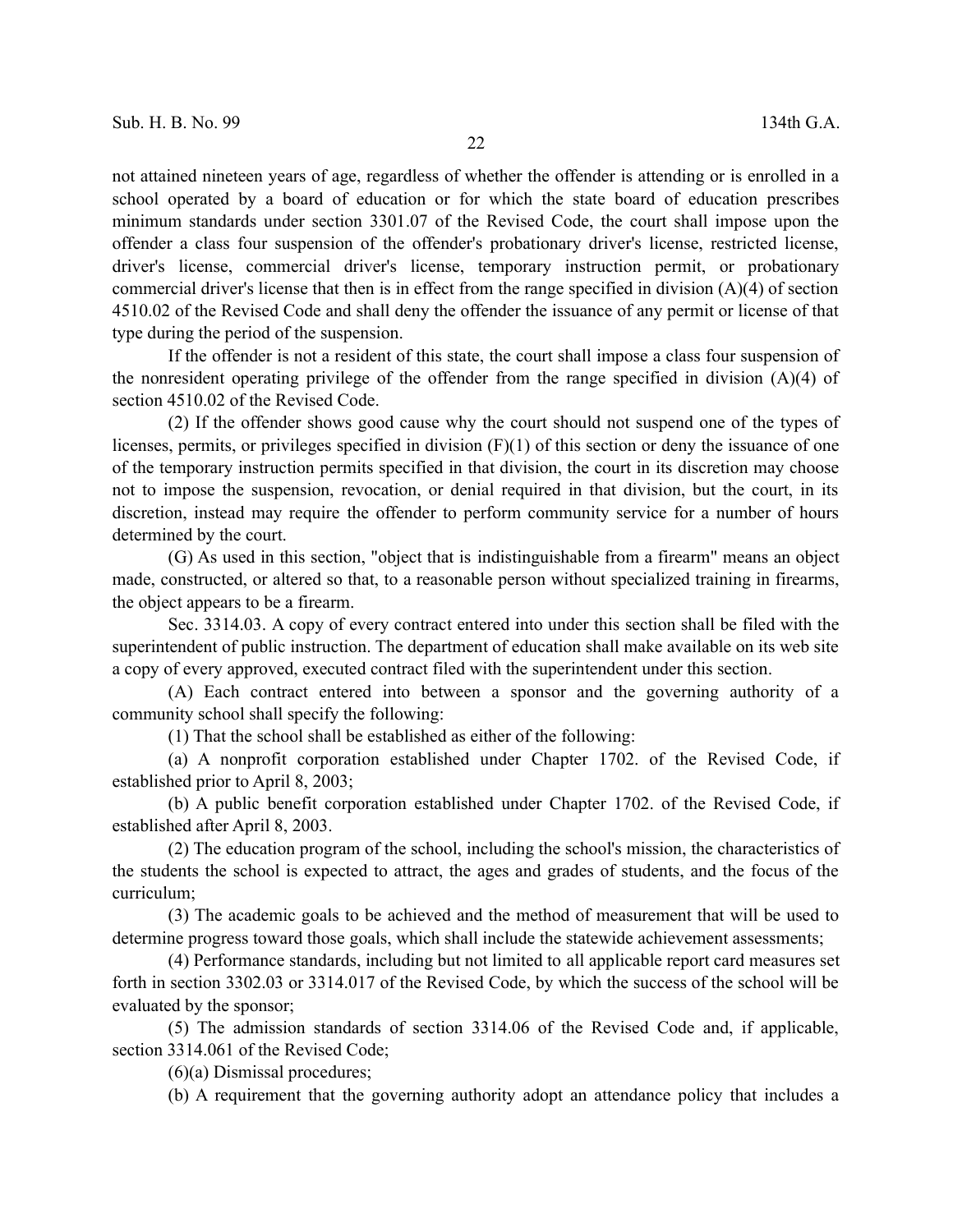procedure for automatically withdrawing a student from the school if the student without a legitimate excuse fails to participate in seventy-two consecutive hours of the learning opportunities offered to the student.

(7) The ways by which the school will achieve racial and ethnic balance reflective of the community it serves;

(8) Requirements for financial audits by the auditor of state. The contract shall require financial records of the school to be maintained in the same manner as are financial records of school districts, pursuant to rules of the auditor of state. Audits shall be conducted in accordance with section 117.10 of the Revised Code.

(9) An addendum to the contract outlining the facilities to be used that contains at least the following information:

(a) A detailed description of each facility used for instructional purposes;

(b) The annual costs associated with leasing each facility that are paid by or on behalf of the school;

(c) The annual mortgage principal and interest payments that are paid by the school;

(d) The name of the lender or landlord, identified as such, and the lender's or landlord's relationship to the operator, if any.

(10) Qualifications of teachers, including a requirement that the school's classroom teachers be licensed in accordance with sections 3319.22 to 3319.31 of the Revised Code, except that a community school may engage noncertificated persons to teach up to twelve hours or forty hours per week pursuant to section 3319.301 of the Revised Code.

(11) That the school will comply with the following requirements:

(a) The school will provide learning opportunities to a minimum of twenty-five students for a minimum of nine hundred twenty hours per school year.

(b) The governing authority will purchase liability insurance, or otherwise provide for the potential liability of the school.

(c) The school will be nonsectarian in its programs, admission policies, employment practices, and all other operations, and will not be operated by a sectarian school or religious institution.

(d) The school will comply with sections 9.90, 9.91, 109.65, 121.22, 149.43, 2151.357, 2151.421, 2313.19, 3301.0710, 3301.0711, 3301.0712, 3301.0715, 3301.0729, 3301.948, 3302.037, 3313.472, 3313.50, 3313.539, 3313.5310, 3313.608, 3313.609, 3313.6012, 3313.6013, 3313.6014, 3313.6015, 3313.6020, 3313.6024, 3313.6025, 3313.6026, 3313.643, 3313.648, 3313.6411, 3313.66, 3313.661, 3313.662, 3313.666, 3313.667, 3313.668, 3313.669, 3313.6610, 3313.67, 3313.671, 3313.672, 3313.673, 3313.69, 3313.71, 3313.716, 3313.718, 3313.719, 3313.7112, 3313.721, 3313.80, 3313.814, 3313.816, 3313.817, 3313.818, 3313.86, 3313.89, 3313.96, 3319.073, 3319.077, 3319.078, 3319.238, 3319.318, 3319.321, 3319.39, 3319.391, 3319.393, 3319.41, 3319.46, 3320.01, 3320.02, 3320.03, 3321.01, 3321.041, 3321.13, 3321.14, 3321.141, 3321.17, 3321.18, 3321.19, 3323.251, 3327.10, 4111.17, 4113.52, 5502.262, 5502.703, and 5705.391 and Chapters 117., 1347., 2744., 3365., 3742., 4112., 4123., 4141., and 4167. of the Revised Code as if it were a school district and will comply with section 3301.0714 of the Revised Code in the manner specified in section 3314.17 of the Revised Code.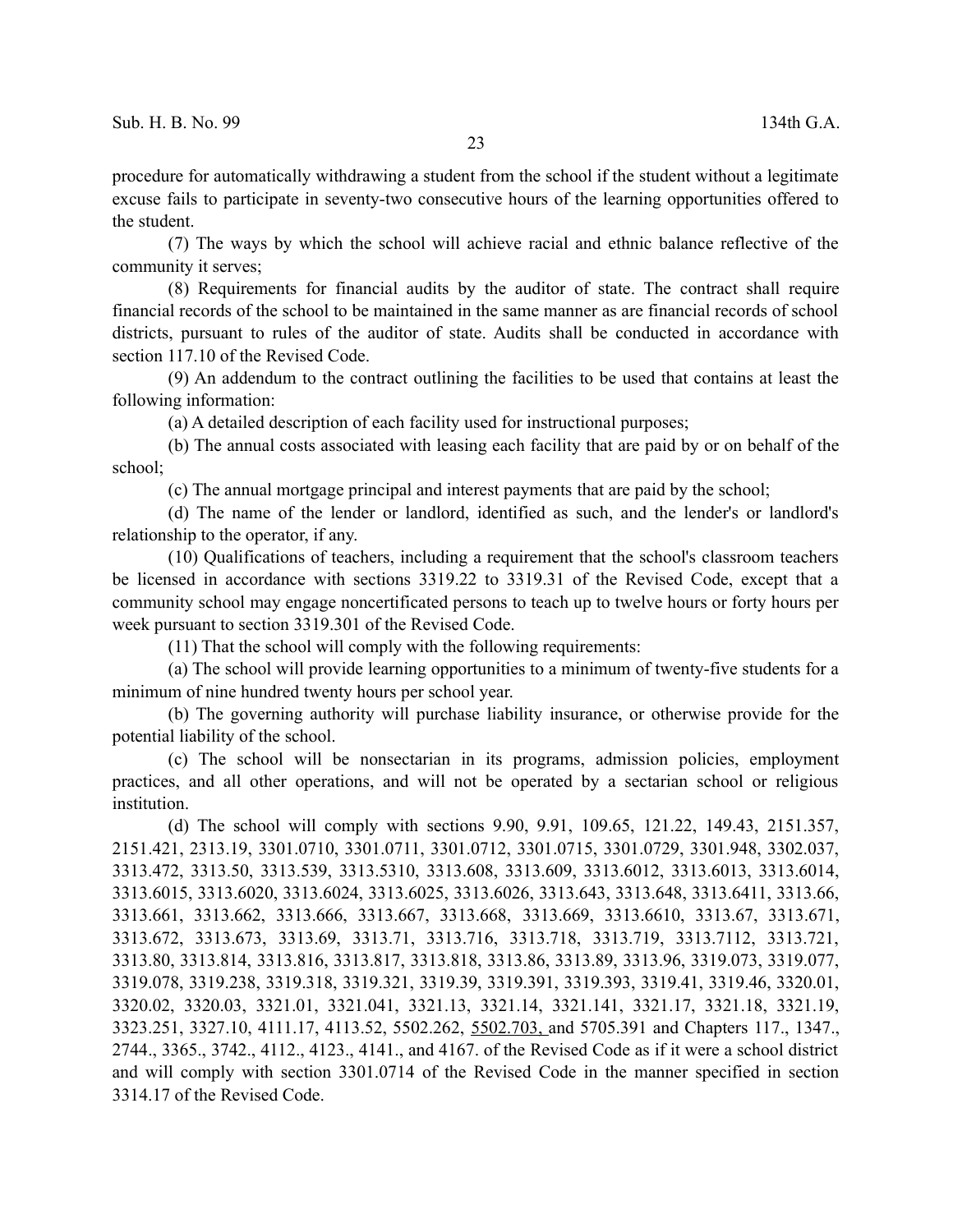(e) The school shall comply with Chapter 102. and section 2921.42 of the Revised Code.

(f) The school will comply with sections 3313.61, 3313.611, 3313.614, 3313.617, 3313.618, and 3313.6114 of the Revised Code, except that for students who enter ninth grade for the first time before July 1, 2010, the requirement in sections 3313.61 and 3313.611 of the Revised Code that a person must successfully complete the curriculum in any high school prior to receiving a high school diploma may be met by completing the curriculum adopted by the governing authority of the community school rather than the curriculum specified in Title XXXIII of the Revised Code or any rules of the state board of education. Beginning with students who enter ninth grade for the first time on or after July 1, 2010, the requirement in sections 3313.61 and 3313.611 of the Revised Code that a person must successfully complete the curriculum of a high school prior to receiving a high school diploma shall be met by completing the requirements prescribed in section 3313.6027 and division (C) of section 3313.603 of the Revised Code, unless the person qualifies under division (D) or (F) of that section. Each school shall comply with the plan for awarding high school credit based on demonstration of subject area competency, and beginning with the 2017-2018 school year, with the updated plan that permits students enrolled in seventh and eighth grade to meet curriculum requirements based on subject area competency adopted by the state board of education under divisions (J)(1) and (2) of section 3313.603 of the Revised Code. Beginning with the 2018-2019 school year, the school shall comply with the framework for granting units of high school credit to students who demonstrate subject area competency through work-based learning experiences, internships, or cooperative education developed by the department under division  $(J)(3)$  of section 3313.603 of the Revised Code.

(g) The school governing authority will submit within four months after the end of each school year a report of its activities and progress in meeting the goals and standards of divisions (A) (3) and (4) of this section and its financial status to the sponsor and the parents of all students enrolled in the school.

(h) The school, unless it is an internet- or computer-based community school, will comply with section 3313.801 of the Revised Code as if it were a school district.

(i) If the school is the recipient of moneys from a grant awarded under the federal race to the top program, Division (A), Title XIV, Sections 14005 and 14006 of the "American Recovery and Reinvestment Act of 2009," Pub. L. No. 111-5, 123 Stat. 115, the school will pay teachers based upon performance in accordance with section 3317.141 and will comply with section 3319.111 of the Revised Code as if it were a school district.

(j) If the school operates a preschool program that is licensed by the department of education under sections 3301.52 to 3301.59 of the Revised Code, the school shall comply with sections 3301.50 to 3301.59 of the Revised Code and the minimum standards for preschool programs prescribed in rules adopted by the state board under section 3301.53 of the Revised Code.

(k) The school will comply with sections 3313.6021 and 3313.6023 of the Revised Code as if it were a school district unless it is either of the following:

(i) An internet- or computer-based community school;

(ii) A community school in which a majority of the enrolled students are children with disabilities as described in division (A)(4)(b) of section 3314.35 of the Revised Code.

(l) The school will comply with section 3321.191 of the Revised Code, unless it is an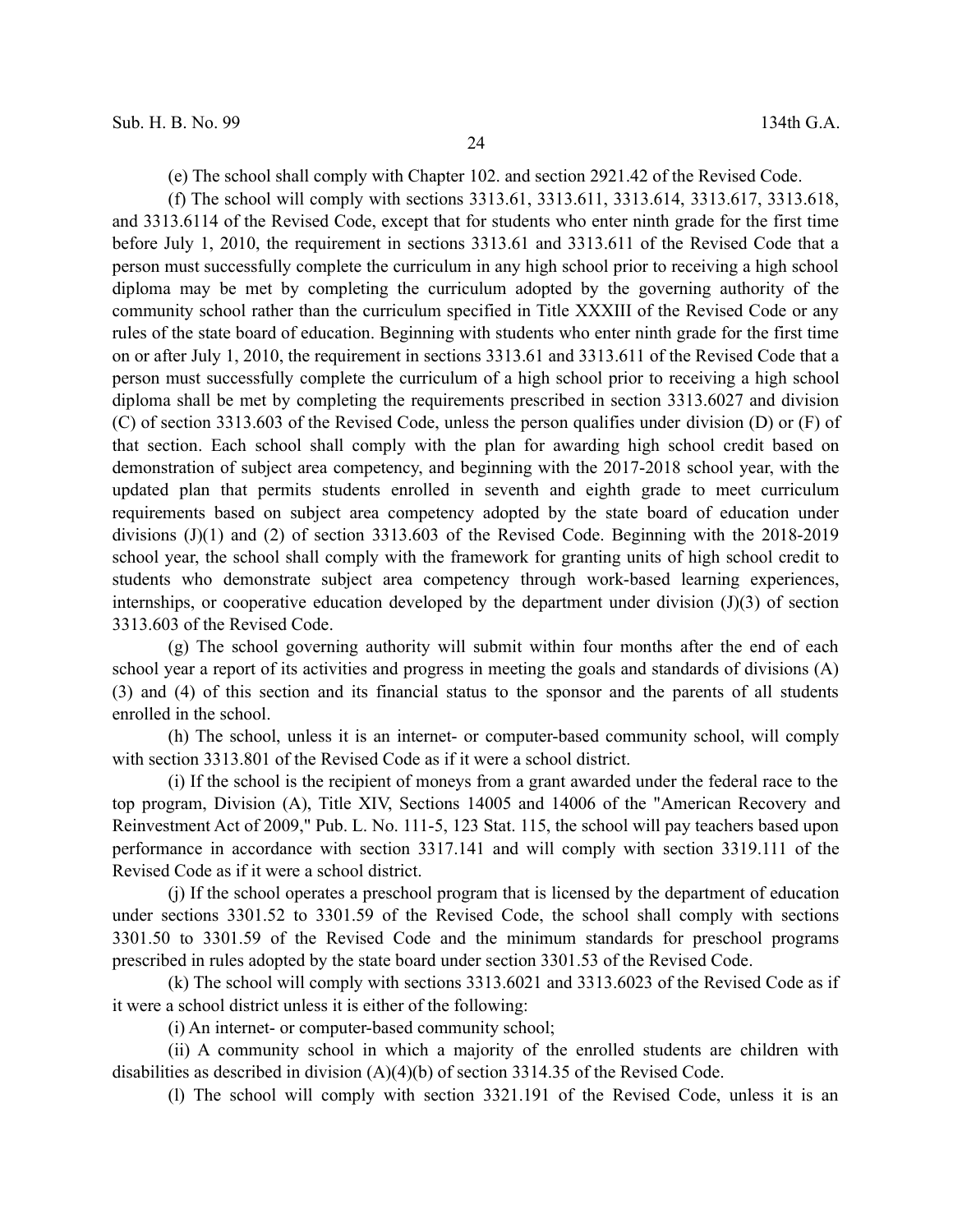internet- or computer-based community school that is subject to section 3314.261 of the Revised Code.

(12) Arrangements for providing health and other benefits to employees;

(13) The length of the contract, which shall begin at the beginning of an academic year. No contract shall exceed five years unless such contract has been renewed pursuant to division (E) of this section.

(14) The governing authority of the school, which shall be responsible for carrying out the provisions of the contract;

(15) A financial plan detailing an estimated school budget for each year of the period of the contract and specifying the total estimated per pupil expenditure amount for each such year.

(16) Requirements and procedures regarding the disposition of employees of the school in the event the contract is terminated or not renewed pursuant to section 3314.07 of the Revised Code;

(17) Whether the school is to be created by converting all or part of an existing public school or educational service center building or is to be a new start-up school, and if it is a converted public school or service center building, specification of any duties or responsibilities of an employer that the board of education or service center governing board that operated the school or building before conversion is delegating to the governing authority of the community school with respect to all or any specified group of employees provided the delegation is not prohibited by a collective bargaining agreement applicable to such employees;

(18) Provisions establishing procedures for resolving disputes or differences of opinion between the sponsor and the governing authority of the community school;

(19) A provision requiring the governing authority to adopt a policy regarding the admission of students who reside outside the district in which the school is located. That policy shall comply with the admissions procedures specified in sections 3314.06 and 3314.061 of the Revised Code and, at the sole discretion of the authority, shall do one of the following:

(a) Prohibit the enrollment of students who reside outside the district in which the school is located;

(b) Permit the enrollment of students who reside in districts adjacent to the district in which the school is located;

(c) Permit the enrollment of students who reside in any other district in the state.

(20) A provision recognizing the authority of the department of education to take over the sponsorship of the school in accordance with the provisions of division (C) of section 3314.015 of the Revised Code;

(21) A provision recognizing the sponsor's authority to assume the operation of a school under the conditions specified in division (B) of section 3314.073 of the Revised Code;

(22) A provision recognizing both of the following:

(a) The authority of public health and safety officials to inspect the facilities of the school and to order the facilities closed if those officials find that the facilities are not in compliance with health and safety laws and regulations;

(b) The authority of the department of education as the community school oversight body to suspend the operation of the school under section 3314.072 of the Revised Code if the department has evidence of conditions or violations of law at the school that pose an imminent danger to the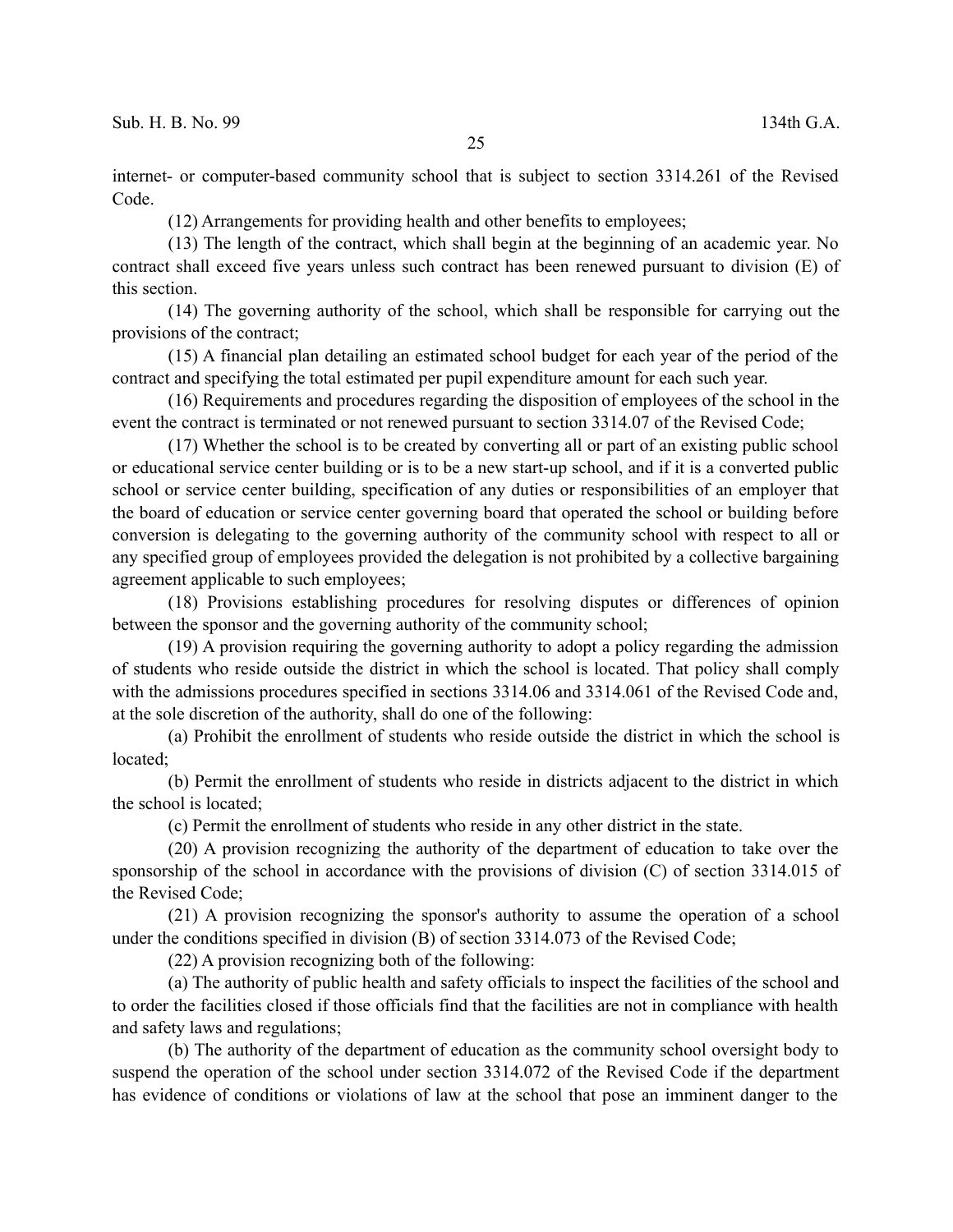health and safety of the school's students and employees and the sponsor refuses to take such action.

(23) A description of the learning opportunities that will be offered to students including both classroom-based and non-classroom-based learning opportunities that is in compliance with criteria for student participation established by the department under division (H)(2) of section 3314.08 of the Revised Code;

(24) The school will comply with sections 3302.04 and 3302.041 of the Revised Code, except that any action required to be taken by a school district pursuant to those sections shall be taken by the sponsor of the school. However, the sponsor shall not be required to take any action described in division (F) of section 3302.04 of the Revised Code.

(25) Beginning in the 2006-2007 school year, the school will open for operation not later than the thirtieth day of September each school year, unless the mission of the school as specified under division (A)(2) of this section is solely to serve dropouts. In its initial year of operation, if the school fails to open by the thirtieth day of September, or within one year after the adoption of the contract pursuant to division (D) of section 3314.02 of the Revised Code if the mission of the school is solely to serve dropouts, the contract shall be void.

(26) Whether the school's governing authority is planning to seek designation for the school as a STEM school equivalent under section 3326.032 of the Revised Code;

(27) That the school's attendance and participation policies will be available for public inspection;

(28) That the school's attendance and participation records shall be made available to the department of education, auditor of state, and school's sponsor to the extent permitted under and in accordance with the "Family Educational Rights and Privacy Act of 1974," 88 Stat. 571, 20 U.S.C. 1232g, as amended, and any regulations promulgated under that act, and section 3319.321 of the Revised Code;

(29) If a school operates using the blended learning model, as defined in section 3301.079 of the Revised Code, all of the following information:

(a) An indication of what blended learning model or models will be used;

(b) A description of how student instructional needs will be determined and documented;

(c) The method to be used for determining competency, granting credit, and promoting students to a higher grade level;

(d) The school's attendance requirements, including how the school will document participation in learning opportunities;

(e) A statement describing how student progress will be monitored;

(f) A statement describing how private student data will be protected;

(g) A description of the professional development activities that will be offered to teachers.

(30) A provision requiring that all moneys the school's operator loans to the school, including facilities loans or cash flow assistance, must be accounted for, documented, and bear interest at a fair market rate;

(31) A provision requiring that, if the governing authority contracts with an attorney, accountant, or entity specializing in audits, the attorney, accountant, or entity shall be independent from the operator with which the school has contracted.

(32) A provision requiring the governing authority to adopt an enrollment and attendance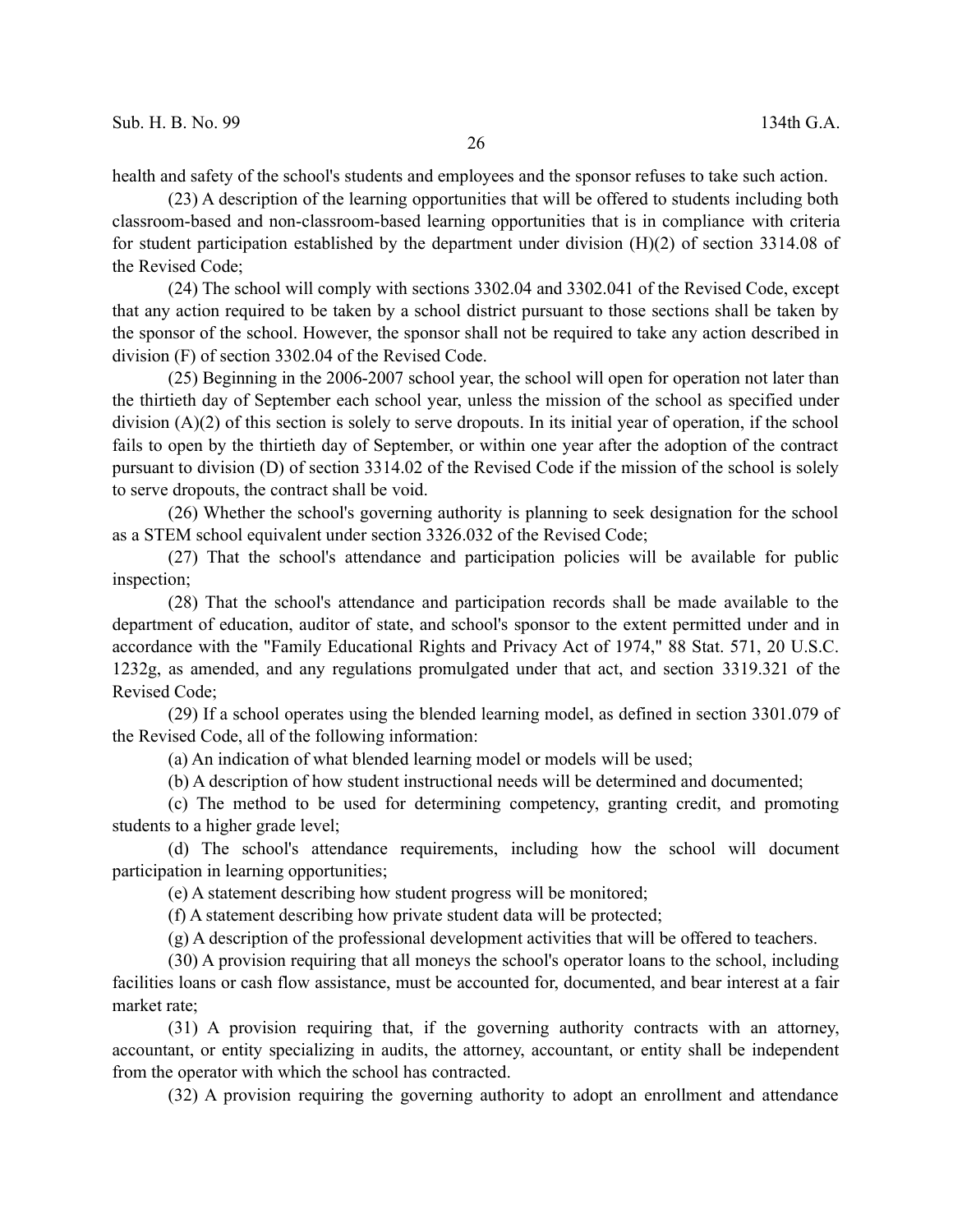policy that requires a student's parent to notify the community school in which the student is enrolled when there is a change in the location of the parent's or student's primary residence.

(33) A provision requiring the governing authority to adopt a student residence and address verification policy for students enrolling in or attending the school.

(B) The community school shall also submit to the sponsor a comprehensive plan for the school. The plan shall specify the following:

(1) The process by which the governing authority of the school will be selected in the future;

(2) The management and administration of the school;

(3) If the community school is a currently existing public school or educational service center building, alternative arrangements for current public school students who choose not to attend the converted school and for teachers who choose not to teach in the school or building after conversion;

(4) The instructional program and educational philosophy of the school;

(5) Internal financial controls.

When submitting the plan under this division, the school shall also submit copies of all policies and procedures regarding internal financial controls adopted by the governing authority of the school.

(C) A contract entered into under section 3314.02 of the Revised Code between a sponsor and the governing authority of a community school may provide for the community school governing authority to make payments to the sponsor, which is hereby authorized to receive such payments as set forth in the contract between the governing authority and the sponsor. The total amount of such payments for monitoring, oversight, and technical assistance of the school shall not exceed three per cent of the total amount of payments for operating expenses that the school receives from the state.

(D) The contract shall specify the duties of the sponsor which shall be in accordance with the written agreement entered into with the department of education under division (B) of section 3314.015 of the Revised Code and shall include the following:

(1) Monitor the community school's compliance with all laws applicable to the school and with the terms of the contract;

(2) Monitor and evaluate the academic and fiscal performance and the organization and operation of the community school on at least an annual basis;

(3) Report on an annual basis the results of the evaluation conducted under division  $(D)(2)$  of this section to the department of education and to the parents of students enrolled in the community school;

(4) Provide technical assistance to the community school in complying with laws applicable to the school and terms of the contract;

(5) Take steps to intervene in the school's operation to correct problems in the school's overall performance, declare the school to be on probationary status pursuant to section 3314.073 of the Revised Code, suspend the operation of the school pursuant to section 3314.072 of the Revised Code, or terminate the contract of the school pursuant to section 3314.07 of the Revised Code as determined necessary by the sponsor;

(6) Have in place a plan of action to be undertaken in the event the community school experiences financial difficulties or closes prior to the end of a school year.

(E) Upon the expiration of a contract entered into under this section, the sponsor of a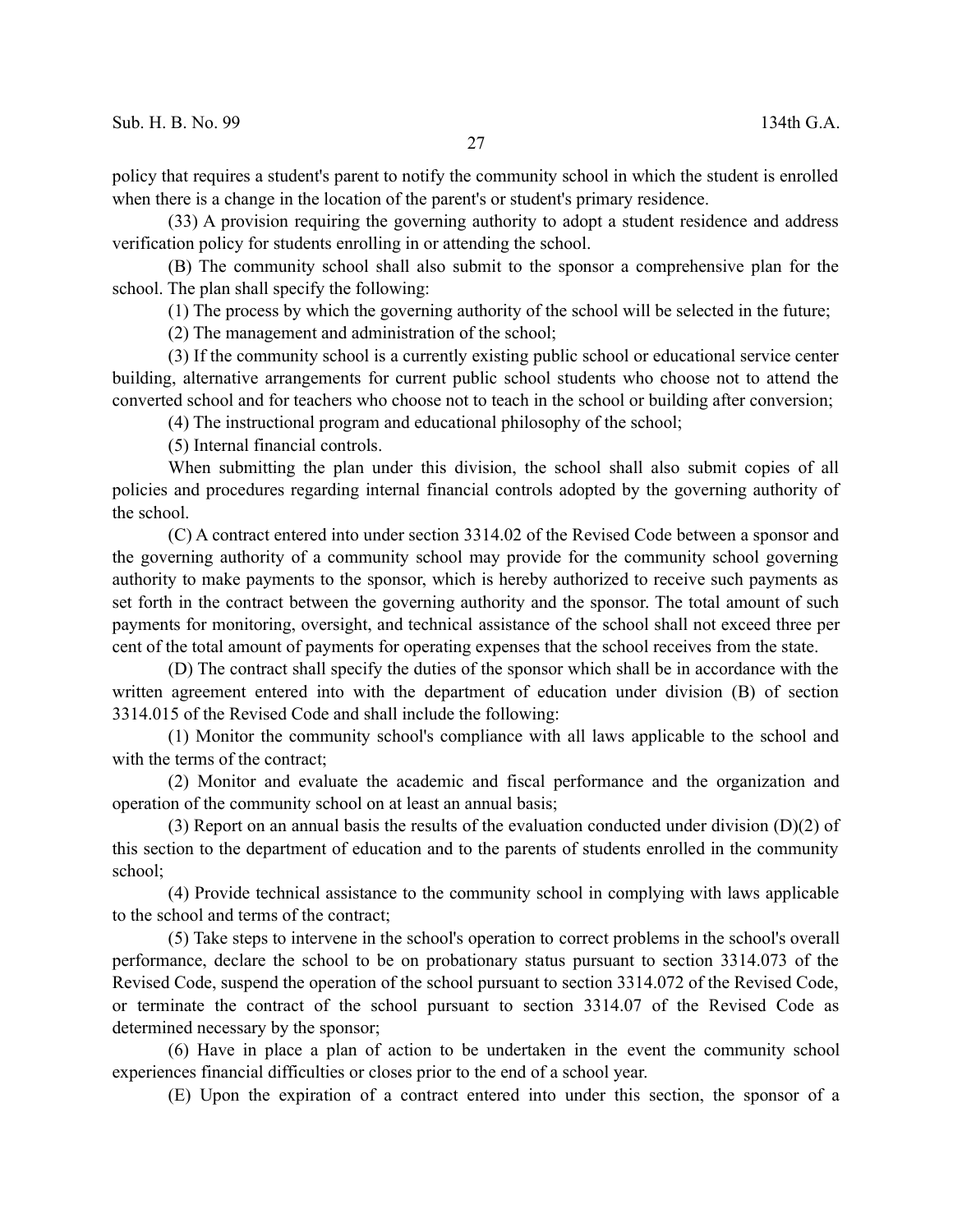community school may, with the approval of the governing authority of the school, renew that contract for a period of time determined by the sponsor, but not ending earlier than the end of any school year, if the sponsor finds that the school's compliance with applicable laws and terms of the contract and the school's progress in meeting the academic goals prescribed in the contract have been satisfactory. Any contract that is renewed under this division remains subject to the provisions of sections 3314.07, 3314.072, and 3314.073 of the Revised Code.

(F) If a community school fails to open for operation within one year after the contract entered into under this section is adopted pursuant to division (D) of section 3314.02 of the Revised Code or permanently closes prior to the expiration of the contract, the contract shall be void and the school shall not enter into a contract with any other sponsor. A school shall not be considered permanently closed because the operations of the school have been suspended pursuant to section 3314.072 of the Revised Code.

Sec. 3326.11. Each science, technology, engineering, and mathematics school established under this chapter and its governing body shall comply with sections 9.90, 9.91, 109.65, 121.22, 149.43, 2151.357, 2151.421, 2313.19, 2921.42, 2921.43, 3301.0714, 3301.0715, 3301.0729, 3301.948, 3302.037, 3313.14, 3313.15, 3313.16, 3313.18, 3313.201, 3313.26, 3313.472, 3313.48, 3313.481, 3313.482, 3313.50, 3313.539, 3313.5310, 3313.608, 3313.6012, 3313.6013, 3313.6014, 3313.6015, 3313.6020, 3313.6021, 3313.6024, 3313.6025, 3313.6026, 3313.61, 3313.611, 3313.614, 3313.615, 3313.617, 3313.618, 3313.6114, 3313.643, 3313.648, 3313.6411, 3313.66, 3313.661, 3313.662, 3313.666, 3313.667, 3313.668, 3313.669, 3313.6610, 3313.67, 3313.671, 3313.672, 3313.673, 3313.69, 3313.71, 3313.716, 3313.718, 3313.719, 3313.7112, 3313.721, 3313.80, 3313.801, 3313.814, 3313.816, 3313.817, 3313.818, 3313.86, 3313.89, 3313.96, 3319.073, 3319.077, 3319.078, 3319.21, 3319.238, 3319.318, 3319.32, 3319.321, 3319.35, 3319.39, 3319.391, 3319.393, 3319.41, 3319.45, 3319.46, 3320.01, 3320.02, 3320.03, 3321.01, 3321.041, 3321.05, 3321.13, 3321.14, 3321.141, 3321.17, 3321.18, 3321.19, 3321.191, 3323.251, 3327.10, 4111.17, 4113.52, 5502.262, 5502.703, and 5705.391 and Chapters 102., 117., 1347., 2744., 3307., 3309., 3365., 3742., 4112., 4123., 4141., and 4167. of the Revised Code as if it were a school district.

Sec. 5502.01. (A) The department of public safety shall administer and enforce the laws relating to the registration, licensing, sale, and operation of motor vehicles and the laws pertaining to the licensing of drivers of motor vehicles.

The department shall compile, analyze, and publish statistics relative to motor vehicle accidents and the causes of them, prepare and conduct educational programs for the purpose of promoting safety in the operation of motor vehicles on the highways, and conduct research and studies for the purpose of promoting safety on the highways of this state.

(B) The department shall administer the laws and rules relative to trauma and emergency medical services specified in Chapter 4765. of the Revised Code and any laws and rules relative to medical transportation services specified in Chapter 4766. of the Revised Code.

(C) The department shall administer and enforce the laws contained in Chapters 4301. and 4303. of the Revised Code and enforce the rules and orders of the liquor control commission pertaining to retail liquor permit holders.

(D) The department shall administer the laws governing the state emergency management agency and shall enforce all additional duties and responsibilities as prescribed in the Revised Code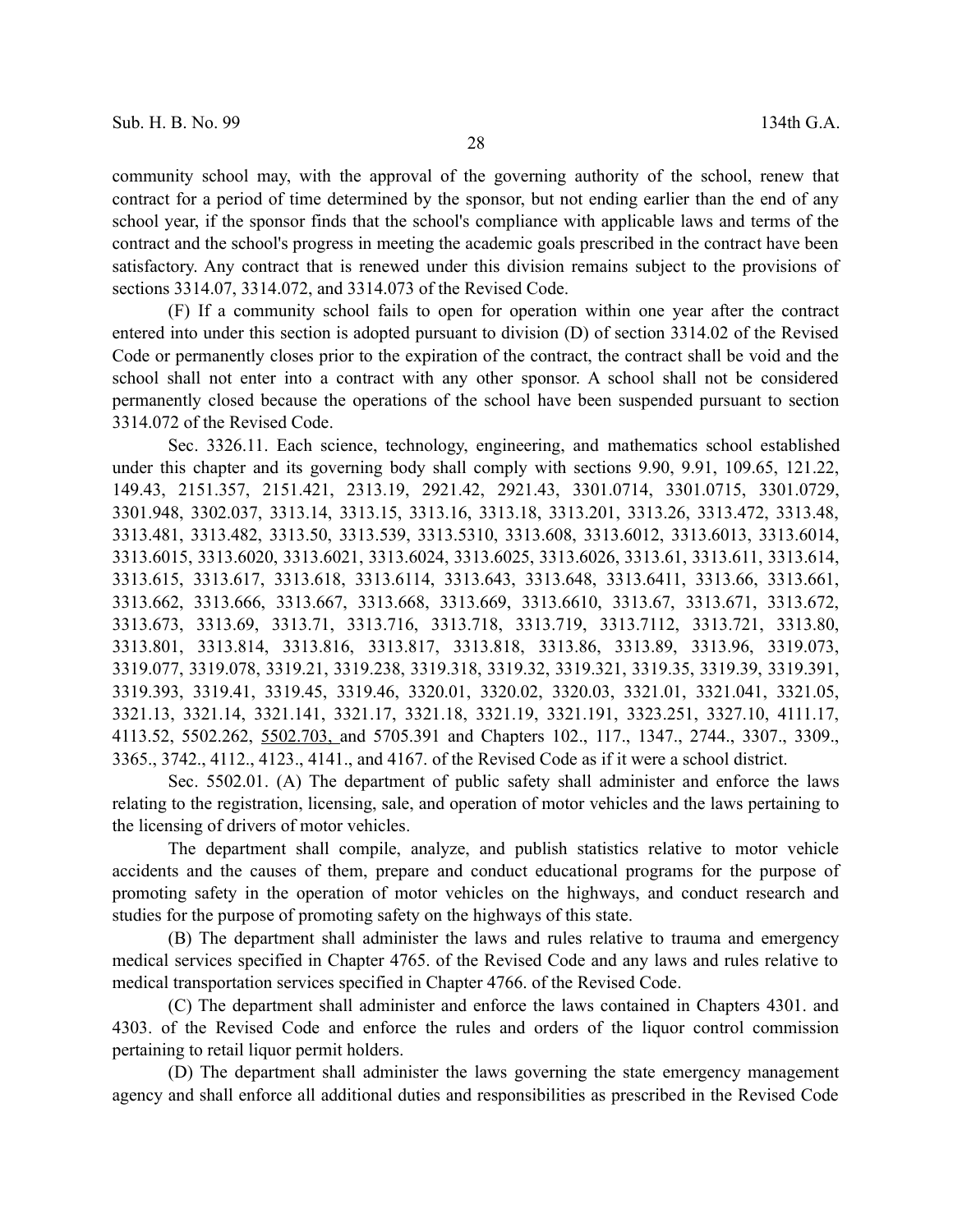related to emergency management services.

(E) The department shall conduct investigations pursuant to Chapter 5101. of the Revised Code in support of the duty of the department of job and family services to administer the supplemental nutrition assistance program throughout this state. The department of public safety shall conduct investigations necessary to protect the state's property rights and interests in the supplemental nutrition assistance program.

(F) The department of public safety shall enforce compliance with orders and rules of the public utilities commission and applicable laws in accordance with Chapters 4905., 4921., and 4923. of the Revised Code regarding commercial motor vehicle transportation safety, economic, and hazardous materials requirements.

(G) Notwithstanding Chapter 4117. of the Revised Code, the department of public safety may establish requirements for its enforcement personnel, including its enforcement agents described in section 5502.14 of the Revised Code, that include standards of conduct, work rules and procedures, and criteria for eligibility as law enforcement personnel.

(H) The department shall administer, maintain, and operate the Ohio criminal justice network. The Ohio criminal justice network shall be a computer network that supports state and local criminal justice activities. The network shall be an electronic repository for various data, which may include arrest warrants, notices of persons wanted by law enforcement agencies, criminal records, prison inmate records, stolen vehicle records, vehicle operator's licenses, and vehicle registrations and titles.

(I) The department shall coordinate all homeland security activities of all state agencies and shall be a liaison between state agencies and local entities for those activities and related purposes.

(J) Beginning July 1, 2004, the The department shall administer and enforce the laws relative to private investigators and security service providers specified in Chapter 4749. of the Revised Code.

(K) The department shall administer criminal justice services in accordance with sections 5502.61 to 5502.66 of the Revised Code.

(L) The department shall administer the Ohio school safety and crisis center and the Ohio mobile training team in accordance with sections 5502.70 to 5502.703 of the Revised Code.

(M) The department shall coordinate security measures and operations, and may direct the department of administrative services to implement any security measures and operations the department of public safety requires, at the Vern Riffe Center and the James A. Rhodes state office tower.

Notwithstanding section 125.28 of the Revised Code, the director of public safety may recover the costs of directing security measures and operations under this division by either issuing intrastate transfer voucher billings to the department of administrative services, which the department shall process to pay for the costs, or, upon the request of the director of administrative services, the director of budget and management may transfer cash in the requested amount from the building management fund created under section 125.28 of the Revised Code. Payments received or cash transfers made under this division for the costs of directing security measures and operations shall be deposited into the state treasury to the credit of the security, investigations, and policing fund created under section 4501.11 of the Revised Code.

Sec. 5502.262. (A) As used in this section: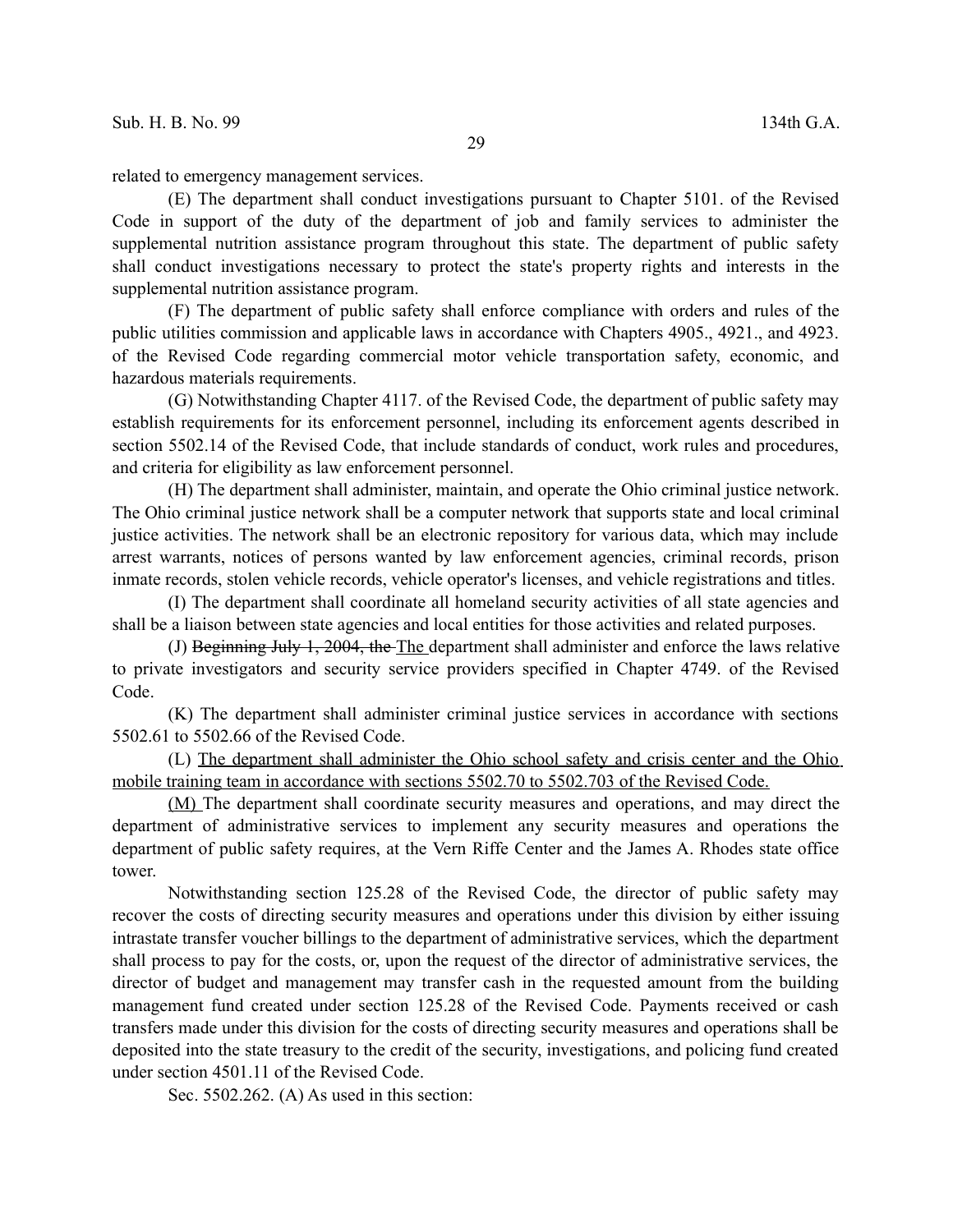(1) "Administrator" means the superintendent, principal, chief administrative officer, or other person having supervisory authority of any of the following:

(a) A city, exempted village, local, or joint vocational school district;

(b) A community school established under Chapter 3314. of the Revised Code, as required through reference in division (A)(11)(d) of section 3314.03 of the Revised Code;

(c) A STEM school established under Chapter 3326. of the Revised Code, as required through reference in section 3326.11 of the Revised Code;

(d) A college-preparatory boarding school established under Chapter 3328. of the Revised Code;

(e) A district or school operating a career-technical education program approved by the department of education under section 3317.161 of the Revised Code;

(f) A chartered nonpublic school;

(g) An educational service center;

(h) A preschool program or school-age child care program licensed by the department of education;

(i) Any other facility that primarily provides educational services to children subject to regulation by the department of education.

(2) "Emergency management test" means a regularly scheduled drill, exercise, or activity designed to assess and evaluate an emergency management plan under this section.

(3) "Building" means any school, school building, facility, program, or center.

(4) "Regional mobile training officer" means the regional mobile training officer appointed under section 5502.70 of the Revised Code for the region in which a district, school, center, program, or facility is located.

(B)(1) Each administrator shall develop and adopt a comprehensive emergency management plan, in accordance with rules adopted pursuant to division (F) of this section, for each building under the administrator's control. The administrator shall examine the environmental conditions and operations of each building to determine potential hazards to student and staff safety and shall propose operating changes to promote the prevention of potentially dangerous problems and circumstances. In developing the plan for each building, the administrator shall involve community law enforcement and safety officials, parents of students who are assigned to the building, and teachers and nonteaching employees who are assigned to the building. The administrator may involve the regional mobile training officer in the development of the plan. The administrator shall incorporate remediation strategies into the plan for any building where documented safety problems have occurred.

(2) Each administrator shall also incorporate into the emergency management plan adopted under division  $(B)(1)$  of this section all of the following:

(a) A protocol for addressing serious threats to the safety of property, students, employees, or administrators;

(b) A protocol for responding to any emergency events that occur and compromise the safety of property, students, employees, or administrators. This protocol shall include, but not be limited to, all of the following:

(i) A floor plan that is unique to each floor of the building;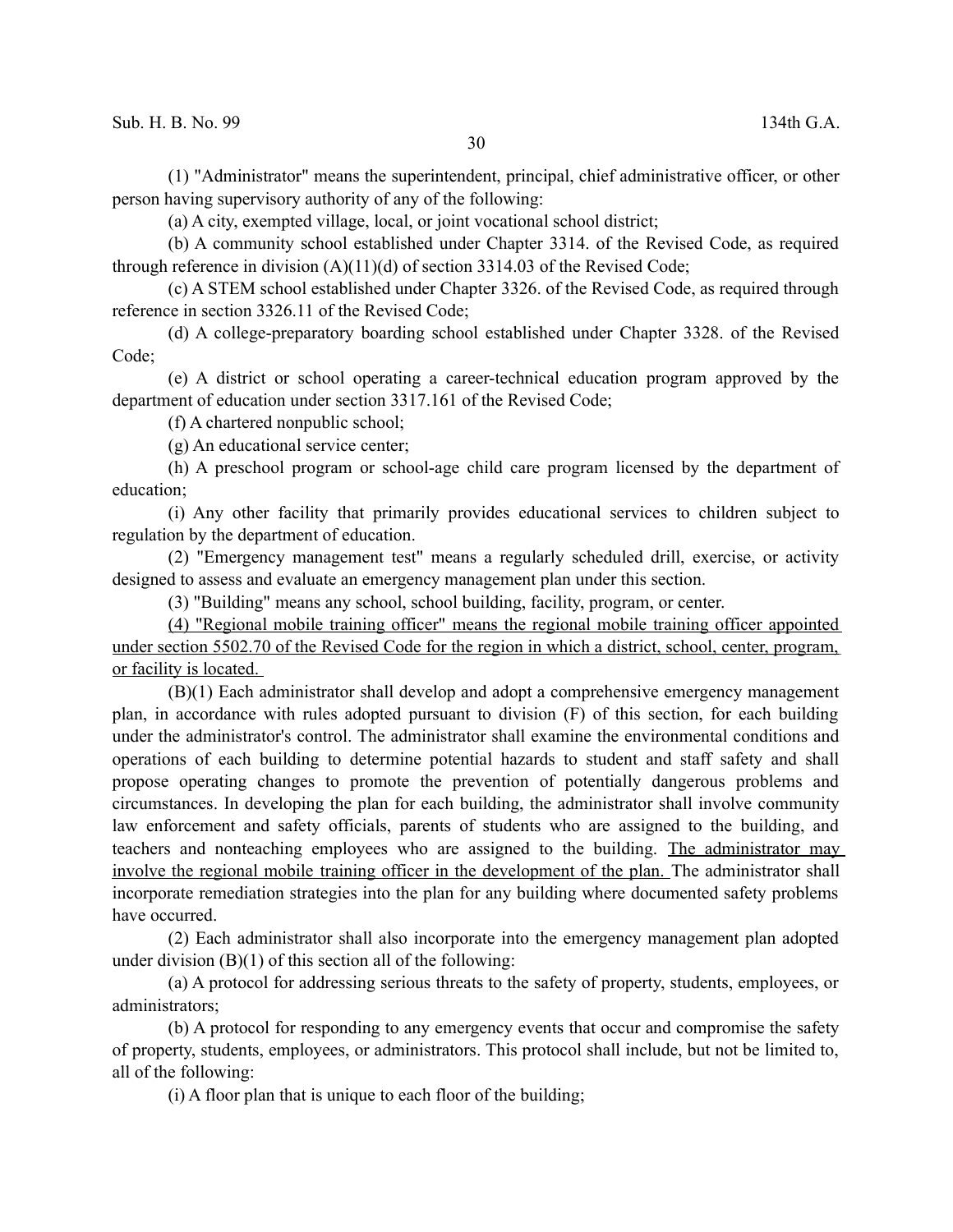(ii) A site plan that includes all building property and surrounding property;

(iii) An emergency contact information sheet.

(c) A threat assessment plan developed as prescribed in section 5502.263 of the Revised Code. A building may use the model plan developed by the department of public safety under that section;

(d) A protocol for school threat assessment teams established under section 3313.669 of the Revised Code.

(3) Each protocol described in division (B) of this section shall include procedures determined to be appropriate by the administrator for responding to threats and emergency events, respectively, including such things as notification of appropriate law enforcement personnel, calling upon specified emergency response personnel for assistance, and informing parents of affected students.

Prior to the opening day of each school year, the administrator shall inform each student or child enrolled in the school and the student's or child's parent of the parental notification procedures included in the protocol.

(4) Each administrator shall keep a copy of the emergency management plan adopted pursuant to this section in a secure place.

(C)(1) The administrator shall submit to the director of public safety, in accordance with rules adopted pursuant to division (F) of this section, an electronic copy of the emergency management plan prescribed by division (B) of this section not less than once every three years, whenever a major modification to the building requires changes in the procedures outlined in the plan, and whenever information on the emergency contact information sheet changes.

(2) The administrator also shall file a copy of the plan with each law enforcement agency that has jurisdiction over the school building and, upon request, to any of the following:

(a) The fire department that serves the political subdivision in which the building is located;

(b) The emergency medical service organization that serves the political subdivision in which the building is located;

(c) The county emergency management agency for the county in which the building is located;

(d) The regional mobile training officer.

(3) Upon receipt of an emergency management plan, the director shall post the information on the contact and information management system and submit the information in accordance with rules adopted pursuant to division (F) of this section, to the attorney general, who shall post that information on the Ohio law enforcement gateway or its successor.

(4) Any department or entity to which copies of an emergency management plan are filed under this section shall keep the copies in a secure place.

(D)(1) Not later than the first day of July of each year, each administrator shall review the emergency management plan and certify to the director that the plan is current and accurate.

(2) Anytime that an administrator updates the emergency management plan pursuant to division (C)(1) of this section, the administrator shall file copies, not later than the tenth day after the revision is adopted and in accordance with rules adopted pursuant to division (F) of this section, to the director and to any entity with which the administrator filed a copy under division  $(C)(2)$  of this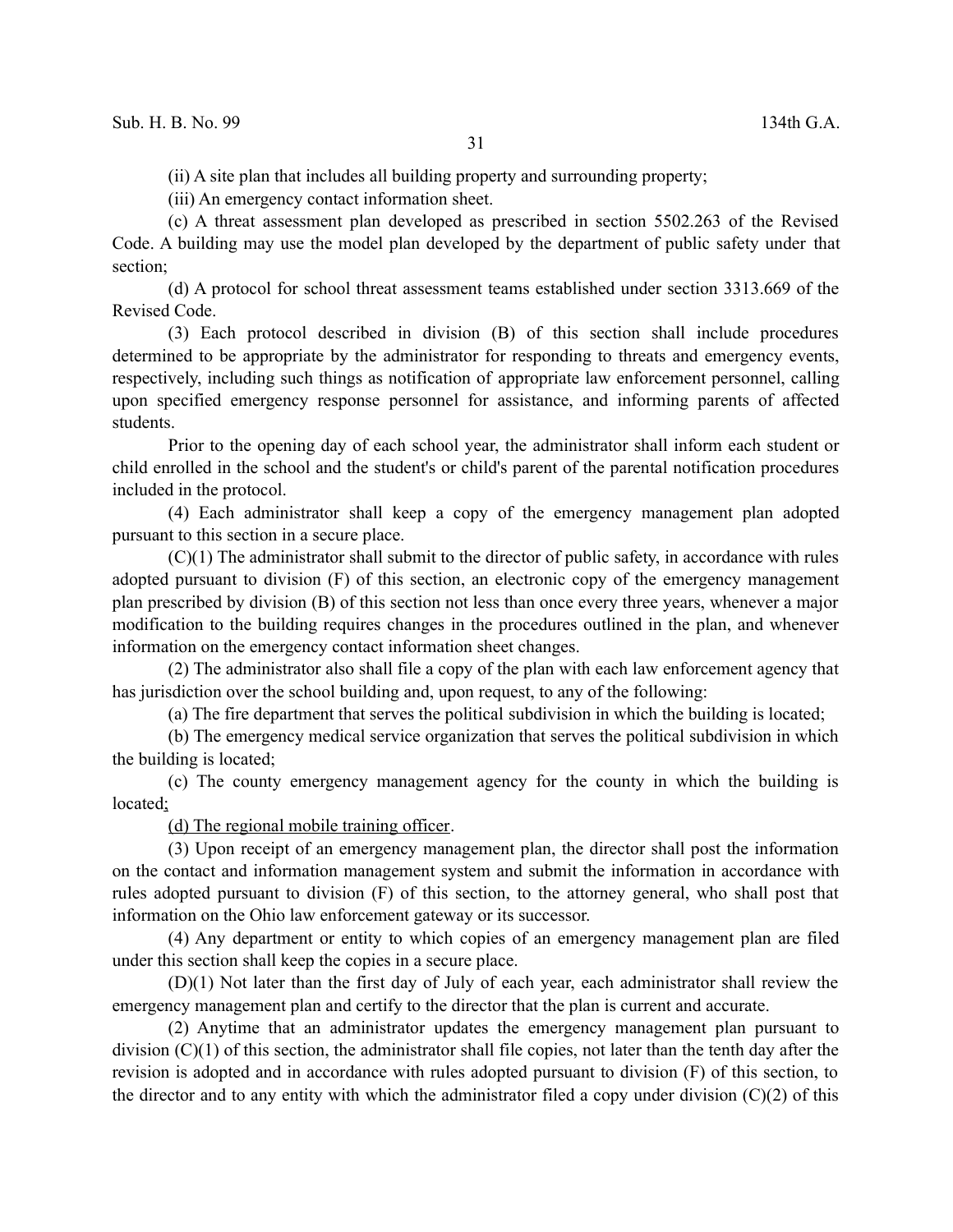section.

(E) Each administrator shall do both of the following:

(1) Prepare and conduct at least one annual emergency management test, as defined in division (A)(2) of this section, in accordance with rules adopted pursuant to division (F) of this section;

(2) Grant access to each building under the control of the administrator to law enforcement personnel and to entities described in division  $(C)(2)$  of this section, to enable the personnel and entities to hold training sessions for responding to threats and emergency events affecting the building, provided that the access occurs outside of student instructional hours and the administrator, or the administrator's designee, is present in the building during the training sessions.

(F) The director of public safety, in consultation with representatives from the education community and in accordance with Chapter 119. of the Revised Code, shall adopt rules regarding emergency management plans under this section, including the content of the plans and procedures for filing the plans. The rules shall specify that plans and information required under division (B) of this section be submitted on standardized forms developed by the director for such purpose. The rules shall also specify the requirements and procedures for emergency management tests conducted pursuant to division (E)(1) of this section. Failure to comply with the rules may result in discipline pursuant to section 3319.31 of the Revised Code or any other action against the administrator as prescribed by rule.

(G) Division (B) of section 3319.31 of the Revised Code applies to any administrator who is subject to the requirements of this section and is not exempt under division (H) of this section and who is an applicant for a license or holds a license from the state board of education pursuant to section 3319.22 of the Revised Code.

(H)(1) The director may exempt any administrator from the requirements of this section, if the director determines that the requirements do not otherwise apply to a building or buildings under the control of that administrator.

(2) The director shall exempt from the requirements of this section the administrator of an online learning school, established under section 3302.42 of the Revised Code, unless students of that school participate in in-person instruction or assessments at a location that is not covered by an existing emergency management plan, developed under this section as of the effective date of this amendment December 14, 2021.

(I) Copies of the emergency management plan and information required under division (B) of this section are security records and are not public records pursuant to section 149.433 of the Revised Code. In addition, the information posted to the contact and information management system, pursuant to division  $(C)(3)(b)$  of this section, is exempt from public disclosure or release in accordance with sections 149.43, 149.433, and 5502.03 of the Revised Code.

Notwithstanding section 149.433 of the Revised Code, a floor plan filed with the attorney general pursuant to this section is not a public record to the extent it is a record kept by the attorney general.

 Sec. 5502.70. (A) There is hereby created in the department of public safety the Ohio mobile training team, which shall be administered by a chief mobile training officer. The team shall provide services to public and nonpublic schools regarding school safety and security.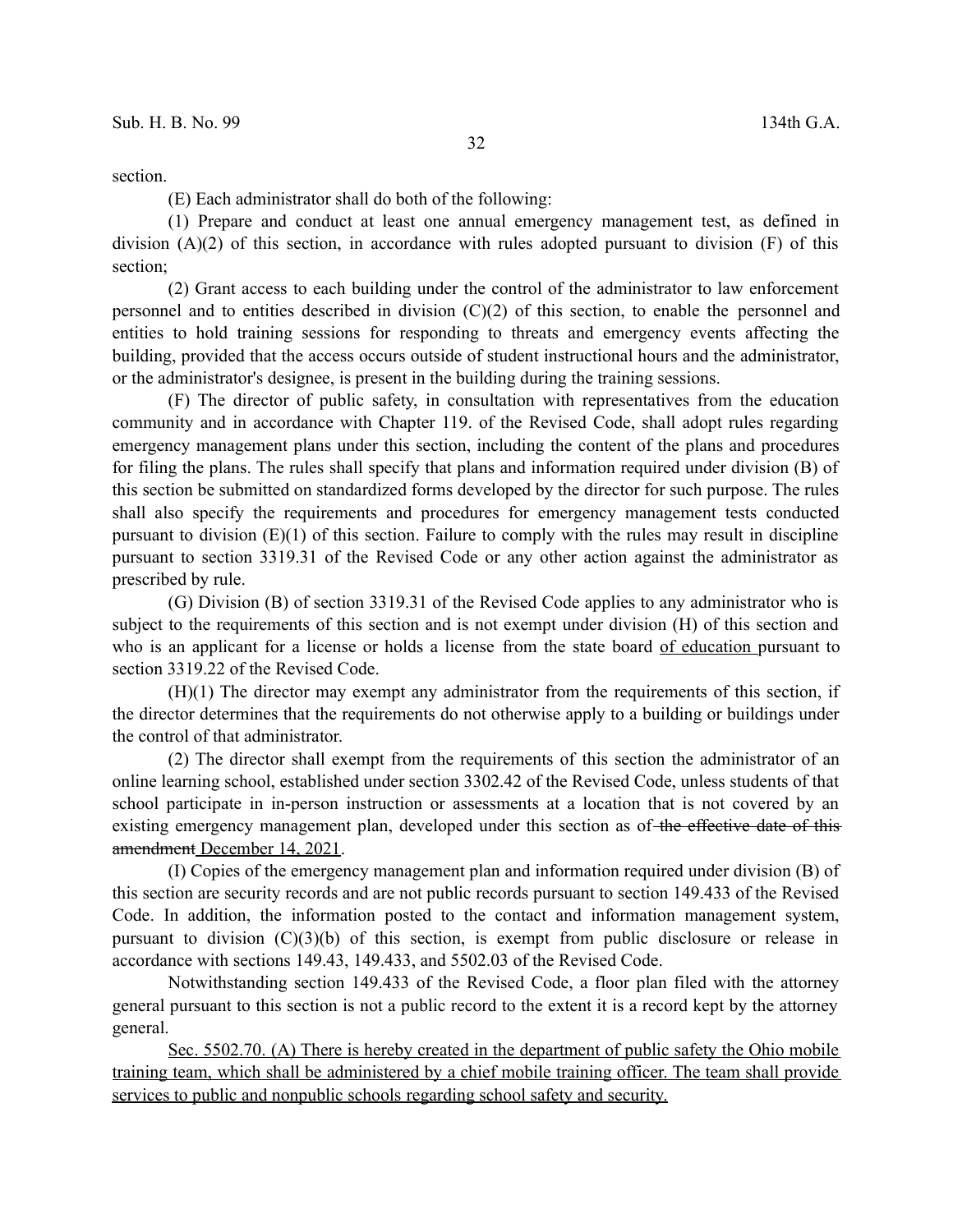(B) Not later than ninety days after the effective date of this section, the director of public safety shall appoint an individual who satisfies the criteria specified in division (B) of section 5502.701 of the Revised Code as the chief mobile training officer, who shall serve at the pleasure of the director. To carry out the duties prescribed by this section or sections 5502.702 and 5502.703 of the Revised Code, the chief mobile training officer may hire and maintain necessary staff and may enter into any necessary agreements.

(C) Not later than ninety days after the appointment of the chief mobile training officer, the director of public safety shall appoint sixteen regional mobile training officers, each of whom shall satisfy the criteria specified in division (B) of section 5502.701 of the Revised Code, to conduct the duties described in sections 5502.702 and 5502.703 of the Revised Code.

The regions shall be the same as those described in division (A) of section 3312.02 of the Revised Code. To carry out the duties prescribed by sections 5502.702 and 5502.703 of the Revised Code, a regional mobile training officer may hire and maintain necessary staff and may enter into any necessary agreements.

(D) Except as otherwise provided by law, nothing in this section or in sections 5502.702 and 5502.703 of the Revised Code shall be construed to give the director of public safety, the chief mobile training officer, or a regional mobile training officer authority over the incident management structure or responsibilities of local emergency response personnel.

 (E) The department of public safety, in accordance with Chapter 119. of the Revised Code, shall adopt rules with respect to the Ohio mobile training team. The rules shall be made available for public inspection at the department of public safety and at other places and during reasonable hours as fixed by the chief mobile training officer of the Ohio mobile training team.

 Sec. 5502.701. (A) As used in this section, "veteran" means any person who has completed service in the armed forces of the United States and who has been honorably discharged under honorable conditions from the armed forces, or who has been transferred to the reserve with evidence of satisfactory service.

(B) No person is eligible for appointment to the position of chief mobile training officer or the position of regional mobile training officer unless that person meets the following requirements:

(1) The person is a licensed peace officer, as defined in division  $(A)(1)$  of section 109.71 of the Revised Code; or

(2) The person is a veteran, as defined in division (A) of this section; and

(3) The person has met all additional qualifications prescribed by rule adopted under section 5502.70 of the Revised Code.

 Sec. 5502.702. (A) As used in this section, "administrator" has the same meaning as in section 5502.262 of the Revised Code.

(B) The duties of the chief mobile training officer include:

(1) Administering the Ohio mobile training team;

(2) Adopting additional qualifications and training requirements for regional mobile training officers appointed under section 5502.70 of the Revised Code;

(3) Enforcing rules and executing additional duties prescribed by the department of public safety.

(C) The duties of a regional mobile training officer include: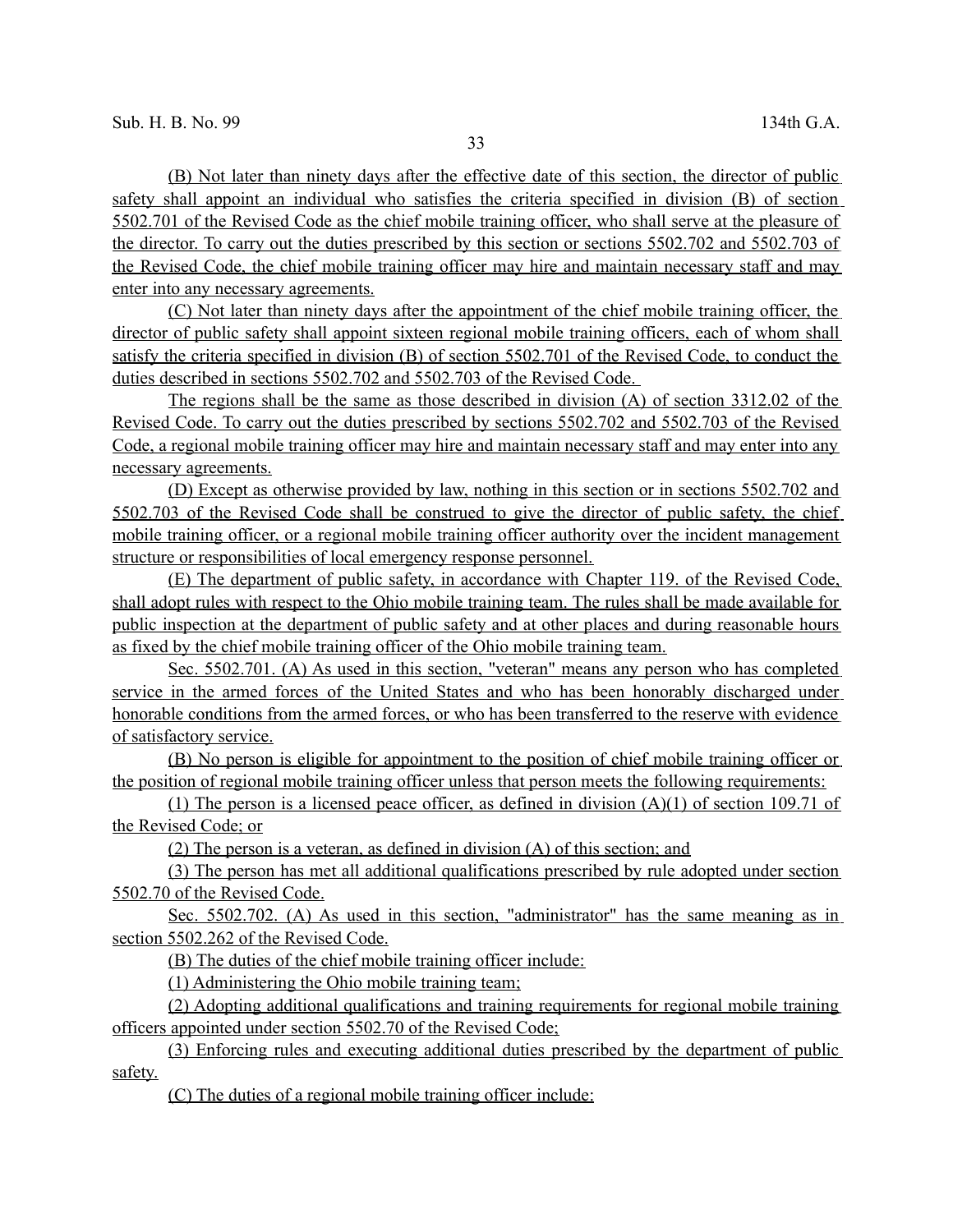(1) Upon request, assisting an administrator within an officer's region in the development or review of an emergency management plan under section 5502.262 of the Revised Code;

(2) Upon request, assisting an administrator of a public or nonpublic school within an officer's region with any other security protocols for activities or events outside of the building during or after school hours;

(3) Upon request, assisting in strategic communications between federal, state, and local law enforcement or agencies in the event of an emergency situation at a school within an officer's region;

(4) Offering tactical emergency medical services training to public and nonpublic schools within an officer's region;

(5) Promoting the use of the SaferOH tip line within an officer's region;

(6) Enforcing rules and executing additional duties prescribed by either the department of public safety or the chief mobile training officer;

 (7) Providing instruction and training through the Ohio school safety and crisis center as prescribed in section 5502.703 of the Revised Code;

(8) Overseeing training operations and offering training opportunities for school employees, including observing emergency management tests as described in section 5502.262 of the Revised Code, providing weapons manipulation instruction, and other appropriate activities.

 Sec. 5502.703. (A) The Ohio school safety and crisis center is hereby created within the department of public safety and shall be operated by the mobile training team established under section 5502.70 of the Revised Code.

(B) The mobile training team shall develop curriculum and provide instruction and training, including firearms training, that individuals may complete to satisfy the criterion specified in division (D)(1)(d)(i) of section 2923.122 of the Revised Code to be permitted to convey deadly weapons or dangerous ordnance into a school safety zone under division  $(D)(1)(d)$  of that section. Except as otherwise specified in division  $(D)(1)(d)(i)$  of that section, an individual shall successfully complete the curriculum, instruction, and training so developed as a requirement to be permitted to convey deadly weapons or dangerous ordnance into a school safety zone under the authority of division (D) (1)(d) of that section.

The curriculum, instruction, and training shall follow the private investigator and security guard firearms training guidelines adopted under section 4749.06 of the Revised Code and include both of the following:

(1) Initial instruction and training, which shall not exceed twenty-four hours;

(2) Annual requalification training, which shall not exceed eight hours.

Nothing in this section prohibits a school district board of education or governing body of a school from requiring additional training for an individual to which this section applies.

(C)(1) The curriculum of the initial and requalification instruction and training required under this section shall include instruction in all of the following:

(a) Mitigation techniques;

(b) Communications capabilities and coordination and collaboration techniques;

(c) Neutralization of potential threats and active shooters;

(d) Accountability;

(e) Reunification;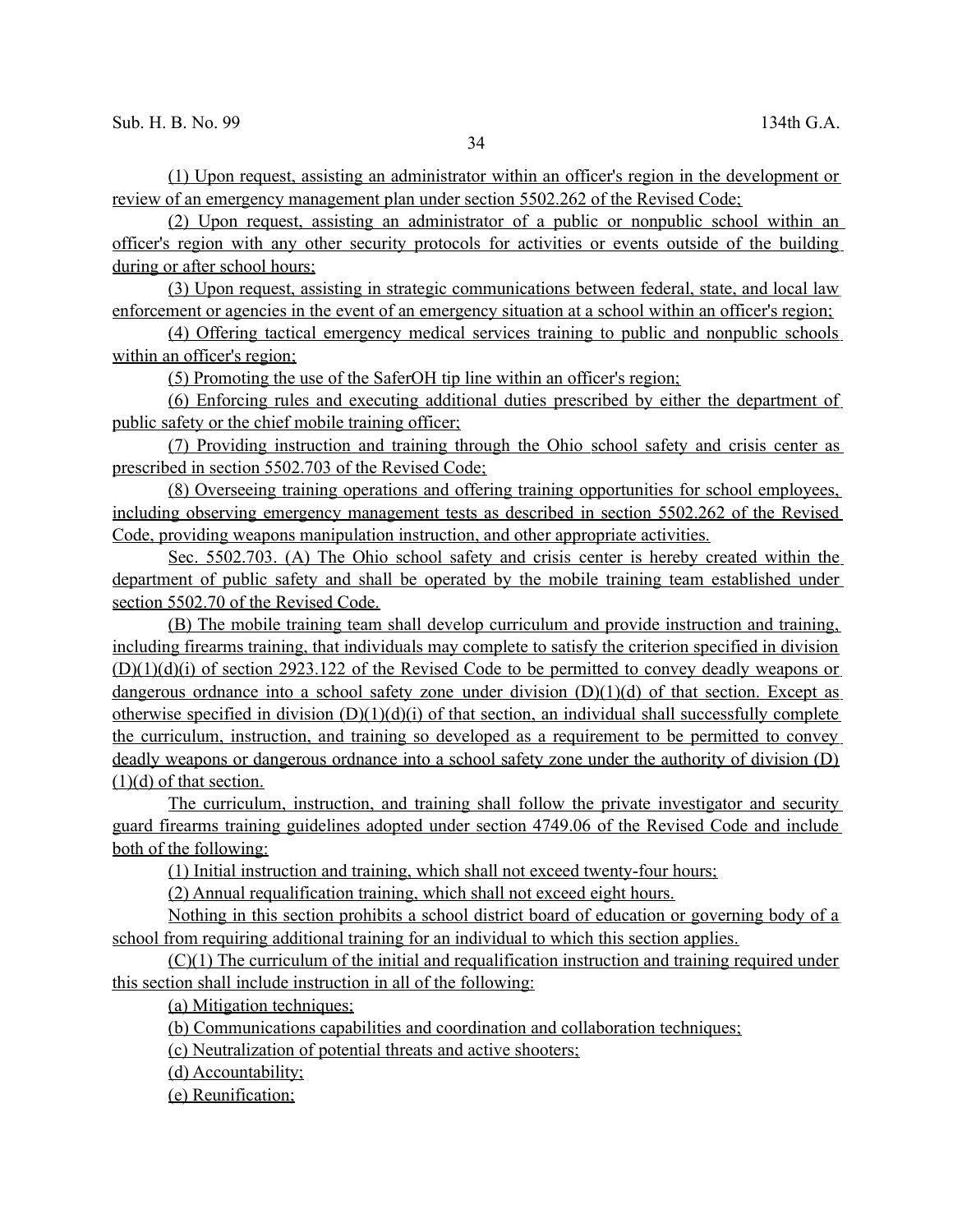(f) Psychology of critical incidents;

(g) De-escalation techniques;

(h) Crisis intervention;

(i) Trauma and first aid care;

(j) The history and pattern of school shootings;

(k) Tactics of responding to critical incidents in schools;

(l) At least four hours of training in scenario-based or simulated training exercises;

(m) Completion of tactical live firearms training;

(n) Realistic urban training.

(2) The board or governing body of the school that authorizes an individual to convey deadly weapons or dangerous ordnance into a school safety zone, under division (D)(1)(d) of section 2923.122 of the Revised Code, shall pay all fees for the training described in divisions (B) and  $(C)(1)$ of this section that the individual receives.

(3) A school district board of education or governing body of a school may adopt alternate curriculum, instruction, and training, provided it includes all of the topics specified in division  $(C)(1)$ of this section.

A district board or governing body shall submit any alternate curriculum, instruction, and training adopted under division (C)(3) of this section to the school safety and crisis center for approval prior to granting authorization to an individual to convey deadly weapons or dangerous ordnance into a school safety zone under the control of the district board or governing authority. The school safety center shall approve any curriculum, instruction, and training within thirty days after receipt if the curriculum, instruction, and training comply with divisions (B) and (C) of this section.

(D) Each school district board of education or governing body of a school shall provide to the school safety and crisis center a current list of the qualified personnel authorized to convey deadly weapons or dangerous ordnance into a school safety zone under the control of the district board or governing body who have completed training under this section.

The list is not a public record under section 149.43 of the Revised Code.

(E) The department of public safety, in accordance with Chapter 119. of the Revised Code, shall adopt rules to implement this section.

SECTION 2. That existing sections 109.78, 149.43, 149.433, 2923.122, 3314.03, 3326.11, 5502.01, and 5502.262 of the Revised Code are hereby repealed.

SECTION 3. All items in this act are hereby appropriated as designated out of any moneys in the state treasury to the credit of the designated fund. For all operating appropriations made in this act, those in the first column are for fiscal year 2022 and those in the second column are for fiscal year 2023. The operating appropriations made in this act are in addition to any other operating appropriations made for the FY 2022-FY 2023 biennium.

SECTION<sub>4</sub>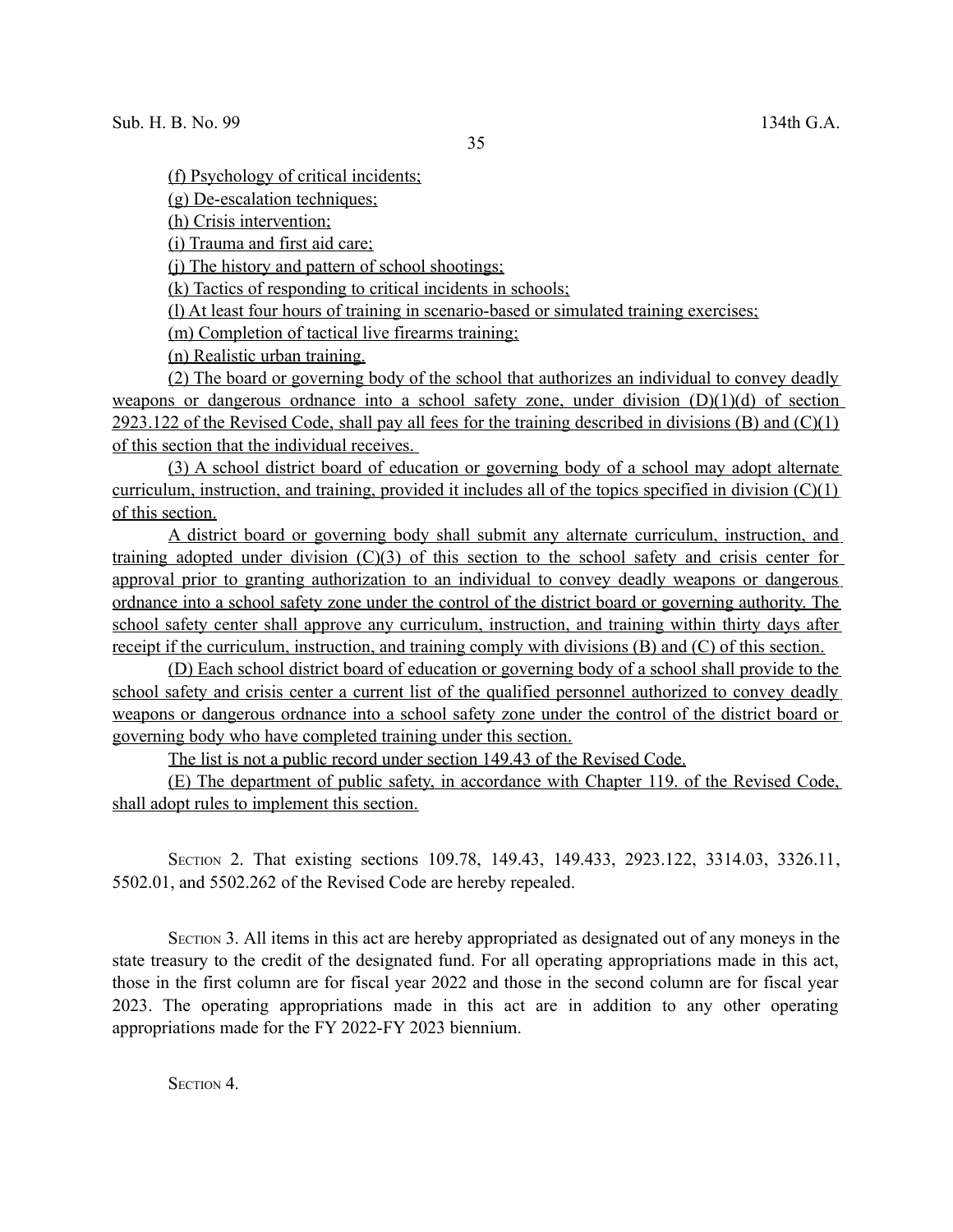36

|   |                                       | 3 | 4           |             |
|---|---------------------------------------|---|-------------|-------------|
| A | DPS DEPARTMENT OF PUBLIC SAFETY       |   |             |             |
| B | General Revenue Fund                  |   |             |             |
| C | GRF 769412 Mobile Training Team       |   | \$6,000,000 | \$6,000,000 |
| D | <b>TOTAL GRF General Revenue Fund</b> |   | \$6,000,000 | \$6,000,000 |
| E | <b>TOTAL ALL BUDGET FUND GROUPS</b>   |   | \$6,000,000 | \$6,000,000 |
|   | <b>MOBILE TRAINING TEAM</b>           |   |             |             |

The foregoing appropriation item 769412, Mobile Training Team, shall be used for the Ohio Mobile Training Team established in section 5502.70 of the Revised Code.

SECTION 5. Within the limits set forth in this act, the Director of Budget and Management shall establish accounts indicating the source and amount of funds for each appropriation made in this act, and shall determine the form and manner in which appropriation accounts shall be maintained. Expenditures from operating appropriations contained in this act shall be accounted for as though made in H.B. 110 of the 134th General Assembly. The operating appropriations made in this act are subject to all provisions of H.B. 110 of the 134th General Assembly that are generally applicable to such appropriations.

SECTION 6. Section 149.43 of the Revised Code is presented in this act as a composite of the section as amended by H.B. 93, H.B. 110, and S.B. 4 of the 134th General Assembly and S.B. 284 of the 133rd General Assembly. The General Assembly, applying the principle stated in division (B) of section 1.52 of the Revised Code that amendments are to be harmonized if reasonably capable of simultaneous operation, finds that the composite is the resulting version of the section in effect prior to the effective date of the section as presented in this act.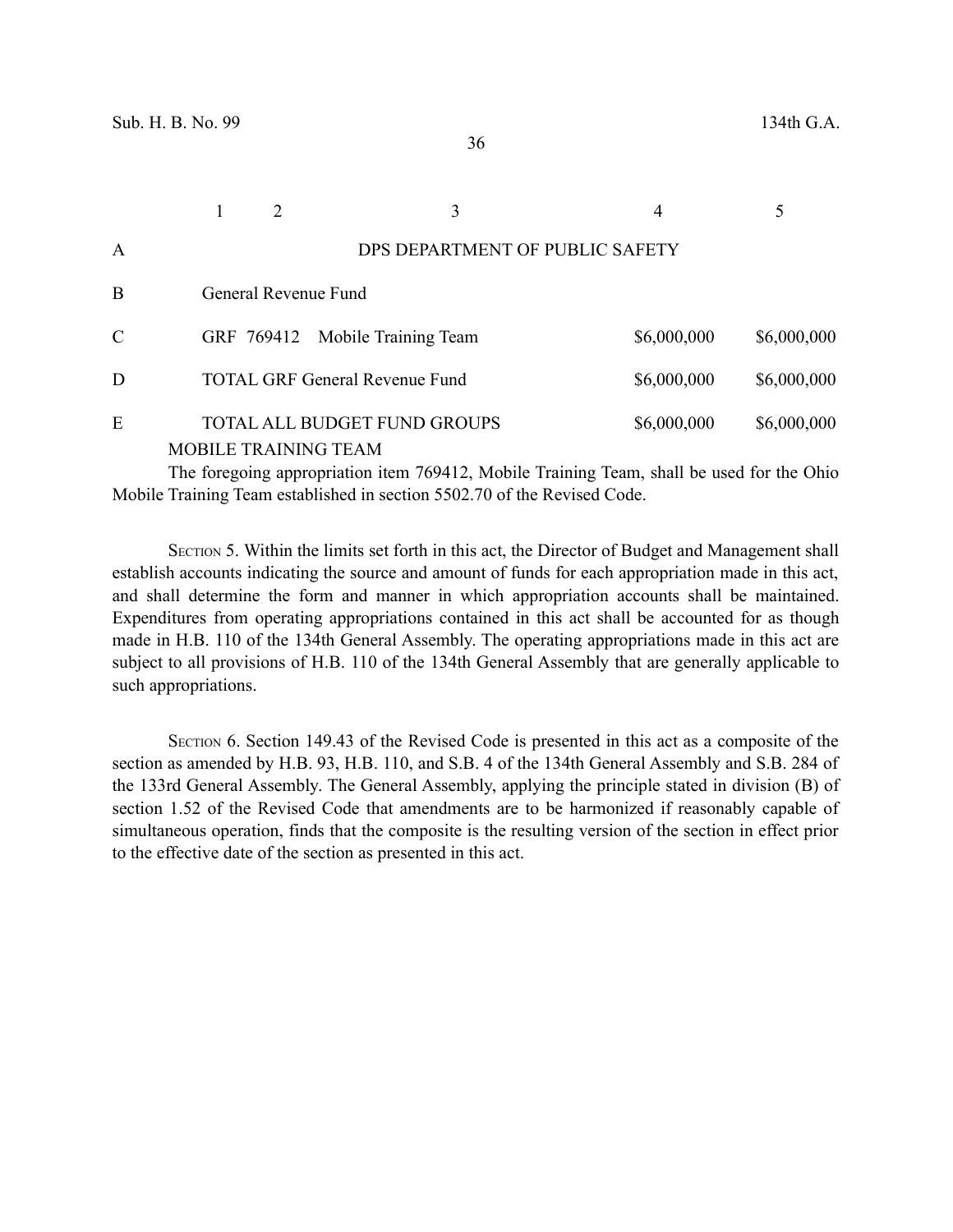*Speaker \_\_\_\_\_\_\_\_\_\_\_\_\_\_\_\_\_\_\_ of the House of Representatives.*

37

*President \_\_\_\_\_\_\_\_\_\_\_\_\_\_\_\_\_\_\_ of the Senate.*

Passed \_\_\_\_\_\_\_\_\_\_\_\_\_\_\_\_\_\_\_\_\_\_\_\_, 20\_\_\_\_

Approved \_\_\_\_\_\_\_\_\_\_\_\_\_\_\_\_\_\_\_\_\_\_\_\_, 20\_\_\_\_

*Governor.*